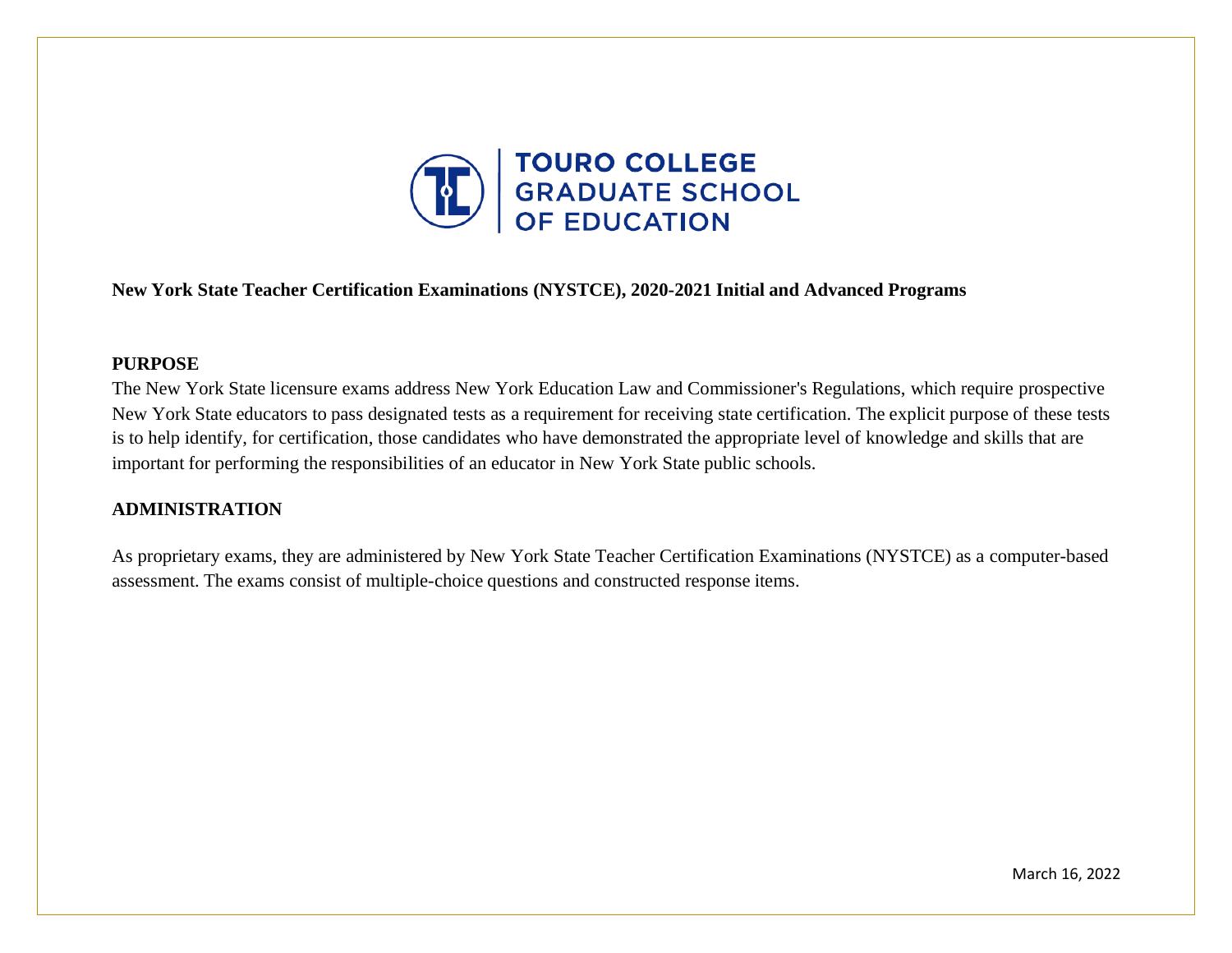#### **INSTRUMENT**

The NYSTCE are criterion-referenced, objective-based tests designed to measure a candidate's knowledge and skills in relation to an established standard rather than in relation to the performance of other candidates. Test questions were developed using textbooks, New York State learning standards and curriculum guides, teacher education curricula, and certification standards. The tests were developed in consultation with committees of New York State teachers, teacher educators, and other content and assessment specialists. The CST exams consist of both selected response (SR) questions and constructed response (CR) questions.

As a criterion for success, the Touro College EPP aims, at minimum, for a threshold pass rate that is equal to or exceeds 80%. In addition, our maximum aim is to meet or exceed the state average pass rate, particularly if higher than 80%. However, for EPP scores less than an 80% pass rate, an internal benchmark to improve on the prior reporting cycle pass rates is established.

Exam competencies have been mapped to CAEP, InTASC, New York State Teaching (NYS), Mathematics Education, Council for Exceptional Children (CEC), International Literacy Association (ILA), Technology and Innovation (ISTE; as appropriate), National Council of Teachers of English (NCTE), TESOL, Educational Leaders (PSEL), and College and Career Readiness standards. Exams are also tagged to the Touro College EPP Candidate Learning Outcomes (CLOs) and Equity and Access Indicators – See framework sections at the end of this document.

#### **VALIDITY AND RELIABILITY**

The New York State Teacher Certification Examinations (NYSTCE) are validated in accordance with professionally accepted procedures for the validation of certification tests and is monitored by the New York State Education Department. Reliability is determined through repeated administrations of each exam. Estimates for reliability for all NYSTCE tests are typically in the range of 0.95 to 0.98. [\(http://www.nystce.nesinc.com/content/docs/NYSTCE\\_Validation\\_Reliability.pdf\)](http://www.nystce.nesinc.com/content/docs/NYSTCE_Validation_Reliability.pdf)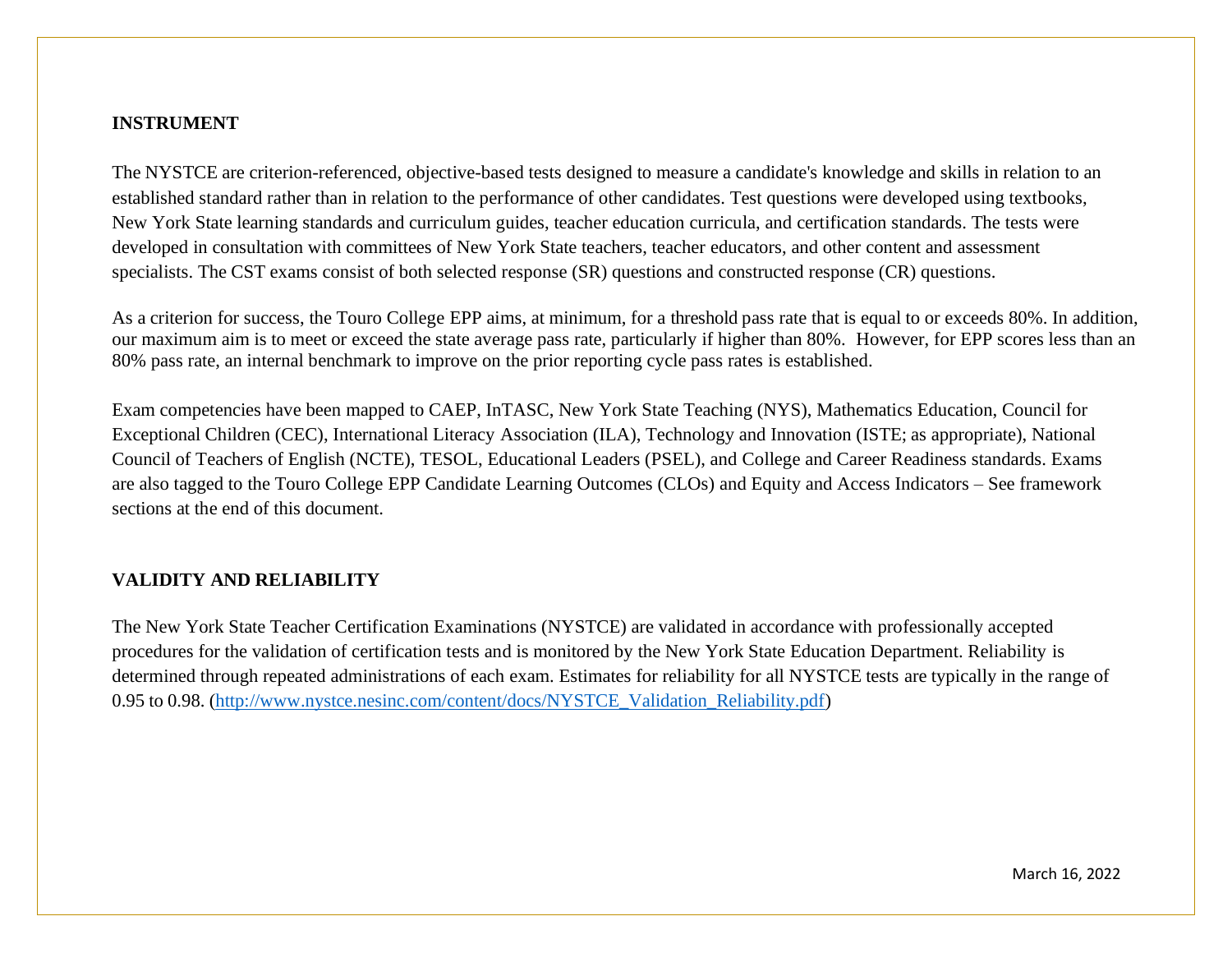#### **ANALYSIS**

### **EPP:**

**Initial Programs.** Data reporting for 2020-2021 demonstrates a pattern of pass rates meeting or exceeding the minimum pass rate of 80% for most program exams across campuses, with the exception of the following. The results show that The Multi-Subject exam scores below a pass rate of 80% were in Birth to Grade 2 for Manhattan (72%) and Long Island (0%). The Multi-Subject Grades 7 – 12 exam score below an 80% pass rate were for Manhattan (67%) and Brooklyn (69%). The Students with Disabilities Exam CST.1 exam scores below an 80% pass rate were in Birth to Grade 2 for Manhattan (77%) and Long Island (75%). 2020-21 State pass rate data for comparison are not yet available for initial certification programs.

#### **INITIAL PROGRAMS**

#### **Early Childhood Education and Special Education (Birth - Grade 2) (I).**

 The Multi-subject exam the pass rate for Manhattan was (72%), Brooklyn was (88%) and Long Island (0%). The Students with Disabilities Exam pass rate for Manhattan was (77%), Brooklyn was (82%) and Long Island (75%).

#### **Childhood Education and Special Education (Grades 1-6) (I).**

 The Multi-subject exam the pass rate for Manhattan was (85%), Brooklyn was (80%) and Long Island (81%). The Students with Disabilities Exam pass rate for Manhattan was (92%), Brooklyn was (88%) and Long Island (95%).

#### **Special Education, Generalist (Grades 7-12)**

 The Multi-subject exam the pass rate for Manhattan was (67%), Brooklyn was (69%) and Long Island (100%). The Students with Disabilities Exam pass rate for Manhattan was (92%), Brooklyn was (91%) and Long Island (100%).

#### **Mathematics Education (I).**

The Mathematics CST exam the pass rate for Manhattan was (100%)

#### **BS in Education Special Education Early Childhood (B-2).**

The Students with Disabilities Exam pass rate for BS in Education Special Education Early Childhood (B-2) was (100%)

March 16, 2022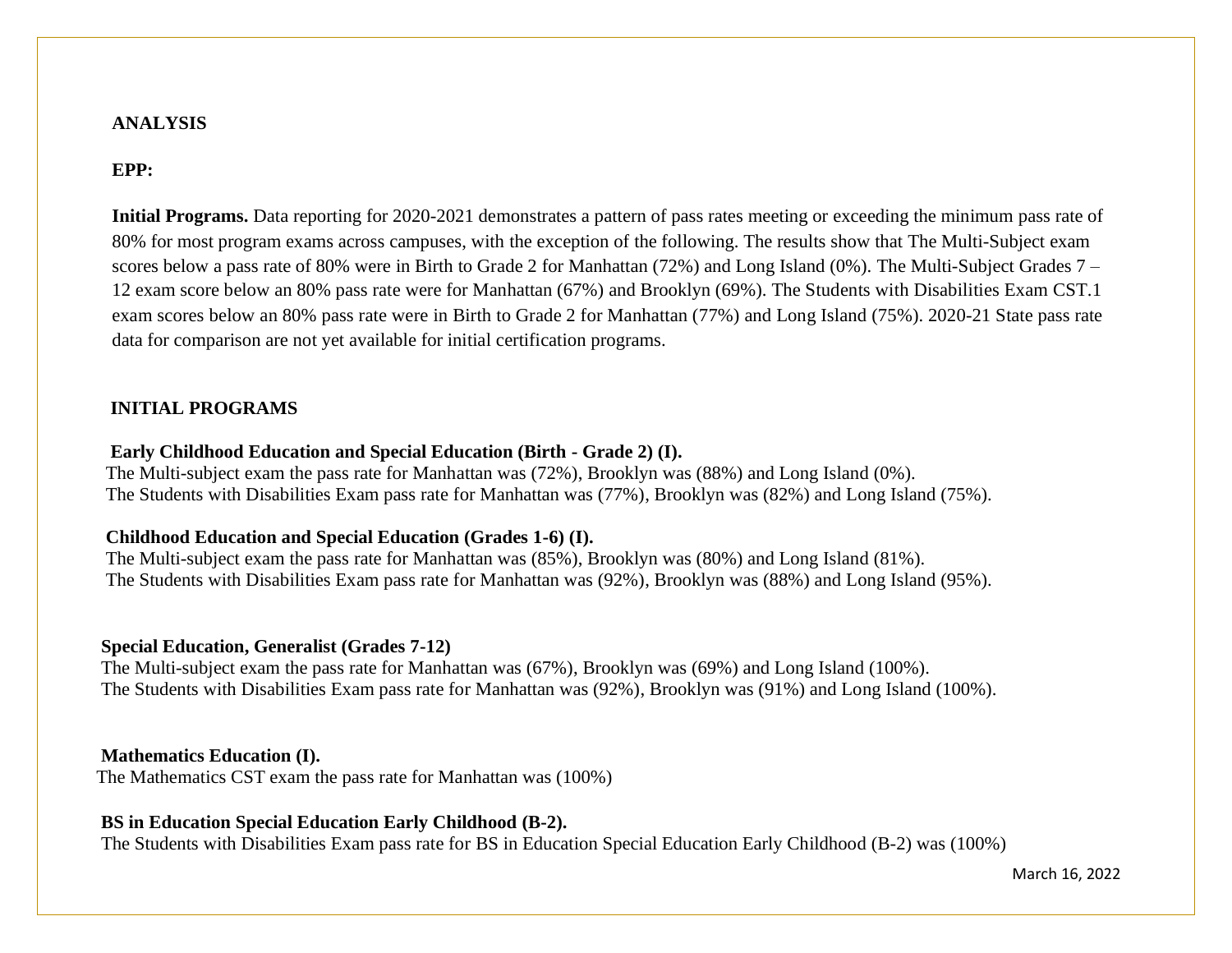### **BS in Education Special Education Childhood (1-6) (I).**

There were no exam takers for BS in Education and Special Education Childhood (1-6)

#### **ADVANCED PROGRAMS**

#### **Educational Technology Specialist (A).**

The Educational Technology exam pass rate for Manhattan was (100%)

#### **TESOL (A).**

The TESOL CST exam pass rate for Manhattan was (92%).

## **PROPOSED ACTIONS FOR PROGRAM IMPROVEMENT**

#### **EPP**

In order to meet or exceed the minimum or exceed the minimum threshold of an 80% pass rate, the EPP will continue to fine-tune the sequence of courses in accordance with progress levels. In addition for initial programs not meeting the threshold, we will embed within specific content-related courses co-curricular tutorial modules aligned with objectives of specific New York State licensure exams. Module completion will be required for all candidates who have not yet achieved a passing score on the associated licensure exams.

## **INITIAL PROGRAMS**

## **Early Childhood Education and Special [Education \(Birth](https://gse.touro.edu/media/schools-and-colleges/graduate-school-of-education/assessment/B-2CAEPAIMS2016-1_22_19.pdf) - Grade 2) (I).**

The target for improvement to increase the pass rate and meet the minimum threshold pass rates of 80% for Multi Subject exam across all locations, specifically in Manhattan (72%) and Long Island (0%). The target for improvement to meet or exceed the minimum threshold pass rate of 80% for the Students with Disabilities exam across all locations, specifically Manhattan (77%) and Long Island (75%). To meet the target for the CST Students with Disabilities exam, the program will incorporate practice exam questions and essay questions for credit that are aligned to Students with Disabilities constructive response questions. For the CST-Multi Subject exam, the program will implement rigorous, stand-alone exam content modules will be incorporated into the methods courses for candidates who have not passed the content sections of the CST Multiple Subjects exam. These modules will be mandatory and self-paced for candidates who need to pass the exam. To measure candidate progress, the module will include selfregulatory strategies and progress monitoring for achievement through the module.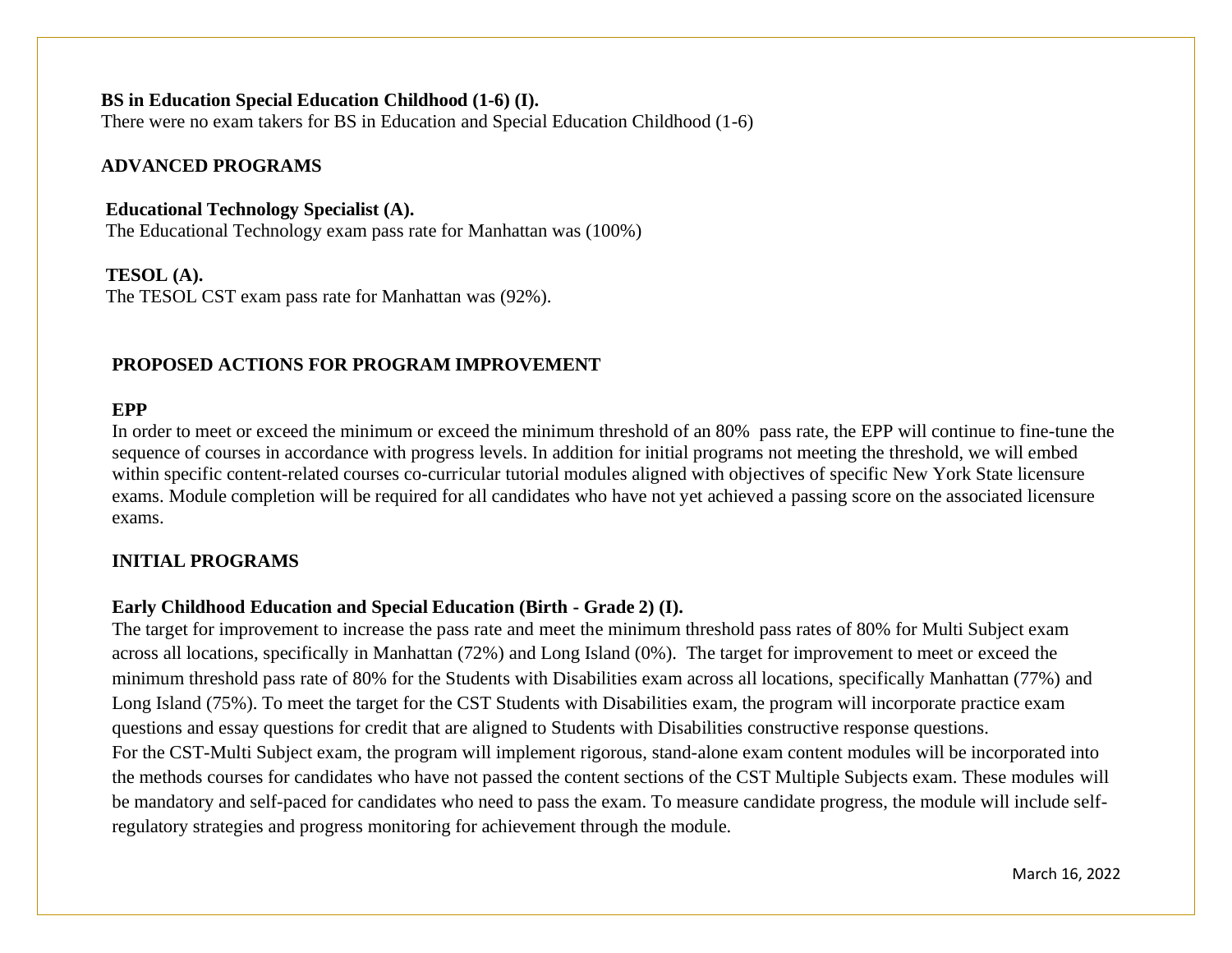### **Childhood Education and Special Education (Grades 1-6) (I).**

The target for improvement is to exceed the pass rate from 88% to 90% in the Students with Disabilities exam in Brooklyn. The program will implement Students with Disabilities exam co-curricular tutorial in SEDN 602 and offer faculty training in Students with Disabilities Exam content. The target for improvement is to increase the pass rate from 80% to 85% in the CST Multi Subject exam. The program will revise EDSN 604 to include social studies and arts content from the exam and continue the implementation of cocurricular tutorials in EDSN665 and EDSN 603. Faculty, teaching these courses, will take CST Multi Subject exam.

### **Special Education, Generalist (Grades 7-12) (I).**

The target for improvement for the CST Multi Subject is to increase pass rate to 72% in Manhattan (67%) and Brooklyn (69%). To meet the target pass rates for the CST Multi Subject exam, the program will implement co-curricular modules, in Mathematics and English Language Arts in alignment with the CST Multi Subject framework and consistent with those for the EPP.

The immediate target for the CST Students with Disabilities Exam is to maintain the pass rates for Manhattan (92%), Brooklyn (91%) and Long Island (100%). To maintain the pass rates for the CST Students with Disabilities exam, the program will continue to align program courses with certification exam frameworks. Co-curricular modules consistent with those for the EPP were developed to further support candidates.

#### **Mathematics Education (I).**

The target for improvement is to increase the number of candidates taking the State certification exam from 3 to 5 takers, and maintain 100% pass rate.

#### **BS in Education Special Education Early Childhood (B-2) (I).**

The target for improvement is to maintain 100% pass rate and increase the number of UG candidates taking the NYS Certification Tests by 10%. To achieve this target, candidates are required to participate in a 4-hour preparation workshop in their junior year of the UG Program as arequirement for admission to student teaching practicum.

#### **BS in Education Special Education Childhood (1-6) (I).**

The target for improvement is to have 10% of UG candidates take the NYS Certification Tests with a minimum threshold pass rate of 80%. To achieve this target, candidates are required to participate in a 4-hour preparation workshop in their junior year of the UG Program as arequirement for admission to student teaching practicum.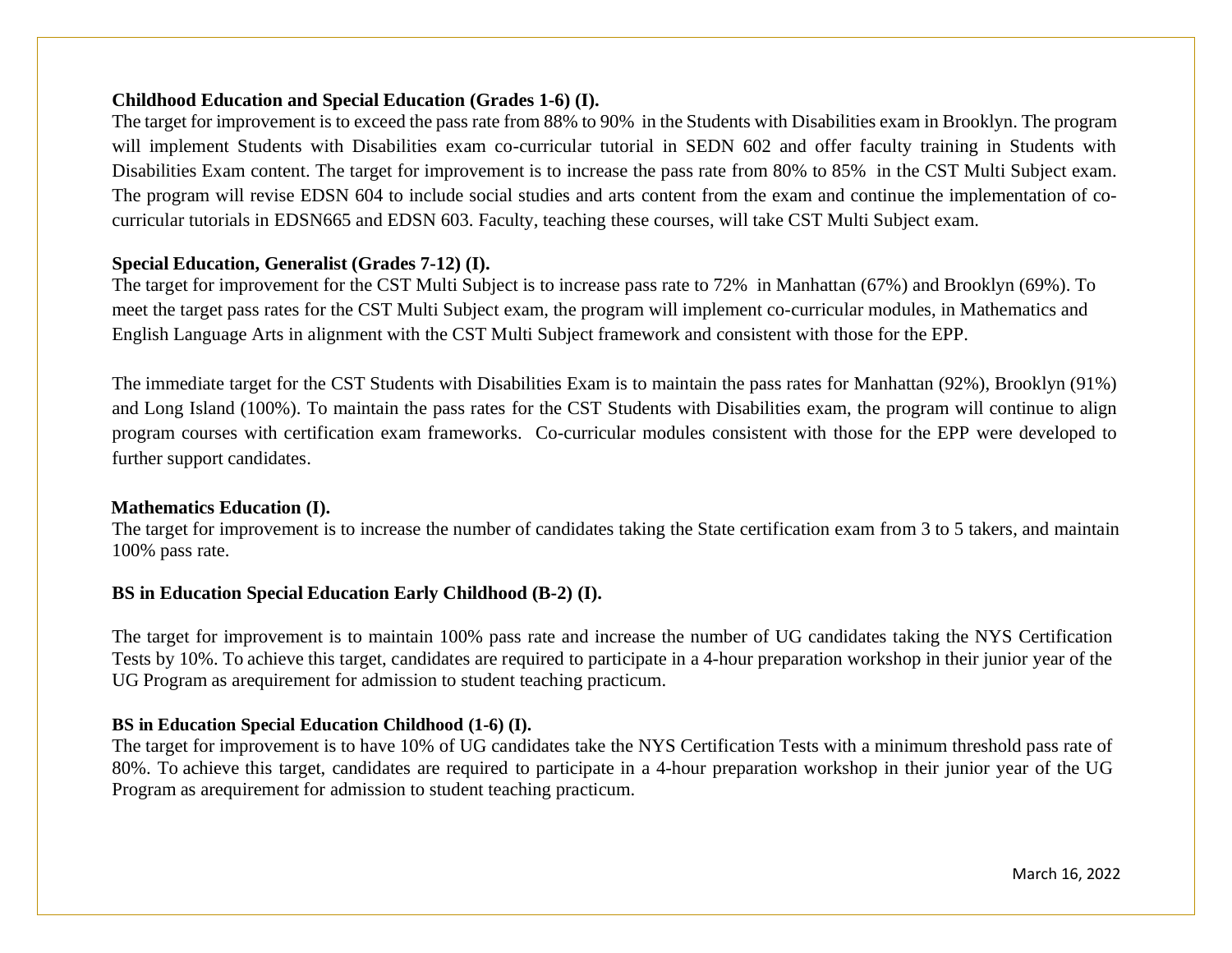#### **ADVANCED PROGRAMS**

#### **Educational Technology Specialist (A).**

The target for improvement is to have at least 25% of all candidates take the State certification exam and to have all test takers meet or exceed the State average pass rate. To achieve these results, a new professional development module has been addedto EDIN 670, The Educational Technology Specialist. Recent alumni are contacted to encourage them take the exam.

### **TESOL (A).**

The target for improvement is to increase passing rate from 92% to 95% by continuing to engage in a curriculum refresh process and revise all course syllabi to align instruction and assignments with EPP CLOs and state standards. In addition, to increase the overall number of test takers, the department will recommend candidates to take the TESOL CST when they have completed 27 credits in the program.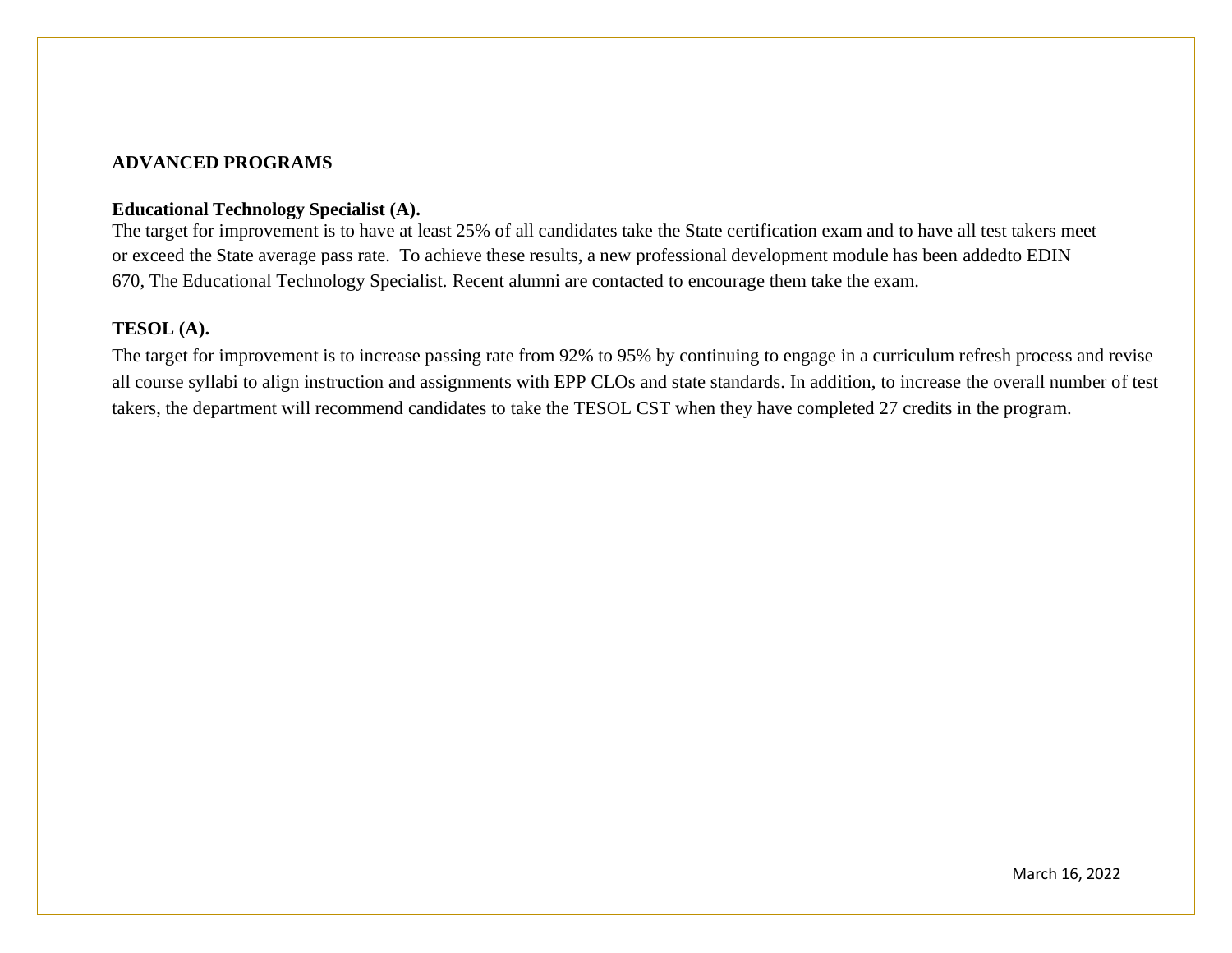### **New York State Certification Exam Scores of Completers for three campuses: Manhattan, Brooklyn, Bay Shore**

| Table 1: 2020-2021                                                                             |                       |                        |                                     |                       |                        |                                    |                       |                        |                                       |                       |
|------------------------------------------------------------------------------------------------|-----------------------|------------------------|-------------------------------------|-----------------------|------------------------|------------------------------------|-----------------------|------------------------|---------------------------------------|-----------------------|
|                                                                                                |                       |                        |                                     |                       |                        |                                    |                       |                        |                                       |                       |
|                                                                                                |                       |                        | <b>Manhattan Campus - Pass Rate</b> |                       |                        | <b>Brooklyn Campus - Pass Rate</b> |                       |                        | <b>Long Island Campus - Pass Rate</b> | <b>NYS Pass Rates</b> |
| <b>ASSESSMENT NAME</b>                                                                         |                       |                        | 2020-21                             |                       |                        | 2020-21                            |                       |                        | 2020-21                               | 2020-21*              |
|                                                                                                | # of<br><b>Takers</b> | # of<br><b>Passers</b> | <b>Pass Rate</b>                    | # of<br><b>Takers</b> | # of<br><b>Passers</b> | <b>Pass Rate</b>                   | # of<br><b>Takers</b> | # of<br><b>Passers</b> | <b>Pass Rate</b>                      | Pass Rate*            |
| <b>Initial Programs</b>                                                                        |                       |                        |                                     |                       |                        |                                    |                       |                        |                                       |                       |
| Mathematics CST.1                                                                              | 3                     | 3                      | 100%                                |                       |                        |                                    |                       |                        |                                       |                       |
| Multi-Subject Birth to Grade 2                                                                 | 47                    | 34                     | 72%                                 | 72                    | 63                     | 88%                                | 1                     | 0                      | 0%                                    |                       |
| Multi-Subject Grades 1 - 6                                                                     | 53                    | 45                     | 85%                                 | 59                    | 47                     | 80%                                | 21                    | 17                     | 81%                                   |                       |
| Multi-Subject Grades 7 - 12                                                                    | 12                    | 8                      | 67%                                 | 26                    | 18                     | 69%                                | 4                     | 4                      | 100%                                  |                       |
| Students With Disabilities CST.1                                                               | 114                   | 98                     | 86%                                 | 175                   | 150                    | 86%                                | 32                    | 30                     | 94%                                   |                       |
| Birth to Grade 2                                                                               | 47                    | 36                     | 77%                                 | 78                    | 64                     | 82%                                | 4                     | 3                      | 75%                                   |                       |
| Grades 1 - 6                                                                                   | 53                    | 49                     | 92%                                 | 64                    | 56                     | 88%                                | 22                    | 21                     | 95%                                   |                       |
| <b>Grades 7 - 12</b>                                                                           | 13                    | 12                     | 92%                                 | 33                    | 30                     | 91%                                | 6                     | 6                      | 100%                                  |                       |
| <b>Advanced Programs</b>                                                                       |                       |                        |                                     |                       |                        |                                    |                       |                        |                                       |                       |
| <b>Educational Technology</b>                                                                  | $\mathbf{1}$          | $\mathbf{1}$           | 100%                                |                       |                        |                                    |                       |                        |                                       |                       |
| <b>ESOL CST</b>                                                                                | 37                    | 34                     | 92%                                 |                       |                        |                                    |                       |                        |                                       |                       |
| <b>Undergraduate Program</b>                                                                   |                       |                        |                                     |                       |                        |                                    |                       |                        |                                       |                       |
| <b>UG</b>                                                                                      |                       |                        |                                     |                       |                        |                                    |                       |                        |                                       |                       |
| Multi-Subject Birth to Grade 2                                                                 |                       |                        |                                     |                       |                        |                                    |                       |                        |                                       |                       |
| Multi-Subject Grades 1 - 6                                                                     |                       |                        |                                     |                       |                        |                                    |                       |                        |                                       |                       |
| Students With Disabilities CST.1                                                               |                       |                        |                                     |                       |                        |                                    |                       |                        |                                       |                       |
| <b>Birth to Grade 2</b>                                                                        |                       |                        |                                     | $\mathbf{1}$          | 1                      | 100%                               |                       |                        |                                       |                       |
| Grades 1 - 6                                                                                   |                       |                        |                                     |                       |                        |                                    |                       |                        |                                       |                       |
| Note: Reported pass rates do not include NYSED Safety Net exams.                               |                       |                        |                                     |                       |                        |                                    |                       |                        |                                       |                       |
| * State Pass Rate information not available for Initial Program CSTs at the time of reporting. |                       |                        |                                     |                       |                        |                                    |                       |                        |                                       |                       |
| Prepared by the Office of Institutional Research and Effectiveness                             |                       |                        |                                     |                       |                        |                                    |                       |                        |                                       |                       |

March 16, 2022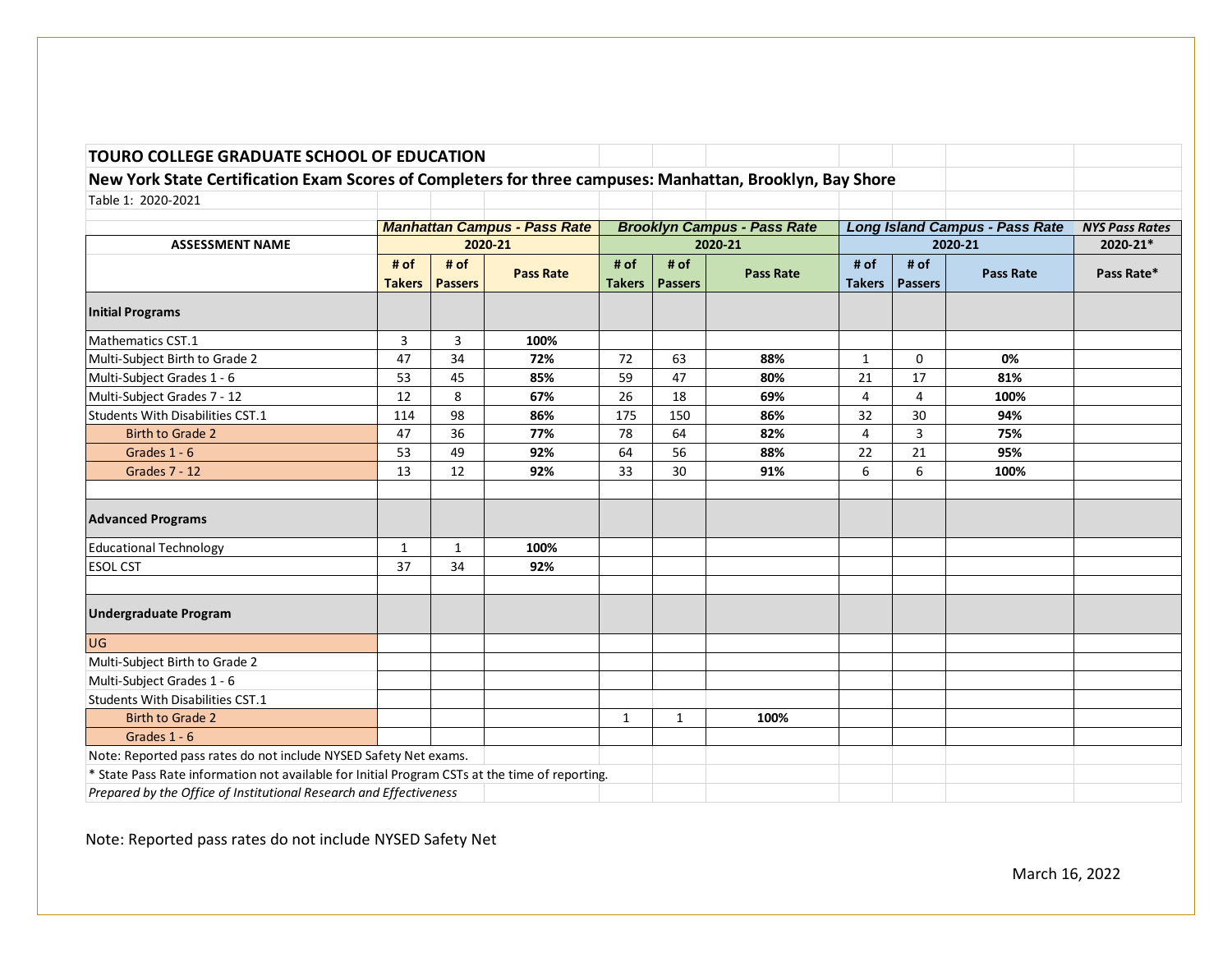exams. \* State Pass Rate information not available for Initial Program CSTs at the time of reporting.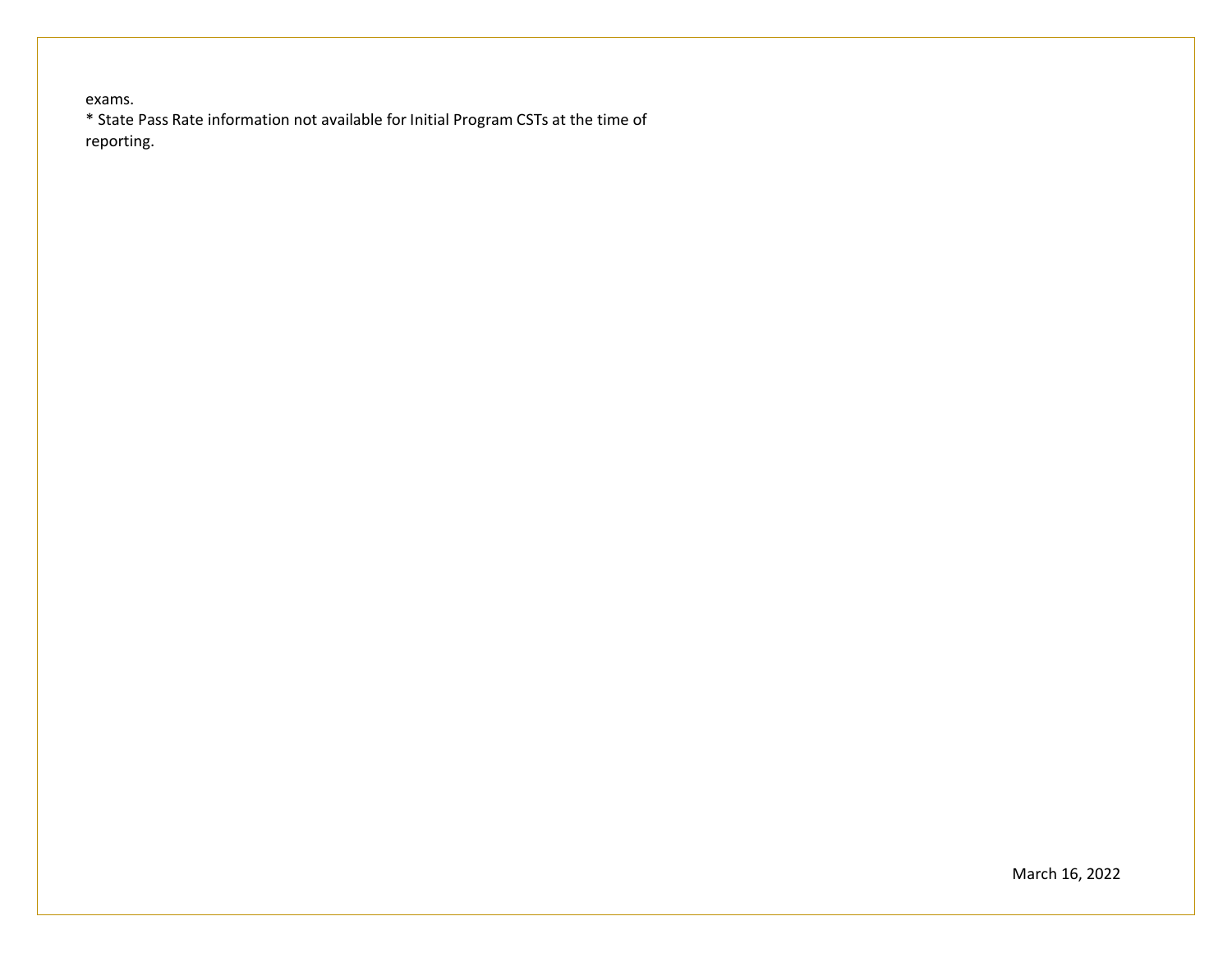| <b>NYSED Teacher Certification Tests and Test Codes</b> |                                                                                   |  |  |
|---------------------------------------------------------|-----------------------------------------------------------------------------------|--|--|
| <b>Test Code</b>                                        | <b>Test</b>                                                                       |  |  |
| <b>Initial Programs</b>                                 |                                                                                   |  |  |
| 004                                                     | <b>Mathematics</b>                                                                |  |  |
| 211/212/245                                             | Multi-Subject Teachers of Early Childhood (Birth-Grade 2)                         |  |  |
| 221/222/245                                             | Multi-Subject Teachers of Childhood (Grade 1-6)                                   |  |  |
| 241/242/245                                             | Multi-Subject Secondary Teachers (Birth-Grade 7-12) (retired June 30, 2019)       |  |  |
| 241/244/245                                             | Multi-Subject Secondary Teachers (Birth-Grade 7-12) (available November 12, 2018) |  |  |
| 060                                                     | <b>Students with Disabilities</b>                                                 |  |  |
| <b>Advanced Programs</b>                                |                                                                                   |  |  |
| 071                                                     | <b>Education Technology Specialist</b>                                            |  |  |
| 065                                                     | Literacy                                                                          |  |  |
| 107/108                                                 | Revised (Sept 2013) School Building Leader                                        |  |  |
| 104/104                                                 | <b>School District Leader</b>                                                     |  |  |
| 116                                                     | English to Speakers of Other Languages (ESOL)                                     |  |  |

March 16, 2022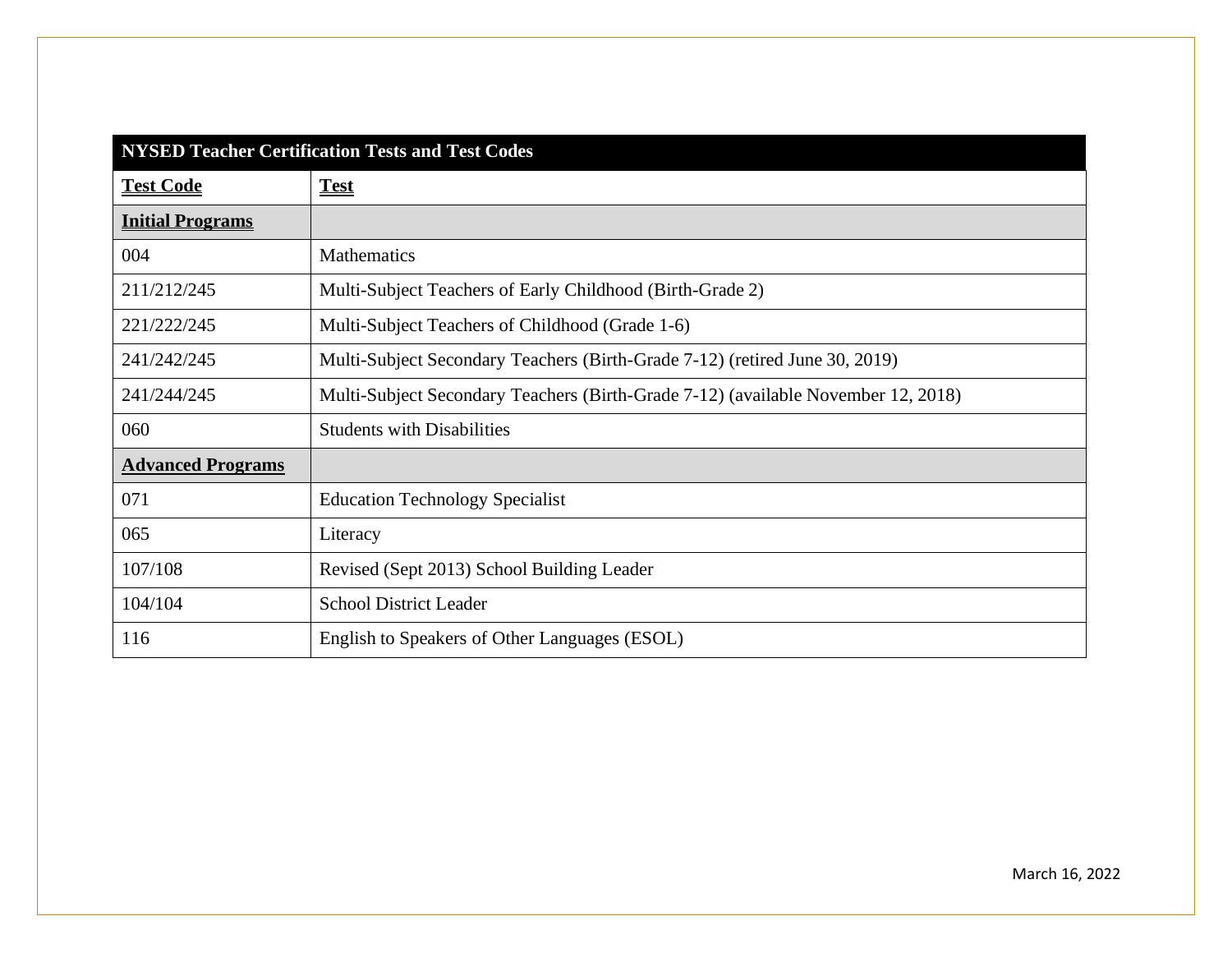**Required CST Exams per Touro College EPP Program:**

| New York State Teacher Certification Exams Required for Certification                    |                                                                                                                            |  |  |
|------------------------------------------------------------------------------------------|----------------------------------------------------------------------------------------------------------------------------|--|--|
| <b>Touro College EPP Program</b>                                                         | <b>Required New York State Teacher Certification Exam</b>                                                                  |  |  |
| <b>Mathematics Education</b>                                                             | <b>CST</b> Mathematics<br>$\bullet$                                                                                        |  |  |
| Early Childhood General and Special<br>Education, Birth- Grade 2<br>(Dual Certification) | CST-Multi-Subject Birth-Grade2 Part 1, 2, and 3<br>$\bullet$<br><b>CST Students with Disabilities</b>                      |  |  |
| Childhood General and Special<br>Education, Grades $1 - 6$<br>(Dual Certification)       | CST Multi-Subject Teachers of Childhood (Grade $1 -$ Grade 6)<br>Part 1, 2, and 3<br><b>CST Students with Disabilities</b> |  |  |
| Teaching Students with Disabilities,<br>Grades 7-12 Generalist                           | CST-Multi-Subject Birth-Grade2 Part 1, 2, and 3                                                                            |  |  |
| <b>Instructional Technology</b>                                                          | <b>Education Technology Specialist</b><br>$\bullet$                                                                        |  |  |
| <b>Teaching Literacy</b>                                                                 | Literacy<br>$\bullet$                                                                                                      |  |  |
| School Leadership                                                                        | Revised (Sept 2013) School Building Leader<br>$\bullet$<br>and/or<br><b>School District Leader</b><br>$\bullet$            |  |  |
| <b>TESOL</b>                                                                             | English to Speakers of Other Languages (ESOL)<br>$\bullet$                                                                 |  |  |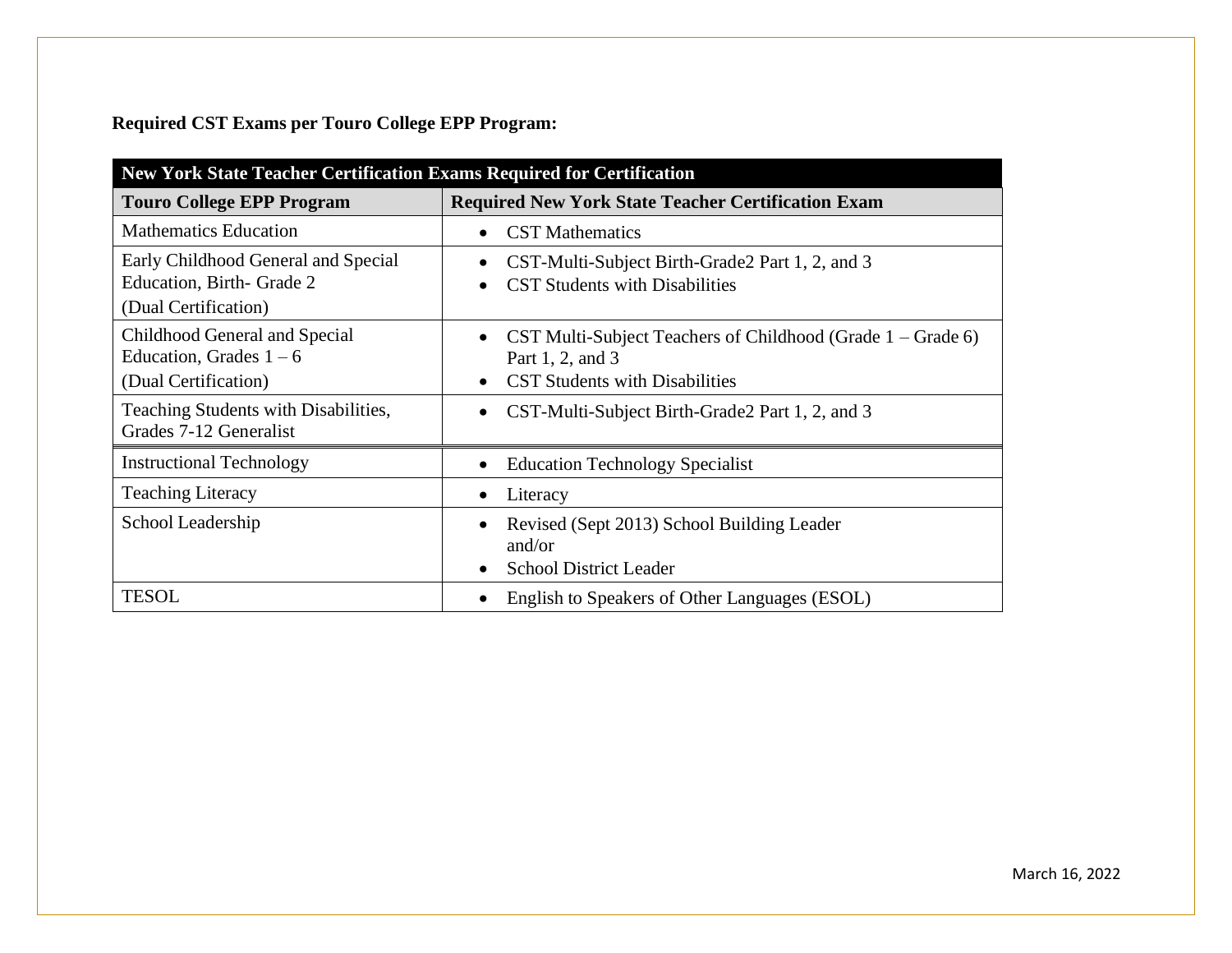# **STANDARDS ALIGNMENT CST Mathematics**

| <b>Standards</b>                                                                          | <b>Competency</b>                              | <b>Performance Expectations</b>                                                                                                                                                                                                                                                                           |  |  |  |
|-------------------------------------------------------------------------------------------|------------------------------------------------|-----------------------------------------------------------------------------------------------------------------------------------------------------------------------------------------------------------------------------------------------------------------------------------------------------------|--|--|--|
|                                                                                           | <b>MATHEMATICS</b>                             |                                                                                                                                                                                                                                                                                                           |  |  |  |
| InTASC <sub>4</sub><br><b>CLOs DKS1</b><br>Math Ed 1<br>NYS <sub>2</sub>                  | COMPETENCY 0001-<br><b>NUMBER AND QUANTITY</b> | The New York State Mathematics teacher understands and extends concepts of<br>number and quantity, from the properties of arithmetic operations involving real<br>numbers through the properties of operations involving vector and matrix<br>representations and complex numbers.                        |  |  |  |
| InTASC <sub>4</sub><br>CLO <sub>s</sub> DKS <sub>1</sub><br>Math Ed 1<br>NYS <sub>2</sub> | <b>COMPETENCY 0002-</b><br><b>ALGEBRA</b>      | The New York State Mathematics teacher understands the use of numbers, symbols,<br>operations, and conventions of notation that allow the creation, interpretation, and<br>manipulation of algebraic expressions and equations, and uses them to model and<br>solve mathematical and real-world problems. |  |  |  |
| InTASC <sub>4</sub><br>CLO <sub>s</sub> DK <sub>S1</sub><br>Math Ed 1<br>NYS <sub>2</sub> | COMPETENCY 0003-<br><b>FUNCTIONS</b>           | The New York State Mathematics teacher understands that functions are<br>descriptions, often in the form of algebraic expressions, of situations in which one<br>quantity depends on another, and that functions have many applications modeling<br>nature and human society.                             |  |  |  |
| InTASC <sub>4</sub><br>CLO <sub>s</sub> DKS <sub>1</sub><br>Math Ed 1<br>NYS <sub>2</sub> | COMPETENCY 0004-<br><b>CALCULUS</b>            | The New York State Mathematics teacher understands the fundamental concepts of<br>calculus and how techniques of calculus are essential in the modeling and solving of<br>both mathematical and real-world problems.                                                                                      |  |  |  |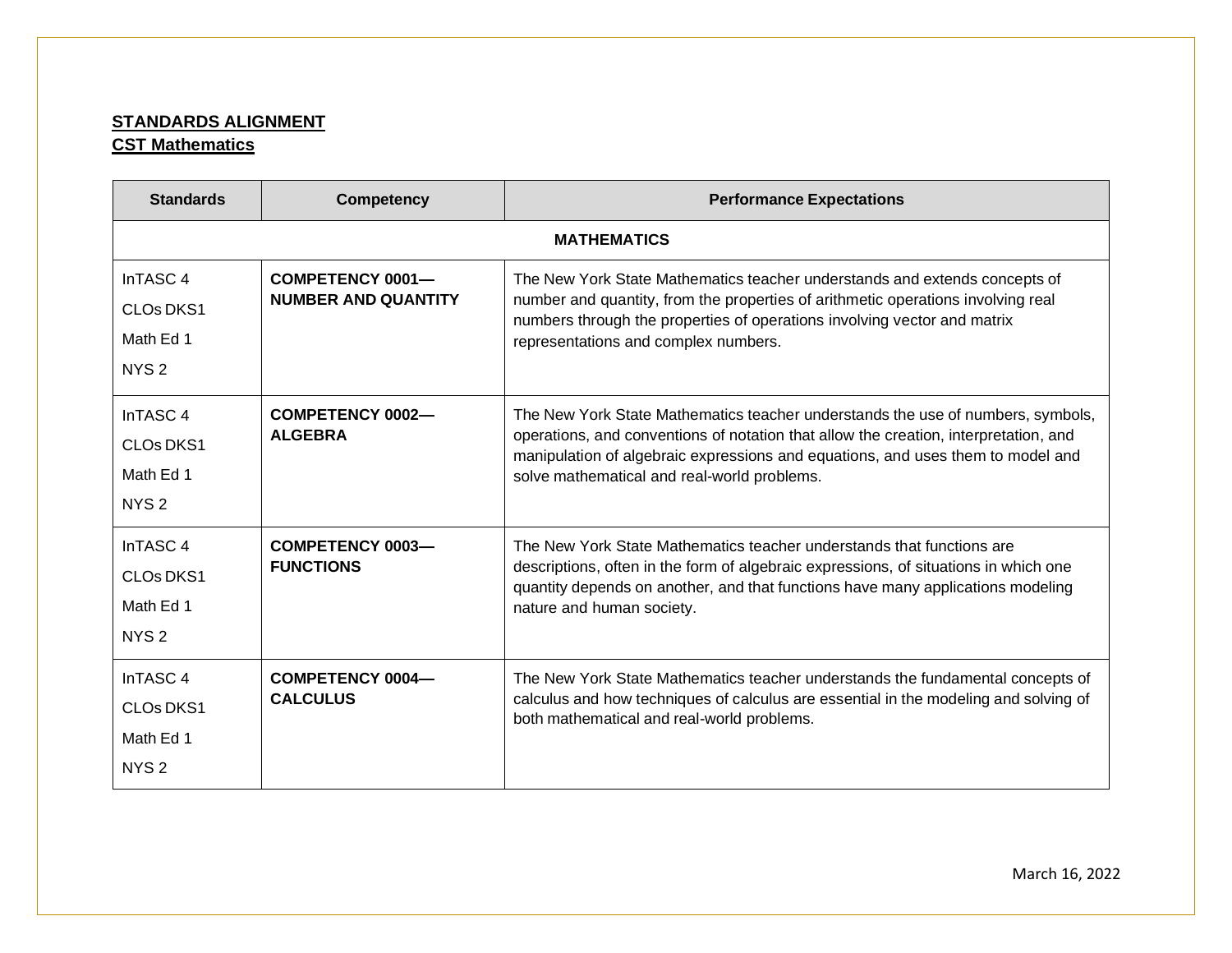| InTASC <sub>4</sub><br><b>CLOs DKS1</b><br>Math Ed 1<br>NYS <sub>2</sub><br>CAEP <sub>1</sub>                                          | <b>COMPETENCY 0005-</b><br><b>GEOMETRY AND</b><br><b>MEASUREMENT</b>   | The New York State Mathematics teacher understands the attributes and<br>relationships of geometric objects in diverse contexts and applies the properties of<br>measurement and dimension in modeling situations.                                                                                                                                                                                                                                                                                                                                                                                                         |
|----------------------------------------------------------------------------------------------------------------------------------------|------------------------------------------------------------------------|----------------------------------------------------------------------------------------------------------------------------------------------------------------------------------------------------------------------------------------------------------------------------------------------------------------------------------------------------------------------------------------------------------------------------------------------------------------------------------------------------------------------------------------------------------------------------------------------------------------------------|
| InTASC <sub>4</sub><br><b>CLOs DKS1</b><br>Math Ed 1<br>NYS <sub>2</sub><br>CAEP <sub>1</sub>                                          | <b>COMPETENCY 0006-</b><br><b>STATISTICS AND</b><br><b>PROBABILITY</b> | The New York State Mathematics teacher understands that information contained in<br>data is often obscured by variability and uses statistical tools and knowledge of<br>probability to make informed decisions that allow for this variability.                                                                                                                                                                                                                                                                                                                                                                           |
| In TASC 5, 6, 8<br><b>CLOs DKS1</b><br>DKS <sub>1</sub><br>DLR <sub>2</sub><br><b>NYS 3, 5</b><br>Math Ed 2, 3, 5<br>CAEP <sub>1</sub> | COMPETENCY 0007-<br><b>PEDAGOGICAL CONTENT</b><br><b>KNOWLEDGE</b>     | The New York State Mathematics teacher effectively applies pedagogical content<br>knowledge across multiple content domains to design instruction to help students<br>achieve a specific learning goal. The teacher analyzes student understanding and<br>identifies potential and apparent student difficulties. The teacher applies knowledge<br>of how students learn to develop an effective instructional strategy that includes<br>multiple ways of representing mathematical concepts and procedures that will<br>facilitate development of students' skills and their achievement of the desired learning<br>goal. |

Sources: CST [Mathematics](http://www.nystce.nesinc.com/content/docs/NY_fld04_objs.pdf) Framework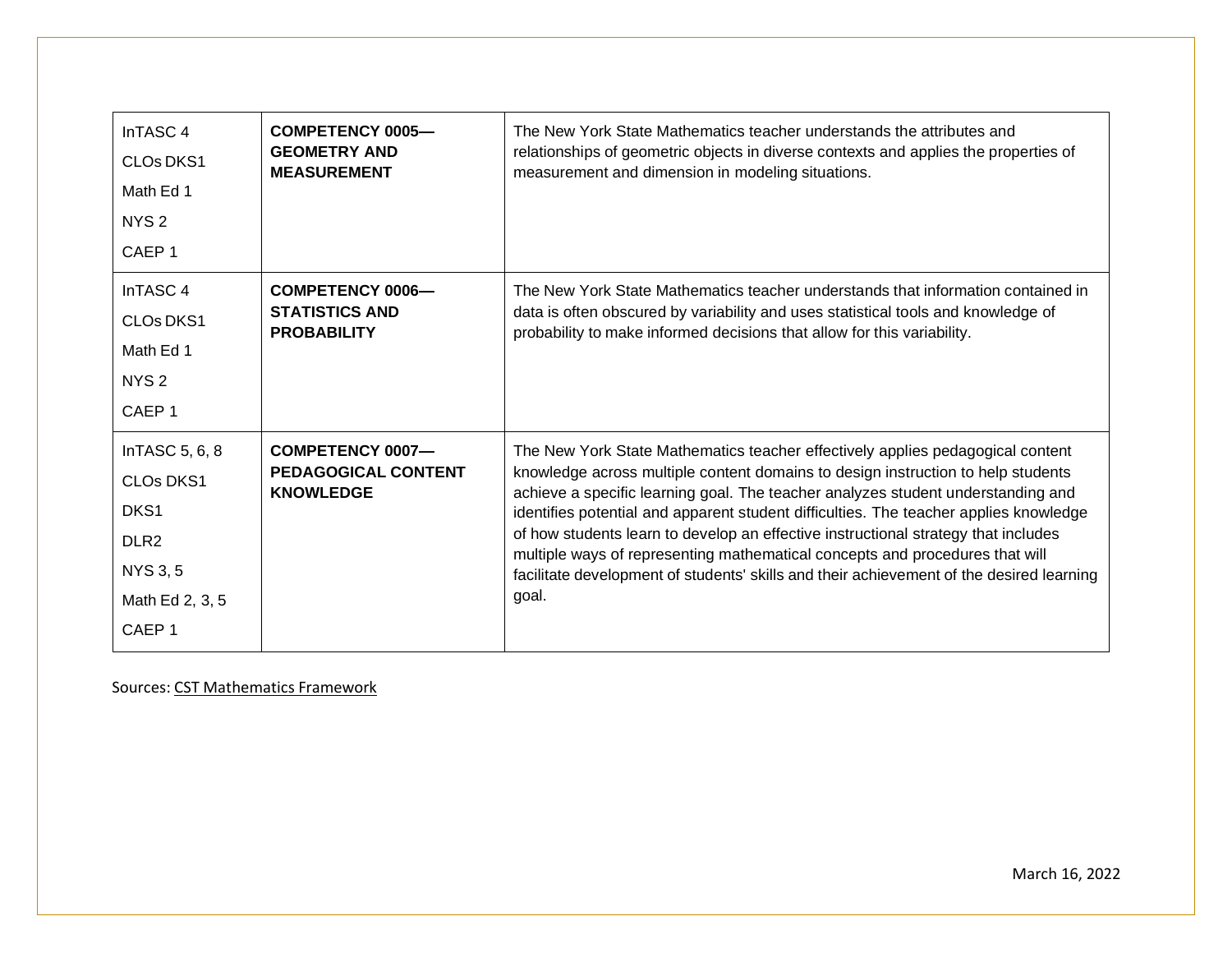# **STANDARDS ALIGNMENT Multi-Subject: Teachers of Early Childhood (Birth – Grade 2)**

| <b>Standards</b>                                                                                                         | <b>Competency</b>                                                                          | <b>Performance Expectations</b>                                                                                                                                                                                                                                                                                                                                                                                                                                                                                                                                                                                                                                                                                                                                                                                                                                                                                                                                                                                                |  |  |
|--------------------------------------------------------------------------------------------------------------------------|--------------------------------------------------------------------------------------------|--------------------------------------------------------------------------------------------------------------------------------------------------------------------------------------------------------------------------------------------------------------------------------------------------------------------------------------------------------------------------------------------------------------------------------------------------------------------------------------------------------------------------------------------------------------------------------------------------------------------------------------------------------------------------------------------------------------------------------------------------------------------------------------------------------------------------------------------------------------------------------------------------------------------------------------------------------------------------------------------------------------------------------|--|--|
|                                                                                                                          | <b>PART ONE: LITERACY AND LANGUAGE ARTS</b>                                                |                                                                                                                                                                                                                                                                                                                                                                                                                                                                                                                                                                                                                                                                                                                                                                                                                                                                                                                                                                                                                                |  |  |
| InTASC 4, 5, 6<br>CLOs DKS1,<br>DKS2, DLR1<br>NYS 2, 3, 4<br>ILA <sub>1</sub><br>CAEP <sub>1</sub>                       | COMPETENCY 0001-<br><b>KNOWLEDGE OF</b><br><b>LITERACY &amp; LANGUAGE</b><br><b>ARTS</b>   | An effective Birth-Grade 2 Multi-Subject teacher has a deep understanding of language and<br>literacy foundations, including an understanding of language and literacy development,<br>individual variation in language and literacy development, principles and practices of literacy<br>assessment and effective instruction, and language structures and processes in literacy. The<br>teacher has a deep understanding of text structures in reading, writing, listening, and<br>speaking, including an understanding of characteristics, elements, and features of a range of<br>text types in literature and informational text written for children; writing purposes and text<br>types (e.g., arguments, informative/explanatory texts, narratives); and language and<br>communication skills related to speaking and listening for different purposes in an academic<br>setting.                                                                                                                                      |  |  |
| InTASC 4, 5, 6<br>CLOs DKS1,<br>DKS2,<br>DKS3, DLR1,<br>DLR <sub>2</sub><br>NYS 2, 3, 5<br>ILA 1, 2<br>CAEP <sub>1</sub> | COMPETENCY 0002-<br><b>INSTRUCTION IN</b><br><b>FOUNDATIONAL</b><br><b>LITERACY SKILLS</b> | An effective Birth-Grade 2 Multi-Subject teacher is skilled in providing instruction for children<br>from birth through grade 2 that promotes their development of decoding skills, fluency,<br>vocabulary and language knowledge and skills, and independent text comprehension skills.<br>The teacher applies knowledge of effective assessment and data-driven instruction in print<br>concepts, phonological awareness, and phonemic awareness (a particular type of<br>phonological awareness); phonics, word recognition, and reading fluency; vocabulary and<br>language knowledge and skills; and text comprehension skills and strategies. The teacher<br>applies knowledge of dimensions of text complexity and factors affecting text comprehension<br>development to selection of appropriate materials for literacy instruction. The teacher plans<br>developmentally appropriate data-driven instruction in foundational reading skills that meets<br>the learning needs of children from birth through grade 2. |  |  |
| InTASC 4, 5, 6<br>CLOs DKS1,<br>DKS2,                                                                                    | COMPETENCY 0003-<br><b>INSTRUCTION IN ENGLISH</b><br><b>LANGUAGE ARTS</b>                  | An effective Birth-Grade 2 Multi-Subject teacher is skilled in providing instruction for children<br>from birth through grade 2 that promotes their development of proficient reading, writing,<br>speaking, and listening skills leading to college and career readiness by the end of grade 12.<br>The teacher provides effective assessment and data-driven instruction in analyzing,                                                                                                                                                                                                                                                                                                                                                                                                                                                                                                                                                                                                                                       |  |  |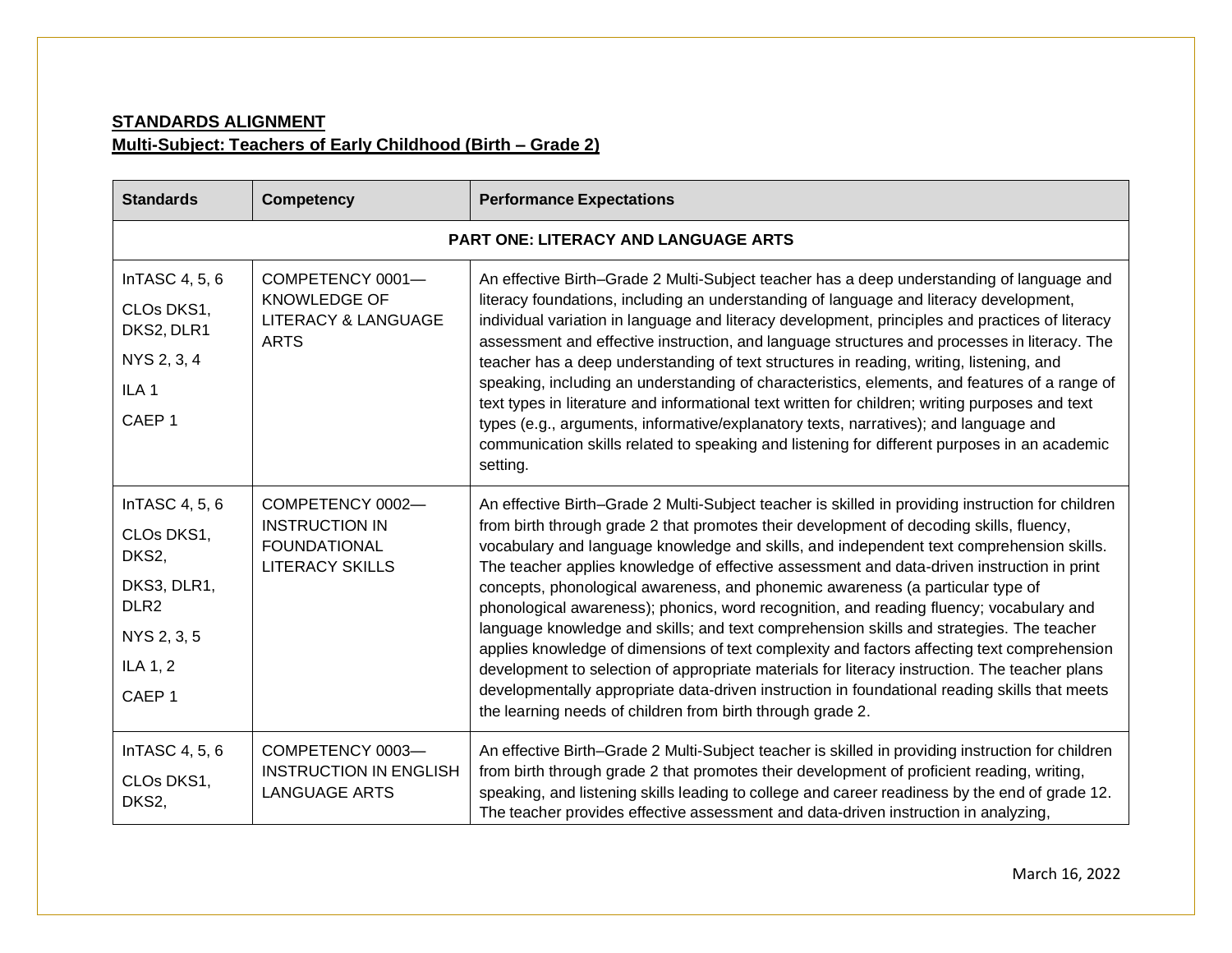| DKS3, DLR1,<br>DLR <sub>2</sub><br>NYS 2, 3, 5<br>ILA 1, 3, 5<br>CAEP <sub>1</sub>                                 |                                                                        | evaluating, and integrating ideas and information from literature and informational text; in<br>writing different types of text, writing processes, and research skills; and in academic<br>speaking and listening skills. The teacher applies knowledge of factors that affect the<br>development of reading, writing, speaking, and listening skills to plan developmentally<br>appropriate instruction in English language arts that meets the learning needs of children<br>from birth through grade 2.                                                                                                                                                                |
|--------------------------------------------------------------------------------------------------------------------|------------------------------------------------------------------------|----------------------------------------------------------------------------------------------------------------------------------------------------------------------------------------------------------------------------------------------------------------------------------------------------------------------------------------------------------------------------------------------------------------------------------------------------------------------------------------------------------------------------------------------------------------------------------------------------------------------------------------------------------------------------|
| InTASC 4, 5, 6<br>CLOs DKS1,<br>DKS2, DKS3,<br>DLR1, DLR2<br>NYS 2, 3, 5<br>ILA 1, 2, 3, 4, 5<br>CAEP <sub>1</sub> | COMPETENCY 0004-<br>ANALYSIS, SYNTHESIS,<br><b>AND APPLICATION</b>     | An effective Birth-Grade 2 Multi-Subject teacher applies relevant knowledge of content and<br>pedagogical content knowledge in reading, writing, listening, speaking, and vocabulary and<br>language knowledge to analyze and synthesize literacy assessment data about an individual<br>student that are provided from multiple sources (e.g., a transcript of a student's oral reading<br>performance, a transcript of a conversation about a reading passage between a student and<br>a teacher, a student's writing sample, a teacher's observational notes, standardized test<br>results) and to plan appropriate instruction for the student based on that analysis. |
|                                                                                                                    |                                                                        | <b>PART TWO: MATHEMATICS</b>                                                                                                                                                                                                                                                                                                                                                                                                                                                                                                                                                                                                                                               |
| InTASC 4<br>CLOs DKS1<br>Math Ed 1<br>NYS <sub>2</sub>                                                             | COMPETENCY 0001-<br>NUMBER AND<br><b>OPERATIONS</b>                    | The New York State Birth-Grade 2 Multi-Subject teacher demonstrates deep knowledge of<br>the base-ten system and fractions, decimals, and percents and applies understanding of<br>place value and properties of operations to justify algorithms. The teacher applies number<br>properties and operations to interpret arithmetic as a coherent and logical subject that makes<br>sense and recognizes how number and operations form the basis for further work in algebra.<br>The teacher demonstrates knowledge of number systems, including how number systems<br>are extended, and uses rational numbers to model and solve mathematical and real-world<br>problems. |
| InTASC <sub>4</sub><br>CLOs DKS1<br>Math Ed 1<br>NYS <sub>2</sub>                                                  | COMPETENCY 0002-<br><b>OPERATIONS AND</b><br><b>ALGEBRAIC THINKING</b> | The New York State Birth-Grade 2 Multi-Subject teacher demonstrates deep knowledge of<br>operations and algebraic thinking. The teacher makes connections between numbers,<br>operations, and algebraic thinking. The teacher applies operations and algebraic thinking to<br>model and solve problems, and works accurately with operations, algebraic expressions,<br>equations, and functions. The teacher makes connections between multiplication and                                                                                                                                                                                                                 |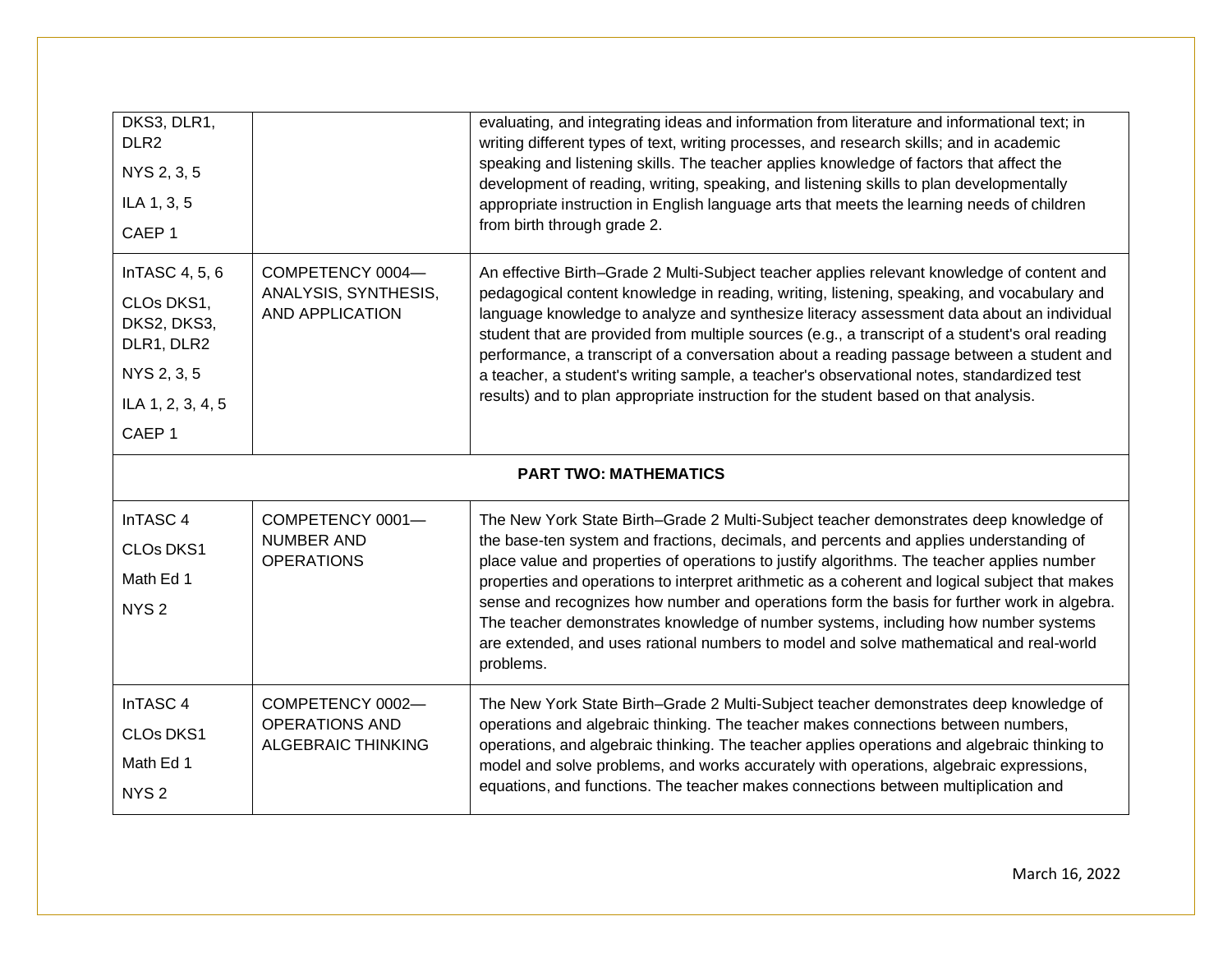|                          |                                                | division and between ratios and rates. The teacher analyzes and solves problems involving<br>ratios and proportional reasoning.                                                                                                                                                                                                                                                                                                                                             |
|--------------------------|------------------------------------------------|-----------------------------------------------------------------------------------------------------------------------------------------------------------------------------------------------------------------------------------------------------------------------------------------------------------------------------------------------------------------------------------------------------------------------------------------------------------------------------|
| InTASC <sub>4</sub>      | COMPETENCY 0003-                               | The New York State Birth-Grade 2 Multi-Subject teacher demonstrates deep knowledge of<br>measurement and geometry. The teacher applies measurement concepts and standard units<br>and interprets geometry as a system based on precise definitions and mathematical                                                                                                                                                                                                         |
| CLOs DKS1                | MEASUREMENT,<br><b>GEOMETRY, AND DATA</b>      |                                                                                                                                                                                                                                                                                                                                                                                                                                                                             |
| Math Ed 1                |                                                | reasoning. The teacher models and solves mathematical and real-world problems, including                                                                                                                                                                                                                                                                                                                                                                                    |
| NYS <sub>2</sub>         |                                                | problems involving angle measure, perimeter, area, surface area, and volume. The teacher<br>works with and interprets data, uses measures of center and variability, and draws<br>inferences from data distributions. The teacher applies knowledge of probability and<br>understands how statistics and chance events are used to make inferences.                                                                                                                         |
| InTASC <sub>5</sub>      | COMPETENCY 0004-                               | The New York State Birth-Grade 2 Multi-Subject teacher integrates knowledge of the                                                                                                                                                                                                                                                                                                                                                                                          |
| <b>CLOs DKS1</b>         | <b>INSTRUCTION IN</b><br><b>MATHEMATICS</b>    | mathematics learning that occurs prior to schooling with understanding of how children learn<br>number and operations, measurement and spatial reasoning, and data collection and<br>interpretation to promote student learning. The teacher provides a rich variety of focused<br>strategies (e.g., moving from concrete to abstract; using multiple representations; explaining,<br>connecting, and critiquing ideas) for promoting children's understanding, confidence, |
| NYS <sub>3</sub>         |                                                |                                                                                                                                                                                                                                                                                                                                                                                                                                                                             |
| Math Ed 2, 3             |                                                |                                                                                                                                                                                                                                                                                                                                                                                                                                                                             |
| CAEP <sub>1</sub>        |                                                | perseverance, and fluency in these areas. The focused strategies include explicitly teaching<br>mathematical language that students need for mathematical practice, performance, and<br>success. The teacher uses assessment to differentiate instruction.                                                                                                                                                                                                                  |
| InTASC 5, 6, 8           | COMPETENCY 0005-                               | The New York State Birth-Grade 2 Multi-Subject teacher accurately and effectively applies                                                                                                                                                                                                                                                                                                                                                                                   |
| CLOs DKS1,<br>DKS2, DLR1 | ANALYSIS, SYNTHESIS,<br><b>AND APPLICATION</b> | relevant content knowledge and pedagogical content knowledge in number and operations,<br>operations and algebraic thinking, and measurement and data to analyze and synthesize<br>assessment data about an individual student, identify conceptual or procedural errors, and                                                                                                                                                                                               |
| <b>NYS 3, 5</b>          |                                                | provide a well-reasoned and accurate analysis of the student's mathematical knowledge. The                                                                                                                                                                                                                                                                                                                                                                                  |
| Math Ed 2, 3, 5          |                                                | teacher uses the assessment results and knowledge of how students learn to present an<br>appropriate instructional approach that meets the needs of the student.                                                                                                                                                                                                                                                                                                            |
| CAEP <sub>1</sub>        |                                                |                                                                                                                                                                                                                                                                                                                                                                                                                                                                             |
|                          |                                                | <b>PART THREE: ARTS AND SCIENCES</b>                                                                                                                                                                                                                                                                                                                                                                                                                                        |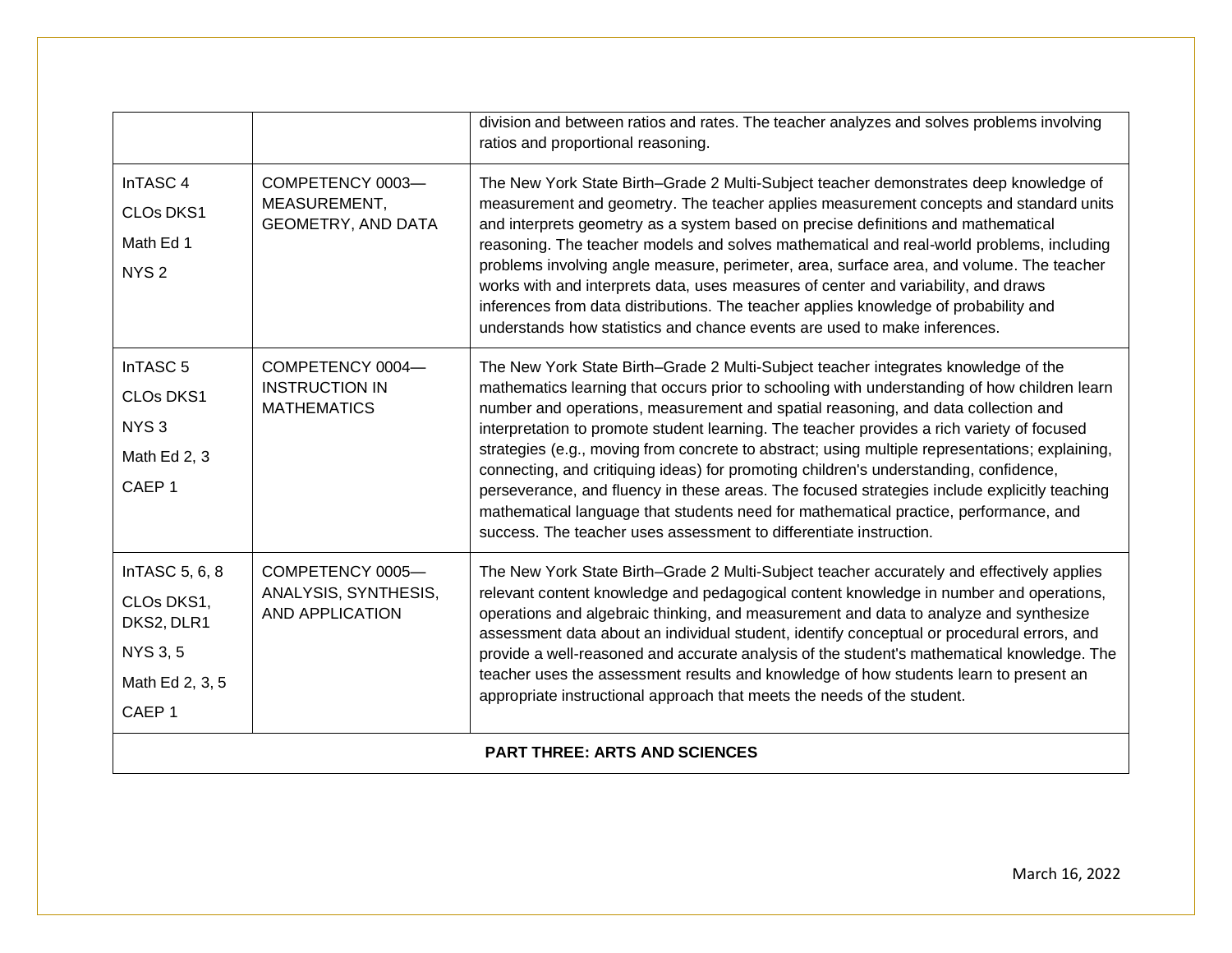| InTASC <sub>4</sub><br><b>CLOs DKS1</b><br>NYS <sub>2</sub><br>ISTE <sub>6</sub><br>CAEP <sub>1</sub> | <b>COMPETENCY 0001-</b><br><b>SCIENCE AND</b><br><b>TECHNOLOGY</b>                                                                                   | The New York State Multi-Subject teacher demonstrates knowledge of the processes of<br>scientific inquiry and investigations; concepts, principles, and theories pertaining to the<br>physical setting and the living environment; technology and engineering design; and common<br>themes that connect mathematics, science, and technology.                                                                                                                                                                                                                                                                                    |
|-------------------------------------------------------------------------------------------------------|------------------------------------------------------------------------------------------------------------------------------------------------------|----------------------------------------------------------------------------------------------------------------------------------------------------------------------------------------------------------------------------------------------------------------------------------------------------------------------------------------------------------------------------------------------------------------------------------------------------------------------------------------------------------------------------------------------------------------------------------------------------------------------------------|
| InTASC <sub>4</sub><br>CLO <sub>s</sub> DKS <sub>1</sub><br>NYS <sub>2</sub><br>CAEP <sub>1</sub>     | <b>COMPETENCY 0002-</b><br><b>SOCIAL STUDIES</b>                                                                                                     | The New York State Multi-Subject teacher demonstrates understanding of major ideas, eras,<br>themes, developments, and turning points in the history of New York State, the United<br>States, and the world; geographic concepts and phenomena and the interrelationships of<br>geography, society, and culture; human development and interactions; economic and<br>political principles and systems; the roles, rights, and responsibilities of citizenship in the<br>United States; and skills related to social studies, including gathering, organizing, mapping,<br>evaluating, interpreting, and displaying information.  |
| InTASC <sub>4</sub><br><b>CLOs DKS1</b><br>NYS <sub>2</sub><br>CAEP <sub>1</sub>                      | <b>COMPETENCY 0003-FINE</b><br><b>ARTS, HEALTH AND</b><br>FITNESS, FAMILY AND<br><b>CONSUMER SCIENCE,</b><br><b>AND CAREER</b><br><b>DEVELOPMENT</b> | The New York State Multi-Subject teacher demonstrates understanding of the concepts,<br>techniques, and materials of visual arts, music, theater, and dance, including cultural<br>dimensions; principles and practices of health and safety; concepts and practices of physical<br>education and health-related fitness; concepts and practices related to child development<br>and care and knowledge of family and interpersonal relationships; skills and procedures<br>related to consumer economics and resource management; and knowledge of career<br>development and workplace skills, behaviors, and responsibilities. |

Source: CST [Multi-Subject](https://www.nystce.nesinc.com/content/docs/NY_fld211_212_245_objs.pdf) (Birth-2) Framework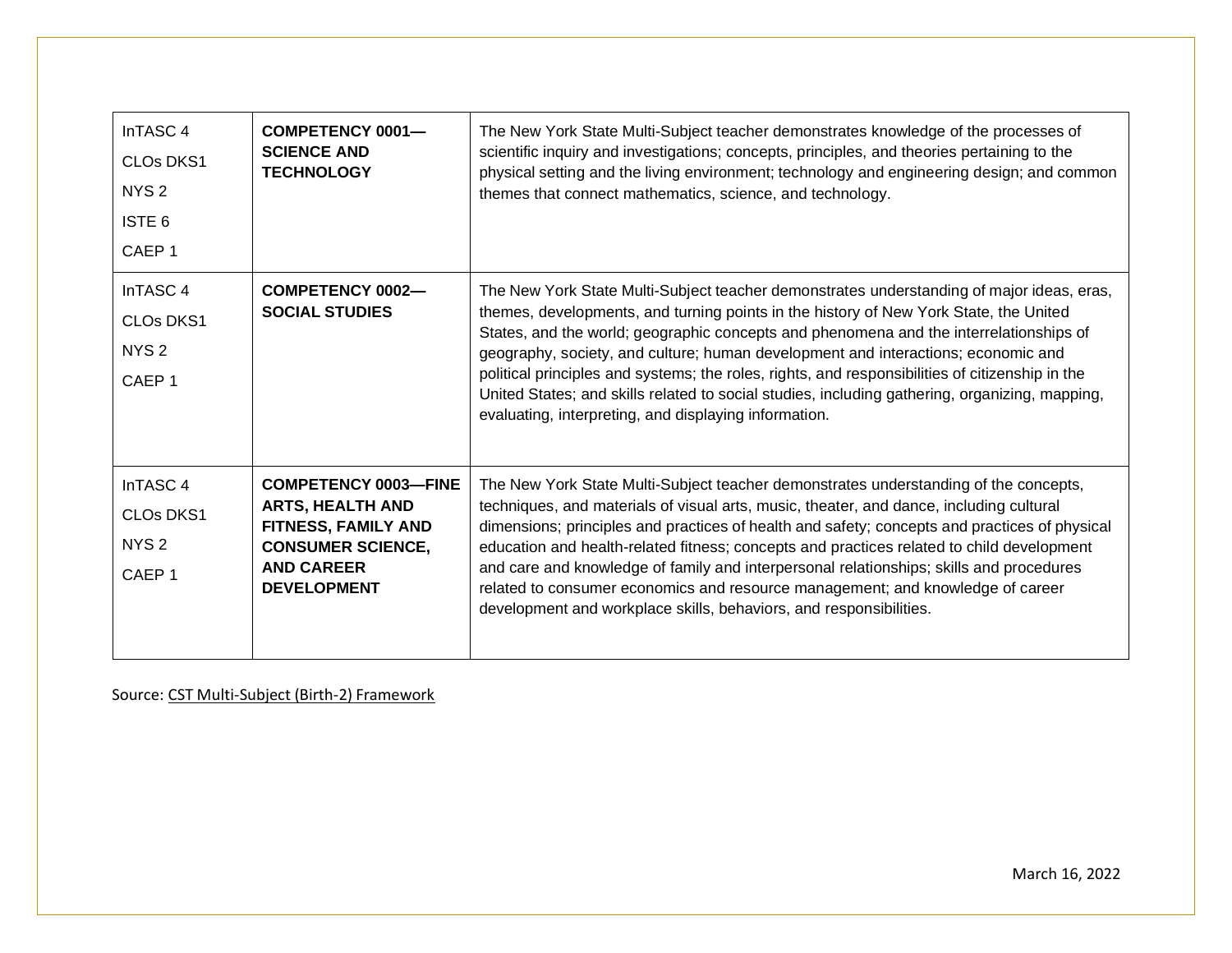# **STANDARDS ALIGNMENT Multi-Subject: Teachers of Childhood (Grade 1 - Grade 6)**

| <b>Standards</b>                                                                                               | <b>Competency</b>                                                                                 | <b>Performance Expectations</b>                                                                                                                                                                                                                                                                                                                                                                                                                                                                                                                                                                                                                                                                                                                                                                                                                                                                                                                                                                                                          |  |  |
|----------------------------------------------------------------------------------------------------------------|---------------------------------------------------------------------------------------------------|------------------------------------------------------------------------------------------------------------------------------------------------------------------------------------------------------------------------------------------------------------------------------------------------------------------------------------------------------------------------------------------------------------------------------------------------------------------------------------------------------------------------------------------------------------------------------------------------------------------------------------------------------------------------------------------------------------------------------------------------------------------------------------------------------------------------------------------------------------------------------------------------------------------------------------------------------------------------------------------------------------------------------------------|--|--|
|                                                                                                                | <b>PART ONE: LITERACY AND ENGLISH LANGUAGE ARTS</b>                                               |                                                                                                                                                                                                                                                                                                                                                                                                                                                                                                                                                                                                                                                                                                                                                                                                                                                                                                                                                                                                                                          |  |  |
| InTASC 4, 5, 6<br>CLOs DKS1, DKS2,<br>DLR <sub>1</sub><br>NYS 2, 3, 5<br>ILA <sub>1</sub><br>CAEP <sub>1</sub> | <b>COMPETENCY 0001-</b><br><b>KNOWLEDGE OF</b><br><b>LITERACY &amp;</b><br><b>LANGUAGE ARTS</b>   | An effective Grade 1-Grade 6 Multi-Subject teacher has a deep understanding of language<br>and literacy foundations, including an understanding of language and literacy development,<br>individual variation in language and literacy development, principles and practices of<br>literacy assessment and effective instruction, and language structures and processes in<br>literacy. The teacher has a deep understanding of text structures in reading, writing,<br>listening and speaking, including an understanding of characteristics, elements, and<br>features of a range of text types in literature and informational text written for children,<br>writing purposes and text types (e.g., arguments, informative/explanatory texts, narratives),<br>and language and communication skills related to speaking and listening for different<br>purposes in an academic setting.                                                                                                                                               |  |  |
| InTASC 4, 5, 6<br>CLOs DKS1, DKS2,<br>DKS3, DLR1, DLR2<br>NYS 2, 3, 5<br>ILA 1, 2<br>CAEP <sub>1</sub>         | <b>COMPETENCY 0002-</b><br><b>INSTRUCTION IN</b><br><b>FOUNDATIONAL</b><br><b>LITERACY SKILLS</b> | An effective Grade 1–Grade 6 Multi-Subject teacher is skilled in providing instruction for<br>students from grade 1 through grade 6 that promotes their development of decoding skills,<br>fluency, vocabulary and language knowledge and skills, and independent text<br>comprehension skills. The teacher applies knowledge of effective assessment and data-<br>driven instruction in print concepts, phonological awareness, and phonemic awareness (a<br>particular type of phonological awareness); phonics, word recognition, and reading fluency;<br>vocabulary and language knowledge and skills; and text comprehension skills and<br>strategies. The teacher applies knowledge of dimensions of text complexity and factors<br>affecting text comprehension development to selection of appropriate materials for literacy<br>instruction.<br>The teacher plans developmentally appropriate data-driven instruction in foundational<br>reading skills that meets the learning needs of students from grade 1 through grade 6. |  |  |
| InTASC 4, 5, 6<br>CLOs DKS1, DKS2,<br>DKS3, DLR1, DLR2                                                         | <b>COMPETENCY 0003-</b><br><b>INSTRUCTION IN</b>                                                  | An effective Grade 1-Grade 6 Multi-Subject teacher is skilled in providing instruction for<br>students from grade 1 through grade 6 that promotes their development of proficient<br>reading, writing, speaking, and listening skills leading to college and career readiness by<br>the end of grade 12. The teacher provides effective assessment and data-driven instruction                                                                                                                                                                                                                                                                                                                                                                                                                                                                                                                                                                                                                                                           |  |  |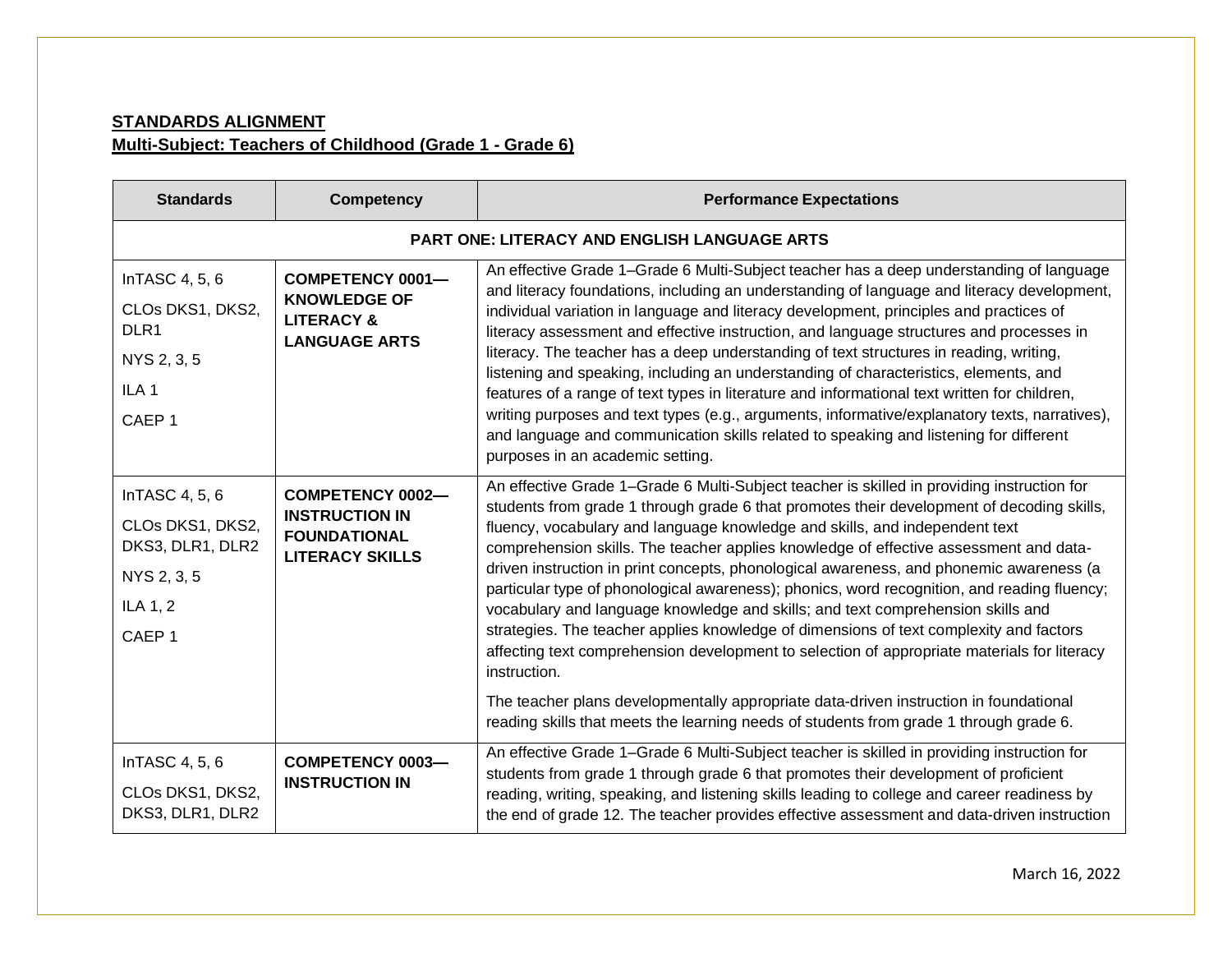| NYS 2, 3, 5<br>ILA 1, 3, 5<br>CAEP <sub>1</sub>                                                                 | <b>ENGLISH LANGUAGE</b><br><b>ARTS</b>                                           | in analyzing, evaluating, and integrating ideas and information from literature and<br>informational text; in writing different types of text, writing processes, and research skills;<br>and in academic speaking and listening skills. The teacher applies knowledge of factors<br>that affect the development of reading, writing, speaking, and listening skills to plan<br>developmentally appropriate instruction in English language arts that meets the learning<br>needs of students from grade 1 through grade 6.                                                                                                                                                                                                                                                                                                                                                                                                                                                                                                                                               |  |
|-----------------------------------------------------------------------------------------------------------------|----------------------------------------------------------------------------------|---------------------------------------------------------------------------------------------------------------------------------------------------------------------------------------------------------------------------------------------------------------------------------------------------------------------------------------------------------------------------------------------------------------------------------------------------------------------------------------------------------------------------------------------------------------------------------------------------------------------------------------------------------------------------------------------------------------------------------------------------------------------------------------------------------------------------------------------------------------------------------------------------------------------------------------------------------------------------------------------------------------------------------------------------------------------------|--|
| InTASC 4, 5, 6<br>CLOs DKS1, DKS2,<br>DKS3, DLR1, DLR2<br>NYS 2, 3, 5<br>ILA 1, 2, 3, 4, 5<br>CAEP <sub>1</sub> | <b>COMPETENCY 0004-</b><br><b>ANALYSIS, SYNTHESIS,</b><br><b>AND APPLICATION</b> | An effective Grade 1-Grade 6 Multi-Subject teacher applies relevant knowledge of content<br>and pedagogical content knowledge in reading, writing, listening, speaking, language<br>knowledge and conventions, and vocabulary acquisition to analyze and synthesize literacy<br>assessment data about an individual student that are provided from multiple sources (e.g.,<br>a transcript of a student's oral reading performance, a transcript of a conversation about a<br>reading passage between a student and a teacher, a student's writing sample, a teacher's<br>observational notes, standardized test results) and to plan appropriate instruction for the<br>student based on that analysis.                                                                                                                                                                                                                                                                                                                                                                  |  |
|                                                                                                                 | <b>PART TWO: MATHEMATICS</b>                                                     |                                                                                                                                                                                                                                                                                                                                                                                                                                                                                                                                                                                                                                                                                                                                                                                                                                                                                                                                                                                                                                                                           |  |
| InTASC 4<br>CLOs DKS1<br>Math Ed 1<br>NYS <sub>2</sub>                                                          | <b>COMPETENCY 0001-</b><br><b>NUMBER AND</b><br><b>OPERATIONS</b>                | The New York State Grade 1-Grade 6 Multi-Subject teacher demonstrates deep knowledge<br>of number and operations and algebraic thinking. The teacher interprets arithmetic as a<br>coherent and logical subject that makes sense and demonstrates understanding of how<br>operations used for whole numbers and fractions form the basis for further work in algebra.<br>The teacher applies operations and algebraic thinking to model and solve problems and<br>works accurately with numbers and algebraic expressions and equations. The teacher<br>interprets numbers and the base-ten system as a coherent and logical set of ideas; extends<br>the properties of whole numbers and number operations to fractions; and analyzes<br>properties of fractions, decimals, and percents. The teacher applies understanding of place<br>value and properties of operations to justify algorithms; works accurately with whole<br>numbers, fractions, decimals, and percents; and uses numbers and operations to model<br>and solve mathematical and real-world problems. |  |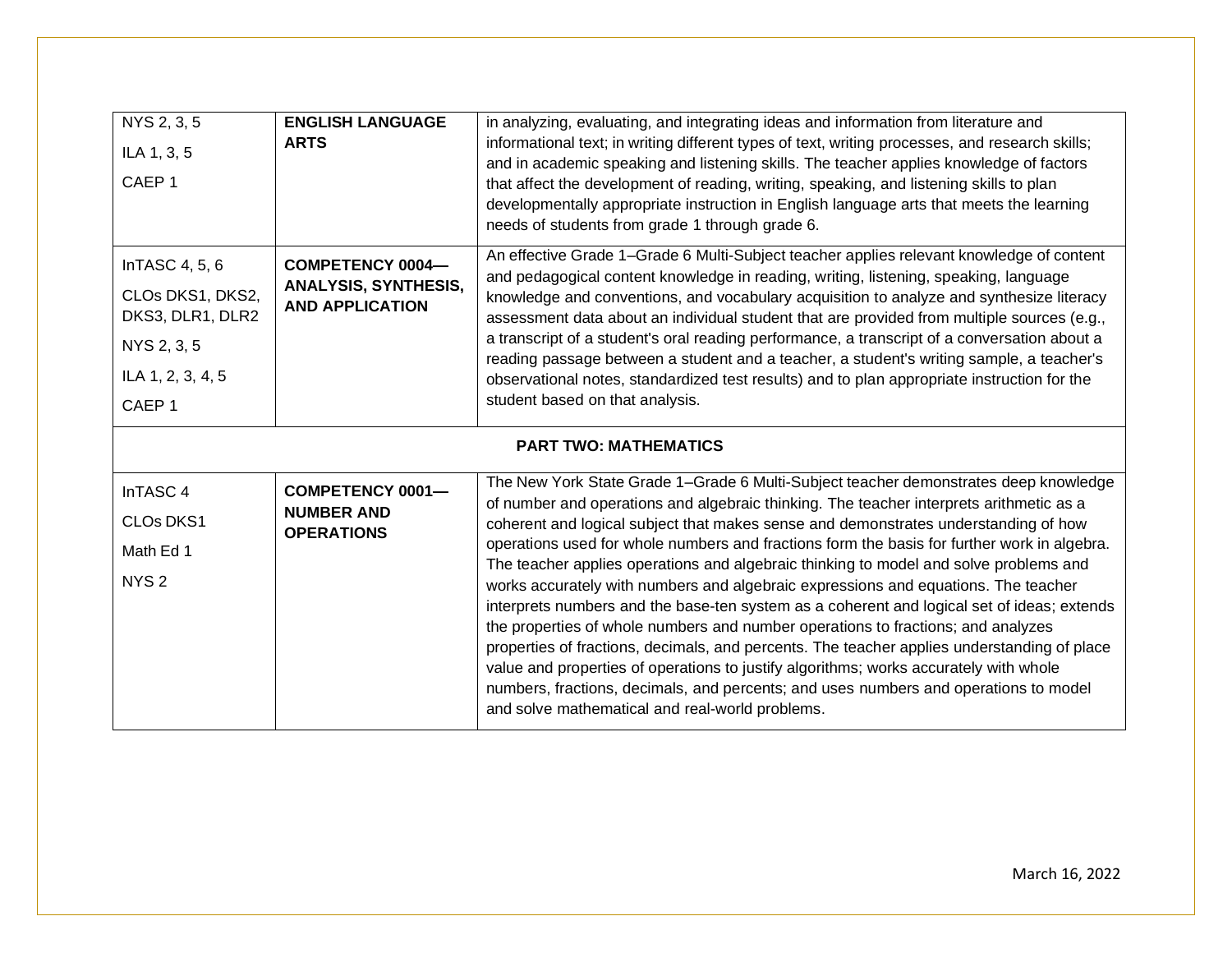| InTASC <sub>4</sub><br><b>CLOs DKS1</b><br>Math Ed 1<br>NYS <sub>2</sub>                         | <b>COMPETENCY 0002-</b><br><b>RATIOS AND</b><br><b>PROPORTIONAL</b><br><b>RELATIONSHIPS AND</b><br><b>NUMBER SYSTEMS</b> | The New York State Grade 1-Grade 6 Multi-Subject teacher demonstrates deep knowledge<br>of ratios and proportional relationships. The teacher applies connections between<br>multiplication and division and ratios and rates, as well as connections between ratios and<br>proportional reasoning, linear equations, and concepts of measurement and geometry. The<br>teacher analyzes properties of whole, rational, and real numbers and interprets the real<br>number system as an extension of the rational numbers. The teacher works accurately with<br>ratios and proportional relationships and rational numbers and uses them to model and<br>solve mathematical and real-world problems.                                                                                                                                                                                                                                                                                                                                                                                                                                                                                                                                            |
|--------------------------------------------------------------------------------------------------|--------------------------------------------------------------------------------------------------------------------------|------------------------------------------------------------------------------------------------------------------------------------------------------------------------------------------------------------------------------------------------------------------------------------------------------------------------------------------------------------------------------------------------------------------------------------------------------------------------------------------------------------------------------------------------------------------------------------------------------------------------------------------------------------------------------------------------------------------------------------------------------------------------------------------------------------------------------------------------------------------------------------------------------------------------------------------------------------------------------------------------------------------------------------------------------------------------------------------------------------------------------------------------------------------------------------------------------------------------------------------------|
| InTASC <sub>4</sub><br>CLOs DKS1<br>Math Ed 1<br>NYS <sub>2</sub><br>CAEP <sub>1</sub>           | <b>COMPETENCY 0003-</b><br>ALGEBRA,<br><b>MEASUREMENT,</b><br><b>GEOMETRY, AND DATA</b>                                  | The New York State Grade 1-Grade 6 Multi-Subject teacher demonstrates knowledge of<br>the structure of algebraic expressions, how algebraic manipulations are governed by<br>properties of operations and exponents, the nature of solutions to equations, and reasoning<br>processes for manipulating expressions and solving equations. The teacher analyzes<br>functions, uses expressions to define functions, applies properties of functions, and<br>analyzes graphs. The teacher uses algebra to model and solve problems and demonstrates<br>skill and accuracy in working with algebraic expressions, equations, and functions. The<br>teacher demonstrates deep knowledge of measurement and geometry and interprets<br>geometry as a system based on precise definitions and mathematical reasoning. The<br>teacher works with and interprets data, uses measures of center and variability, and draws<br>inferences from data distributions. The teacher applies knowledge of probability to analyze<br>chance events and understands how statistics and chance processes are used to make<br>inferences. The teacher applies measurement, geometry, and data concepts to model and<br>solve mathematical and real-world problems. |
| InTASC <sub>5</sub><br><b>CLOs DKS1</b><br>NYS <sub>3</sub><br>Math Ed 2, 3<br>CAEP <sub>1</sub> | <b>COMPETENCY 0004-</b><br><b>INSTRUCTION IN</b><br><b>MATHEMATICS</b>                                                   | The New York State Grade 1-Grade 6 Multi-Subject teacher applies knowledge of how<br>students learn number concepts, operations, and algebraic thinking; fractions and ratios;<br>and proportional relationships. The teacher applies knowledge of how students develop<br>measurement and spatial reasoning concepts and skills related to data collection and<br>interpretation. The teacher provides a rich variety of focused strategies (e.g., moving from<br>concrete to abstract; using multiple representations; explaining, connecting, and critiquing<br>ideas) for promoting students' understanding, confidence, perseverance, and fluency in<br>these areas. The focused strategies include explicitly teaching mathematical language that<br>students need for mathematical practice, performance, and success. The teacher uses<br>assessment data to differentiate instruction.                                                                                                                                                                                                                                                                                                                                                |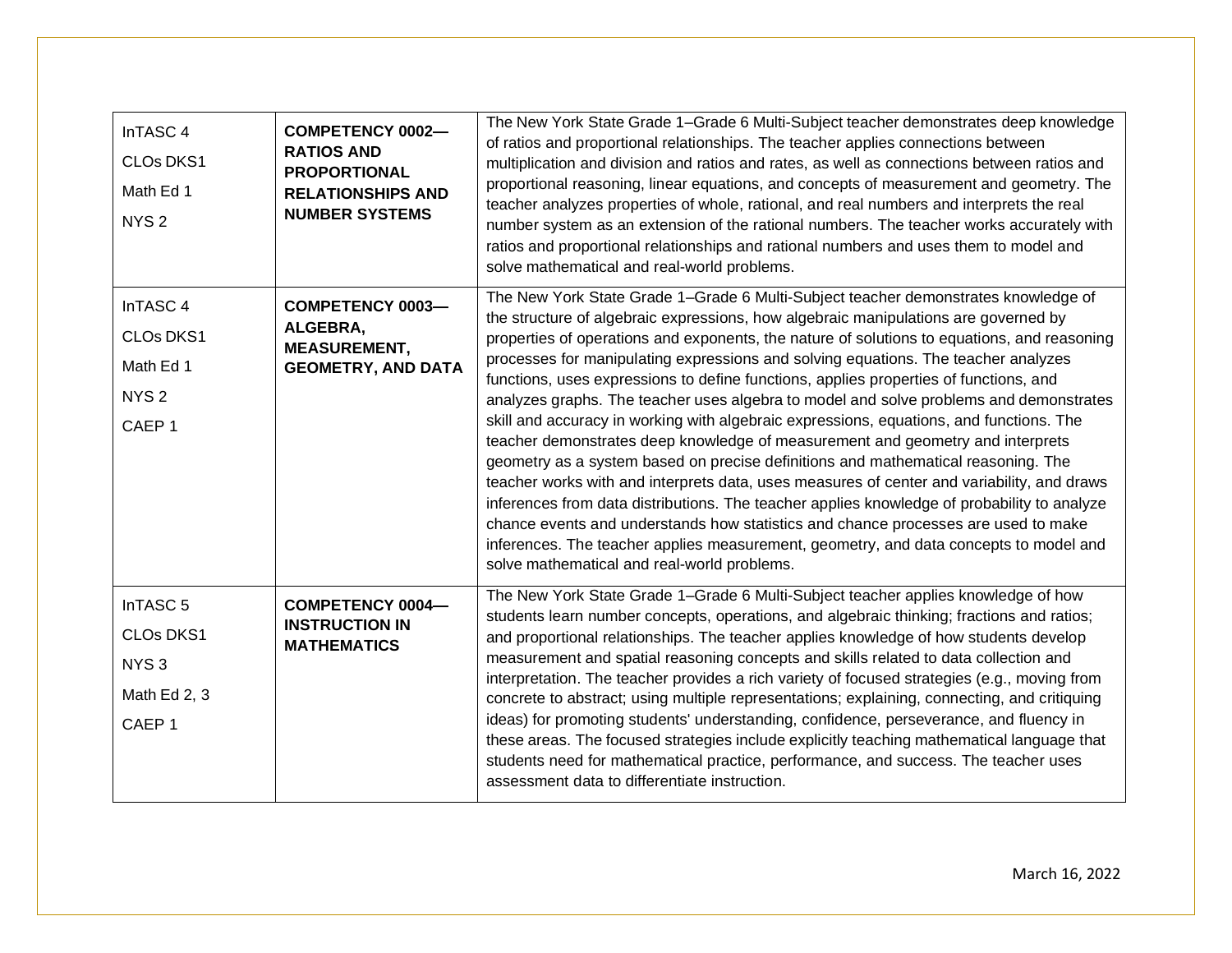| InTASC 5, 6, 8<br>CLOs DKS1, DKS2,<br>DLR1,<br><b>NYS 3, 5</b><br>Math Ed 2, 3, 5<br>CAEP <sub>1</sub> | <b>COMPETENCY 0005-</b><br><b>ANALYSIS, SYNTHESIS,</b><br><b>AND APPLICATION</b>                                                                      | The New York State Grade 1-Grade 6 Multi-Subject teacher accurately and effectively<br>applies relevant content knowledge and pedagogical content knowledge in number and<br>operations, operations and algebraic thinking, fractions, ratios and proportional reasoning,<br>and measurement and data to analyze and synthesize assessment data about an individual<br>student, identify conceptual or procedural errors, and provide a well-reasoned and accurate<br>analysis of the student's mathematical knowledge. The teacher uses the assessment<br>results and knowledge of how students learn to present an appropriate instructional<br>approach that meets the needs of the student. |
|--------------------------------------------------------------------------------------------------------|-------------------------------------------------------------------------------------------------------------------------------------------------------|-------------------------------------------------------------------------------------------------------------------------------------------------------------------------------------------------------------------------------------------------------------------------------------------------------------------------------------------------------------------------------------------------------------------------------------------------------------------------------------------------------------------------------------------------------------------------------------------------------------------------------------------------------------------------------------------------|
|                                                                                                        |                                                                                                                                                       | <b>Part Three: Arts and Sciences</b>                                                                                                                                                                                                                                                                                                                                                                                                                                                                                                                                                                                                                                                            |
| InTASC 4<br><b>CLOs DKS1</b><br>NYS <sub>2</sub><br>ISTE <sub>6</sub><br>CAEP <sub>1</sub>             | <b>COMPETENCY 0001-</b><br><b>SCIENCE AND</b><br><b>TECHNOLOGY</b>                                                                                    | The New York State Multi-Subject teacher demonstrates knowledge of the processes of<br>scientific inquiry and investigations; concepts, principles, and theories pertaining to the<br>physical setting and the living environment; technology and engineering design; and<br>common themes that connect mathematics, science, and technology.                                                                                                                                                                                                                                                                                                                                                   |
| InTASC 4<br><b>CLOs DKS1</b><br>NYS <sub>2</sub><br>CAEP <sub>1</sub>                                  | <b>COMPETENCY 0002-</b><br><b>SOCIAL STUDIES</b>                                                                                                      | The New York State Multi-Subject teacher demonstrates understanding of major ideas,<br>eras, themes, developments, and turning points in the history of New York State, the United<br>States, and the world; geographic concepts and phenomena and the interrelationships of<br>geography, society, and culture; human development and interactions; economic and<br>political principles and systems; the roles, rights, and responsibilities of citizenship in the<br>United States; and skills related to social studies, including gathering, organizing, mapping,<br>evaluating, interpreting, and displaying information.                                                                 |
| InTASC <sub>4</sub><br><b>CLOs DKS1</b><br>NYS <sub>2</sub><br>CAEP <sub>1</sub>                       | <b>COMPETENCY 0003-</b><br><b>FINE ARTS, HEALTH</b><br>AND FITNESS, FAMILY<br><b>AND CONSUMER</b><br><b>SCIENCE, AND CAREER</b><br><b>DEVELOPMENT</b> | The New York State Multi-Subject teacher demonstrates understanding of the concepts,<br>techniques, and materials of visual arts, music, theater, and dance, including cultural<br>dimensions; principles and practices of health and safety; concepts and practices of<br>physical education and health-related fitness; concepts and practices related to child<br>development and care and knowledge of family and interpersonal relationships; skills and<br>procedures related to consumer economics and resource management; and knowledge of<br>career development and workplace skills, behaviors, and responsibilities.                                                                |

Sources: CST [Multi-Subject](http://www.nystce.nesinc.com/content/docs/NY_fld221_222_245_objs.pdf) (1-6) Framework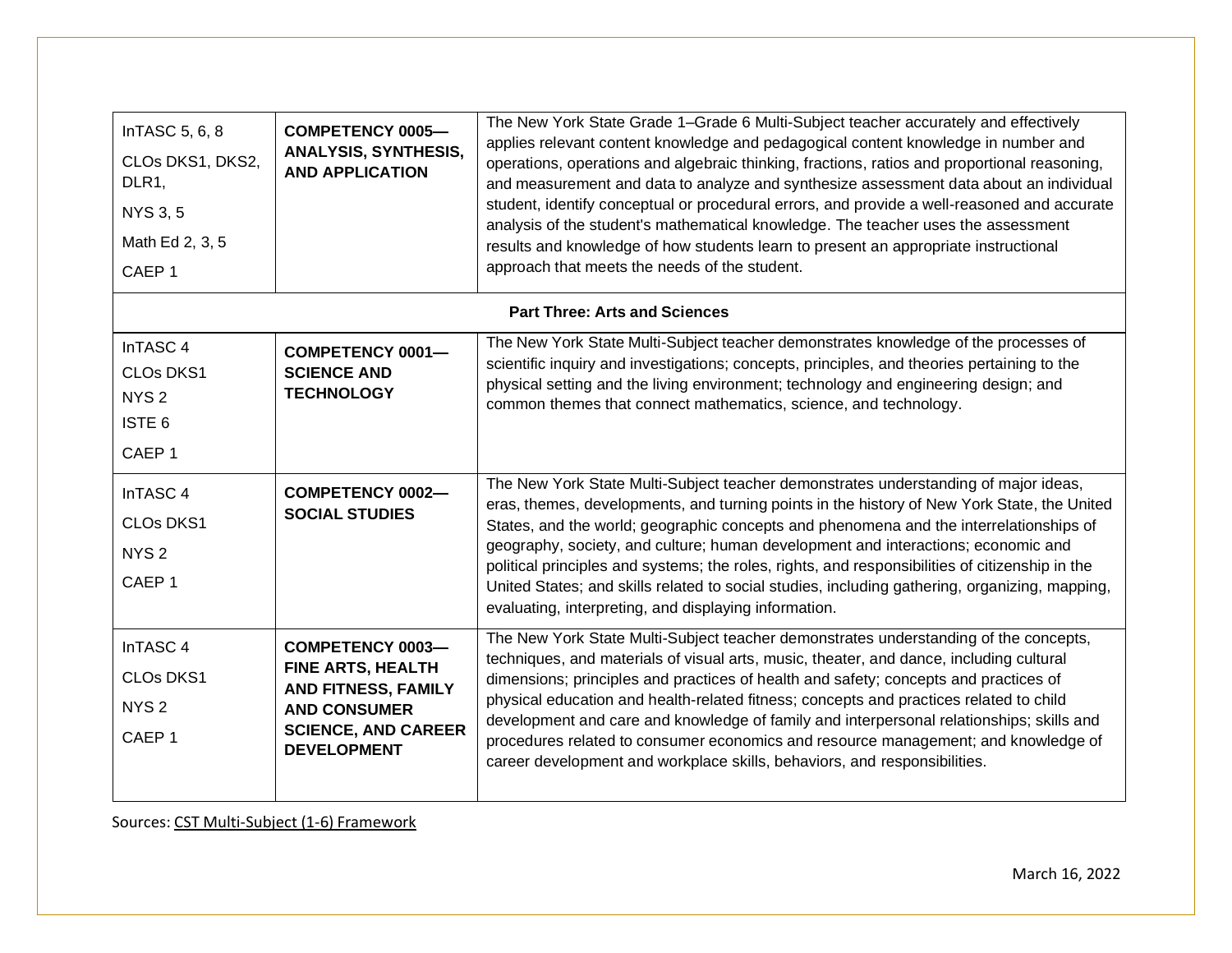# **STANDARDS ALIGNMENT MULTI-SUBJECT: SECONDARY TEACHERS (GRADE 7–GRADE 12)**

| <b>Standards</b>                                                                                             | <b>Competency</b>                                                                          | <b>Performance Expectations</b>                                                                                                                                                                                                                                                                                                                                                                                                                                                                                                                                                                                                                                                                                                                                                                                                                                                                                                                                                                                            |  |
|--------------------------------------------------------------------------------------------------------------|--------------------------------------------------------------------------------------------|----------------------------------------------------------------------------------------------------------------------------------------------------------------------------------------------------------------------------------------------------------------------------------------------------------------------------------------------------------------------------------------------------------------------------------------------------------------------------------------------------------------------------------------------------------------------------------------------------------------------------------------------------------------------------------------------------------------------------------------------------------------------------------------------------------------------------------------------------------------------------------------------------------------------------------------------------------------------------------------------------------------------------|--|
|                                                                                                              | <b>PART ONE: LITERACY AND LANGUAGE ARTS</b>                                                |                                                                                                                                                                                                                                                                                                                                                                                                                                                                                                                                                                                                                                                                                                                                                                                                                                                                                                                                                                                                                            |  |
| InTASC 4, 5, 6<br>CLOs DKS1,<br>DKS2, DLR1<br>NYS 1, 2, 3, 5<br>ILA <sub>1</sub><br>CAEP <sub>1</sub>        | COMPETENCY 0001-<br><b>KNOWLEDGE OF</b><br><b>LITERACY &amp; LANGUAGE</b><br><b>ARTS</b>   | An effective Grade 7-Grade 12 Multi-Subject teacher has a deep understanding of<br>language and literacy foundations, including an understanding of language and literacy<br>development, individual variation in language and literacy development, principles and<br>practices of literacy assessment and effective instruction, and language structures and<br>processes in literacy. The teacher has a deep understanding of text structures in reading,<br>writing, listening, and speaking, including an understanding of characteristics, elements, and<br>features of a range of text types in literature and informational text written for adolescents<br>and adults; writing purposes and text types (e.g., arguments, informative/explanatory texts,<br>narratives); and language and communication skills related to speaking and listening for<br>different purposes in an academic setting. The teacher has a deep understanding of how to<br>motivate students to engage in independent literacy practice. |  |
| InTASC 4, 5, 6<br>CLOs DKS1,<br>DKS2, DKS3,<br>DLR1, DLR2<br>NYS 1, 2, 3, 5<br>ILA 1, 2<br>CAEP <sub>1</sub> | COMPETENCY 0002-<br><b>INSTRUCTION IN</b><br><b>FOUNDATIONAL</b><br><b>LITERACY SKILLS</b> | An effective Grade 7-Grade 12 Multi-Subject teacher is skilled in providing instruction for<br>students from grade 7 through grade 12 that promotes their ongoing development of<br>vocabulary and language knowledge and skills and their independent text comprehension<br>skills. The teacher applies knowledge of effective assessment and data-driven instruction in<br>vocabulary knowledge and skills; language knowledge and skills, including fluent decoding<br>skills; and text comprehension skills and strategies. The teacher applies knowledge of<br>dimensions of text complexity and factors affecting text comprehension development to<br>selection of appropriate materials for literacy instruction. The teacher plans developmentally<br>appropriate data-driven text comprehension and language instruction that meets the<br>learning needs of students from grade 7 through grade 12.                                                                                                             |  |
| InTASC 4, 5, 6                                                                                               | COMPETENCY 0003-<br><b>INSTRUCTION IN ENGLISH</b><br><b>LANGUAGE ARTS</b>                  | An effective Grade 7-Grade 12 Multi-Subject teacher is skilled in providing instruction for<br>students from grade 7 through grade 12 that promotes their development of proficient<br>reading, writing, speaking, and listening skills leading to college and career readiness by the<br>end of grade 12. The teacher provides effective assessment and data-driven instruction in                                                                                                                                                                                                                                                                                                                                                                                                                                                                                                                                                                                                                                        |  |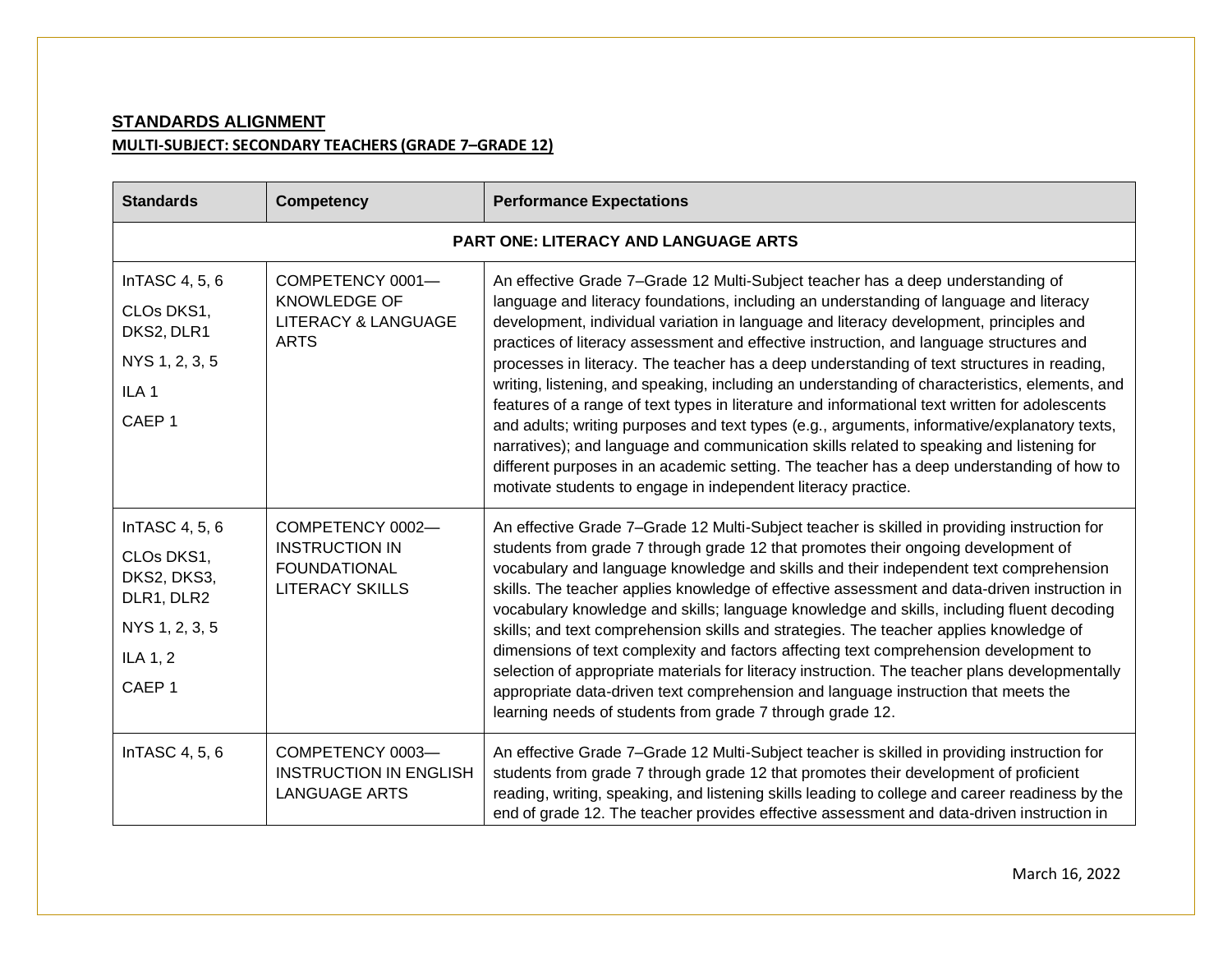| CLOs DKS1,<br>DKS2, DKS3,<br>DLR1, DLR2<br>NYS 1, 2, 3, 5<br>ILA 1, 3, 5<br>CAEP <sub>1</sub>                         |                                                                    | analyzing, evaluating, and integrating ideas and information from literature and informational<br>text; in writing different types of text, writing processes, and research skills; and in academic<br>speaking and listening skills. The teacher applies knowledge of factors, including student<br>interest, that affect the development of reading, writing, speaking, and listening skills to plan<br>developmentally appropriate instruction in English language arts that meets the learning<br>needs of students from grade 7 through grade 12.                                                                                                                                                  |  |  |
|-----------------------------------------------------------------------------------------------------------------------|--------------------------------------------------------------------|---------------------------------------------------------------------------------------------------------------------------------------------------------------------------------------------------------------------------------------------------------------------------------------------------------------------------------------------------------------------------------------------------------------------------------------------------------------------------------------------------------------------------------------------------------------------------------------------------------------------------------------------------------------------------------------------------------|--|--|
| InTASC 4, 5, 6<br>CLOs DKS1,<br>DKS2, DKS3,<br>DLR1, DLR2<br>NYS 1, 2, 3, 5<br>ILA 1, 2, 3, 4, 5<br>CAEP <sub>1</sub> | COMPETENCY 0004-<br>ANALYSIS, SYNTHESIS,<br><b>AND APPLICATION</b> | An effective Grade 7-Grade 12 Multi-Subject teacher applies relevant knowledge of content<br>and pedagogical content knowledge in reading, writing, listening, speaking, language<br>knowledge and conventions, and vocabulary acquisition to analyze and synthesize literacy<br>assessment data about an individual student that are provided from multiple sources (e.g., a<br>transcript of a student's oral reading performance, a transcript of a conversation between a<br>student and teacher about a reading passage, a student's writing sample, a teacher's<br>observational notes, standardized test results) and to plan appropriate instruction for the<br>student based on that analysis. |  |  |
|                                                                                                                       | <b>PART TWO: MATHEMATICS</b>                                       |                                                                                                                                                                                                                                                                                                                                                                                                                                                                                                                                                                                                                                                                                                         |  |  |
| InTASC <sub>4</sub><br>CLOs DKS1<br>Math Ed 1<br>NYS <sub>2</sub><br>CAEP <sub>1</sub>                                | COMPETENCY 0001-<br>NUMBER AND QUANTITY                            | The New York State Grade 7-Grade 12 Multi-Subject teacher demonstrates knowledge of<br>the properties of the real number system. The teacher works accurately with real numbers,<br>and uses them to solve mathematical and real-world problems. The teacher has a deep<br>understanding of ratios and proportional relationships, and applies connections between<br>multiplication and division and ratios and rates. The teacher analyzes relationships between<br>ratios and fractions, solves problems involving ratios and rates, and demonstrates the ability<br>to work accurately with ratios and proportional relationships.                                                                  |  |  |
| InTASC <sub>4</sub><br>CLOs DKS1<br>Math Ed 1<br>NYS <sub>2</sub>                                                     | COMPETENCY 0002-<br>ALGEBRA AND<br><b>FUNCTIONS</b>                | The New York State Grade 7-Grade 12 Multi-Subject teacher demonstrates knowledge of<br>the structure of algebraic expressions, how algebraic manipulations are governed by<br>properties of operations and exponents, the nature of solutions to equations, and reasoning<br>processes for manipulating expressions and solving equations. A teacher at this level<br>demonstrates skill and accuracy working with expressions and equations, and uses algebra<br>to model and solve mathematical and real-world problems. The teacher demonstrates                                                                                                                                                     |  |  |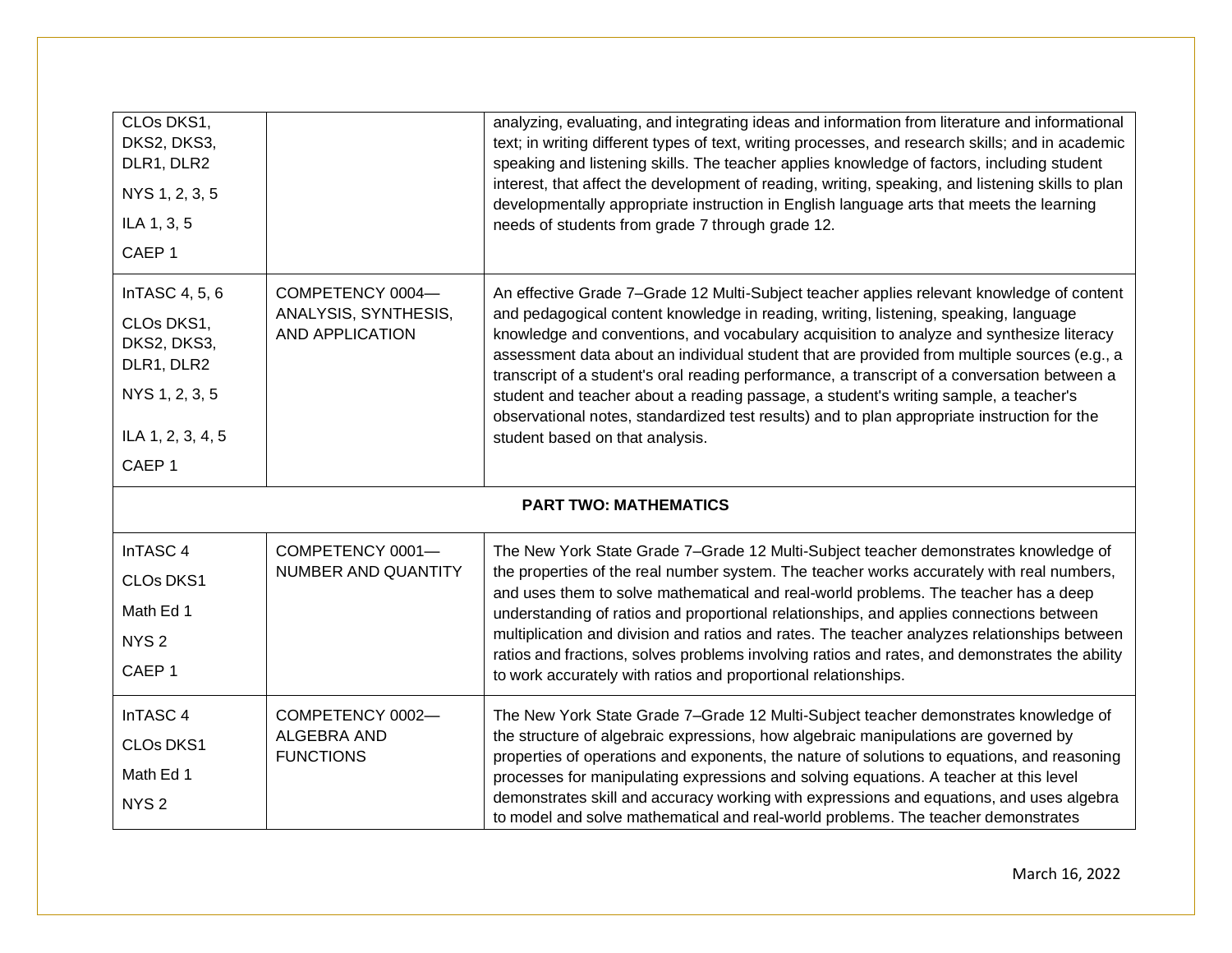| CAEP <sub>1</sub>                                                                                    |                                                                    | foundational knowledge of the concept of a function and how functions are used to describe<br>relationships between quantities. The teacher represents and interprets functions in various<br>ways, uses functions to model situations, and builds new functions from existing functions.<br>The teacher demonstrates understanding of the connections between functions,<br>expressions, equations, modeling, coordinates, and graphs.                                                                                                                                                                                                                                                                                                                                                                                                                                                                                                                                                |
|------------------------------------------------------------------------------------------------------|--------------------------------------------------------------------|----------------------------------------------------------------------------------------------------------------------------------------------------------------------------------------------------------------------------------------------------------------------------------------------------------------------------------------------------------------------------------------------------------------------------------------------------------------------------------------------------------------------------------------------------------------------------------------------------------------------------------------------------------------------------------------------------------------------------------------------------------------------------------------------------------------------------------------------------------------------------------------------------------------------------------------------------------------------------------------|
| InTASC <sub>4</sub><br><b>CLOs DKS1</b><br>Math Ed 1<br>NYS <sub>2</sub><br>CAEP <sub>1</sub>        | COMPETENCY 0003-<br><b>GEOMETRY AND</b><br><b>STATISTICS</b>       | The New York State Grade 7-Grade 12 Multi-Subject teacher demonstrates knowledge of<br>geometry as a formal mathematical system that is based on precise definitions, careful<br>reasoning, and proof. The teacher applies concepts of geometric transformations,<br>congruence, symmetry, and similarity. The teacher uses right triangle trigonometry and<br>expresses geometric properties with equations. The teacher uses measurement and<br>geometry to model situations. The teacher demonstrates knowledge of fundamental<br>statistical concepts and their applications, works with and interprets data, uses measures of<br>center and variability, and draws inferences from data distributions. The teacher<br>demonstrates knowledge of concepts associated with random sampling and random<br>processes and methods for drawing valid conclusions. The teacher calculates probabilities<br>and understands how probability and statistics can be used to make decisions. |
| InTASC 5, 6, 8<br>CLOs DKS1,<br>DKS2, DLR1<br>NYS 1, 2, 3, 5<br>Math Ed 2, 3, 5<br>CAEP <sub>1</sub> | COMPETENCY 0004-<br>ANALYSIS, SYNTHESIS,<br><b>AND APPLICATION</b> | The New York State Grade 7-Grade 12 Multi-Subject teacher accurately and effectively<br>applies relevant foundational content knowledge and pedagogical content knowledge (e.g.,<br>number and operations, operations and algebraic thinking, ratio and proportional reasoning,<br>measurement and data) to analyze and synthesize assessment data about an individual<br>student, identify conceptual or procedural errors, and provide a well-reasoned and accurate<br>analysis of a student's mathematical knowledge. The teacher uses the assessment results<br>and knowledge of how students learn to present an appropriate instructional approach that<br>meets the needs of the student.                                                                                                                                                                                                                                                                                       |
| <b>PART THREE: ARTS AND SCIENCES</b>                                                                 |                                                                    |                                                                                                                                                                                                                                                                                                                                                                                                                                                                                                                                                                                                                                                                                                                                                                                                                                                                                                                                                                                        |
| InTASC 4<br>CLOs DKS1<br>NYS <sub>2</sub><br>ISTE <sub>6</sub>                                       | COMPETENCY 0001-<br><b>SCIENCE AND</b><br><b>TECHNOLOGY</b>        | The New York State Multi-Subject teacher demonstrates knowledge of the processes of<br>scientific inquiry and investigations; concepts, principles, and theories pertaining to the<br>physical setting and the living environment; technology and engineering design; and<br>common themes that connect mathematics, science, and technology.                                                                                                                                                                                                                                                                                                                                                                                                                                                                                                                                                                                                                                          |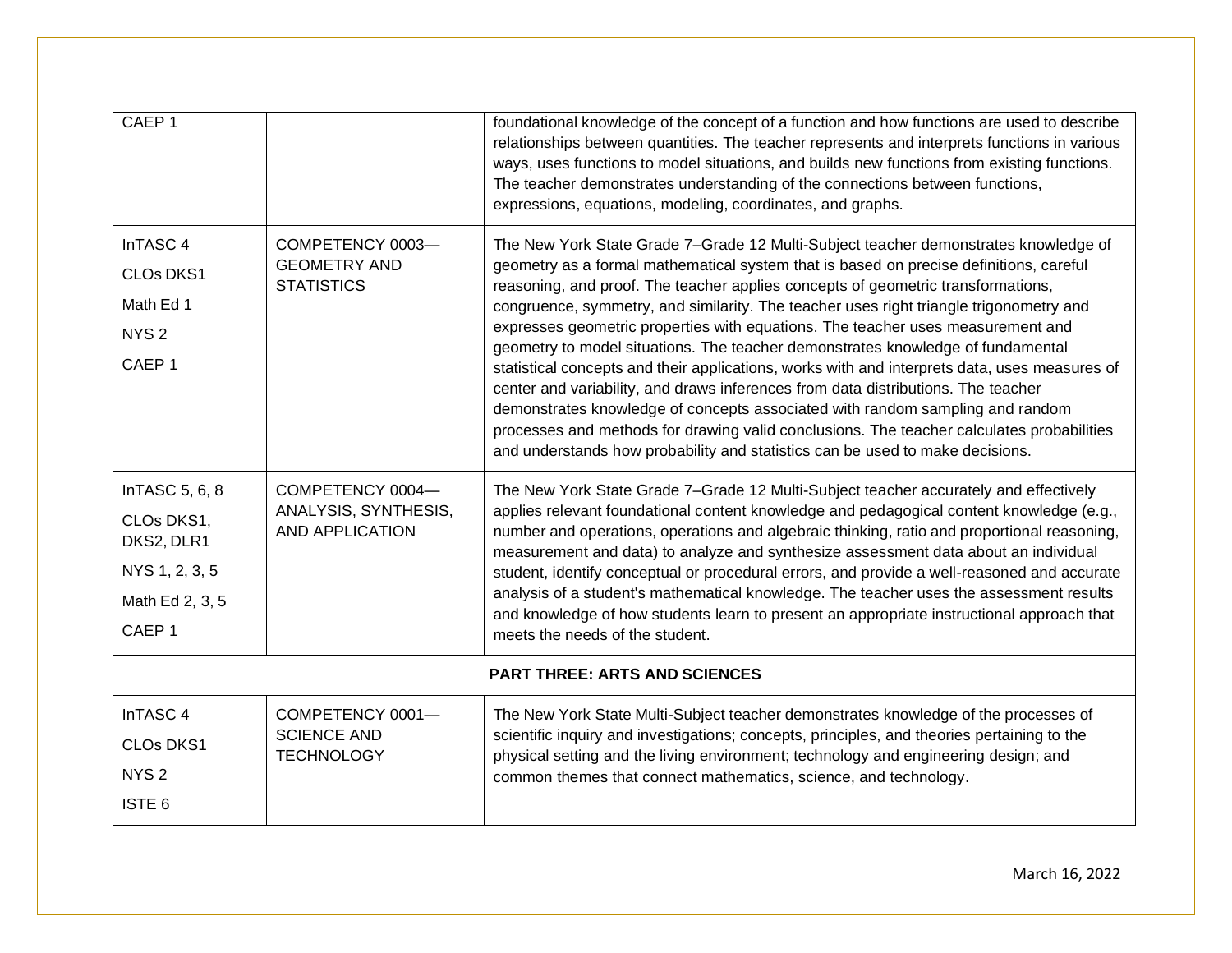| CAEP <sub>1</sub>                                                                                 |                                                                                                                                 |                                                                                                                                                                                                                                                                                                                                                                                                                                                                                                                                                                                                                                  |
|---------------------------------------------------------------------------------------------------|---------------------------------------------------------------------------------------------------------------------------------|----------------------------------------------------------------------------------------------------------------------------------------------------------------------------------------------------------------------------------------------------------------------------------------------------------------------------------------------------------------------------------------------------------------------------------------------------------------------------------------------------------------------------------------------------------------------------------------------------------------------------------|
| InTASC <sub>4</sub><br>CLO <sub>s</sub> DK <sub>S1</sub><br>NYS <sub>2</sub><br>CAEP <sub>1</sub> | COMPETENCY 0002-<br><b>SOCIAL STUDIES</b>                                                                                       | The New York State Multi-Subject teacher demonstrates understanding of major ideas,<br>eras, themes, developments, and turning points in the history of New York State, the United<br>States, and the world; geographic concepts and phenomena and the interrelationships of<br>geography, society, and culture; human development and interactions; economic and<br>political principles and systems; the roles, rights, and responsibilities of citizenship in the<br>United States; and skills related to social studies, including gathering, organizing, mapping,<br>evaluating, interpreting, and displaying information.  |
| InTASC 4<br>CLO <sub>s</sub> DK <sub>S1</sub><br>NYS <sub>2</sub><br>CAEP <sub>1</sub>            | COMPETENCY 0003-FINE<br>ARTS, HEALTH AND<br>FITNESS, FAMILY AND<br><b>CONSUMER SCIENCE,</b><br>AND CAREER<br><b>DEVELOPMENT</b> | The New York State Multi-Subject teacher demonstrates understanding of the concepts,<br>techniques, and materials of visual arts, music, theater, and dance, including cultural<br>dimensions; principles and practices of health and safety; concepts and practices of<br>physical education and health-related fitness; concepts and practices related to child<br>development and care and knowledge of family and interpersonal relationships; skills and<br>procedures related to consumer economics and resource management; and knowledge of<br>career development and workplace skills, behaviors, and responsibilities. |

Source: CST [Multi-Subject](http://www.nystce.nesinc.com/content/docs/NY_fld241_244_245_objs.pdf) (7-12) Framework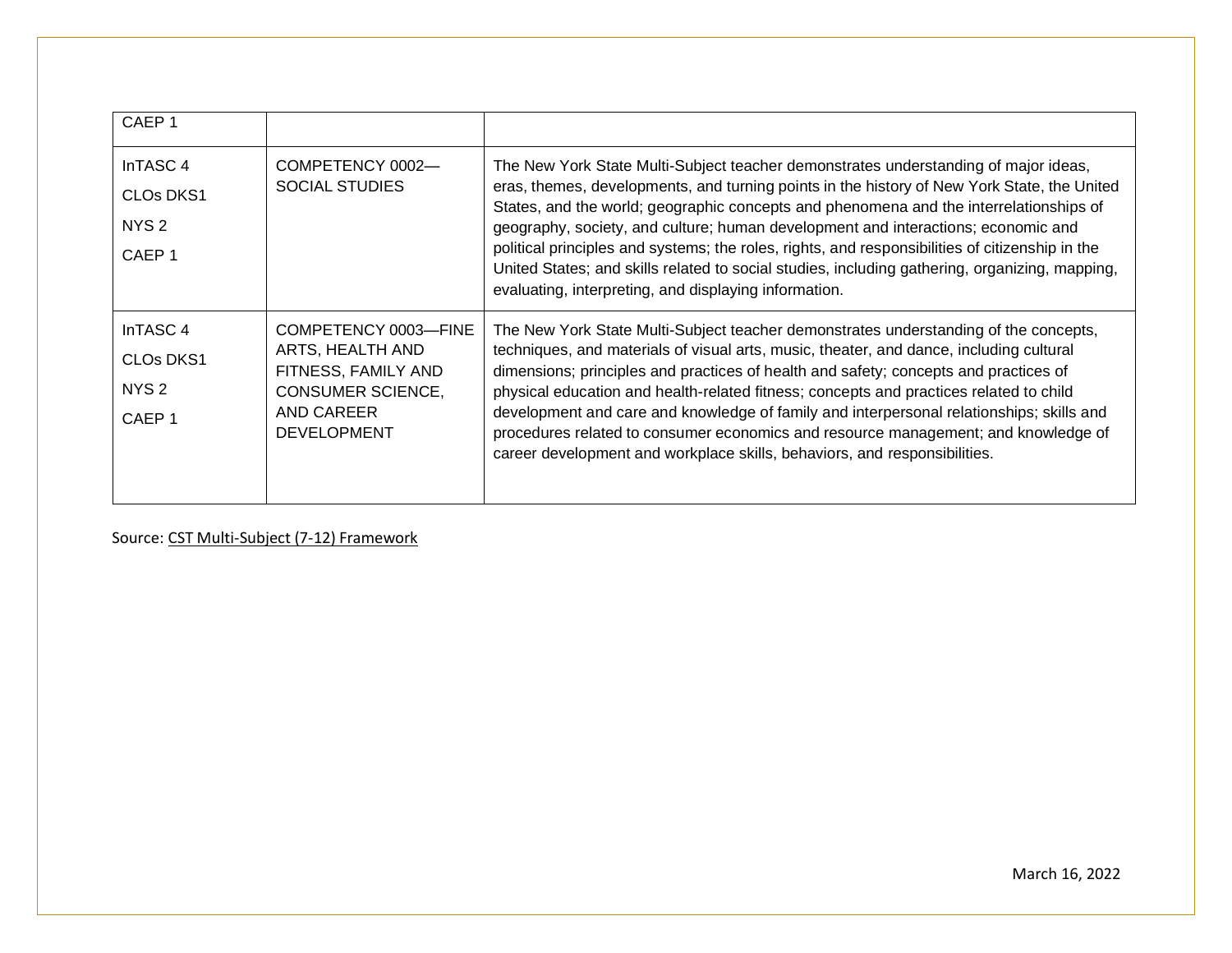## **STANDARDS ALIGNMENT CST Student with Disabilities**

| <b>Standards</b>                                                                                                 | <b>Competency</b>                                                                                | <b>Performance Expectations</b>                                                                                                                                                                                                                                                                                                                                                                                                                                                                                                                                                                                                                                                                                                                                     |
|------------------------------------------------------------------------------------------------------------------|--------------------------------------------------------------------------------------------------|---------------------------------------------------------------------------------------------------------------------------------------------------------------------------------------------------------------------------------------------------------------------------------------------------------------------------------------------------------------------------------------------------------------------------------------------------------------------------------------------------------------------------------------------------------------------------------------------------------------------------------------------------------------------------------------------------------------------------------------------------------------------|
| InTASC 4, 6, 9, 10<br>CLO DKS1, PCA1,<br>PCA2, DLR2<br>NYS 2, 3, 6, 5<br>CAEP <sub>1</sub><br>CEC 1, 6, 7        | <b>COMPETENCY 0001-</b><br><b>FOUNDATIONS OF SPECIAL</b><br><b>EDUCATION</b>                     | The New York State educator of students with disabilities is grounded in the historical<br>and theoretical foundations of the field of special education and committed to<br>ongoing learning through reflective practice and professional development. The<br>teacher applies knowledge of federal and state laws, regulations, policies, and ethical<br>guidelines related to special education. In addition, the teacher understands the<br>varied roles of the special education teacher in New York public schools and applies<br>knowledge of how to communicate and collaborate with administrators, other<br>teachers, related services providers, students with disabilities, and parents/guardians<br>to help students achieve desired learning outcomes. |
| InTASC 4, 6, 9, 10<br>CLO DKS1, PCA1,<br>PCA2, DLR3<br>NYS 2, 3, 6, 5<br>CAEP <sub>1</sub><br>CEC 1, 5           | <b>COMPETENCY 0002-</b><br><b>KNOWLEDGE OF STUDENTS</b><br><b>WITH DISABILITIES</b>              | The New York State educator of students with disabilities understands how students<br>develop and learn and how various factors can affect development and learning in<br>students with disabilities. Teachers understand the characteristics of various types of<br>disabilities and how these characteristics can affect development and learning across<br>domains.                                                                                                                                                                                                                                                                                                                                                                                              |
| InTASC 4, 5, 6<br>CLOs DKS1,<br>DKS2, DKS3,<br>DLR1, DLR2<br>NYS 2, 3, 5<br>CAEP <sub>1</sub><br><b>CEC 4, 7</b> | <b>COMPETENCY 0003-</b><br><b>ASSESSMENT AND</b><br><b>INDIVIDUAL PROGRAM</b><br><b>PLANNING</b> | The New York State educator of students with disabilities understands how<br>assessments are used for a variety of purposes, including determining eligibility for<br>special education services, developing annual goals, monitoring progress, and<br>informing instruction. Teachers understand procedures for selecting and<br>administering assessments and for interpreting the results of such assessments.<br>Teachers also understand how to collaborate with others in the development,<br>implementation, and monitoring of individualized education programs (IEPs).                                                                                                                                                                                     |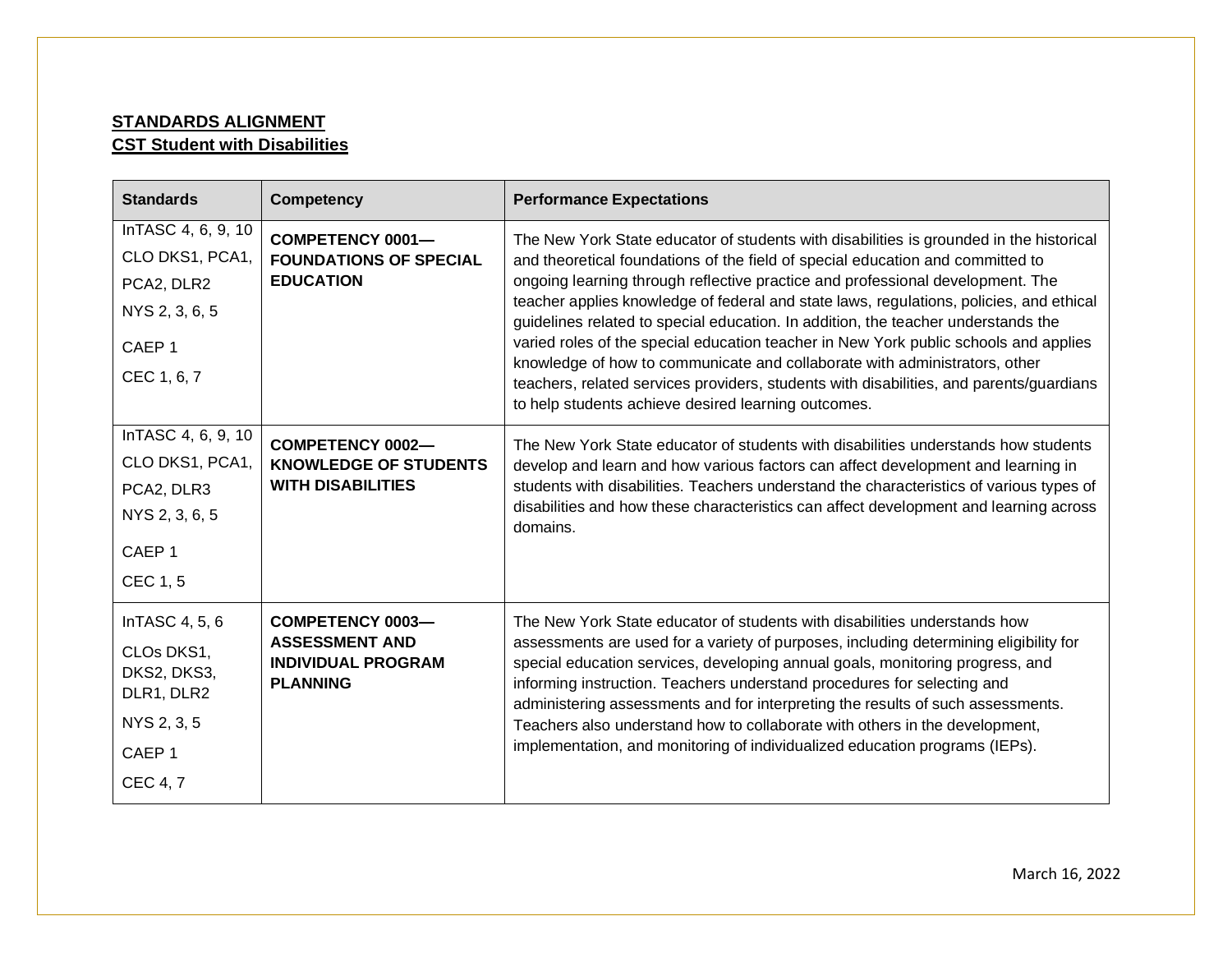| CLOs LC2, DKS2,<br>DKS3,<br>PCA2, DLR1,<br>DLR2, LC3<br>NYS 2, 3, 5<br>CAEP A1<br>CEC 2, 5                  | <b>COMPETENCY 0004-</b><br><b>STRATEGIES FOR PLANNING</b><br><b>AND MANAGING THE</b><br><b>LEARNING ENVIRONMENT</b><br><b>AND FOR PROVIDING</b><br><b>BEHAVIORAL</b><br><b>INTERVENTIONS</b> | The New York State educator of students with disabilities understands how to plan<br>and manage a safe and productive learning environment in which all students can<br>succeed. Teachers collaborate with others, including general education teachers, to<br>create inclusive learning environments that are responsive to students' individual<br>needs across domains. Teachers apply knowledge of effective classroom<br>management strategies, including strategies for providing classroom, small-group,<br>and individualized systems of positive behavioral interventions and supports for<br>students with disabilities.                                                                                                                                                                                                                                                                                                                                                                                                                                        |
|-------------------------------------------------------------------------------------------------------------|----------------------------------------------------------------------------------------------------------------------------------------------------------------------------------------------|---------------------------------------------------------------------------------------------------------------------------------------------------------------------------------------------------------------------------------------------------------------------------------------------------------------------------------------------------------------------------------------------------------------------------------------------------------------------------------------------------------------------------------------------------------------------------------------------------------------------------------------------------------------------------------------------------------------------------------------------------------------------------------------------------------------------------------------------------------------------------------------------------------------------------------------------------------------------------------------------------------------------------------------------------------------------------|
| InTASC 4, 5, 6<br>CLOs DKS1,<br>DKS2, DKS3,<br>DLR1, DLR2<br>NYS 2, 3, 5<br>CAEP <sub>1</sub><br>CEC 3, 5   | <b>COMPETENCY 0005-</b><br><b>INSTRUCTIONAL PLANNING</b><br>AND DELIVERY TO ROMOTE<br><b>STUDENTS' SUCCESS IN THE</b><br><b>GENERAL CURRICULUM</b>                                           | The New York State educator of students with disabilities understands how to<br>provide research- or evidence-based, specially designed instruction to address<br>individual needs and to enable students with disabilities to access, participate in, and<br>progress in the general curriculum. Teachers understand the importance of basing<br>instruction on national and state curriculum standards to ensure that students with<br>disabilities have access to the same rigorous curriculum as the general population. At<br>the same time, teachers understand how to differentiate instruction for all students<br>and provide scaffolded supports to students with disabilities. Teachers understand<br>the essential components of explicit instruction and apply their expert knowledge of<br>research- or evidence-based instructional strategies across the curriculum to<br>collaborate with general education teachers and deliver instruction that addresses<br>students' identified strengths and needs.                                                 |
| InTASC 4, 5, 6<br>CLOs DKS1,<br>DKS2, DLR1<br>C1, C2, E1<br>NYS 2, 3, 5<br>CAEP <sub>1</sub><br>CEC 3, 5, 6 | <b>COMPETENCY 0006-</b><br><b>STRATEGIES FOR TEACHING</b><br><b>COMMUNICATION SKILLS,</b><br><b>SOCIAL SKILLS, AND</b><br><b>FUNCTIONAL LIVING SKILLS</b>                                    | The New York State educator of students with disabilities understands how to apply<br>research-based instructional strategies to address students' individual needs in the<br>areas of communication skills, social skills, and functional living skills. Teachers use<br>instructional strategies that are appropriate to the developmental level and<br>communication needs of individual students, including students from diverse cultural<br>and linguistic backgrounds. Teachers are familiar with alternative and augmentative<br>communication (AAC) options for students with disabilities. Teachers understand<br>how to foster students' social skills, and they design instructional programs and<br>opportunities for students to practice using such skills in authentic contexts. In<br>addition, teachers plan and implement instructional programs related to career<br>education and functional living skills to foster students' independence and to prepare<br>them for adult living, learning, and working. Teachers also collaborate with others to |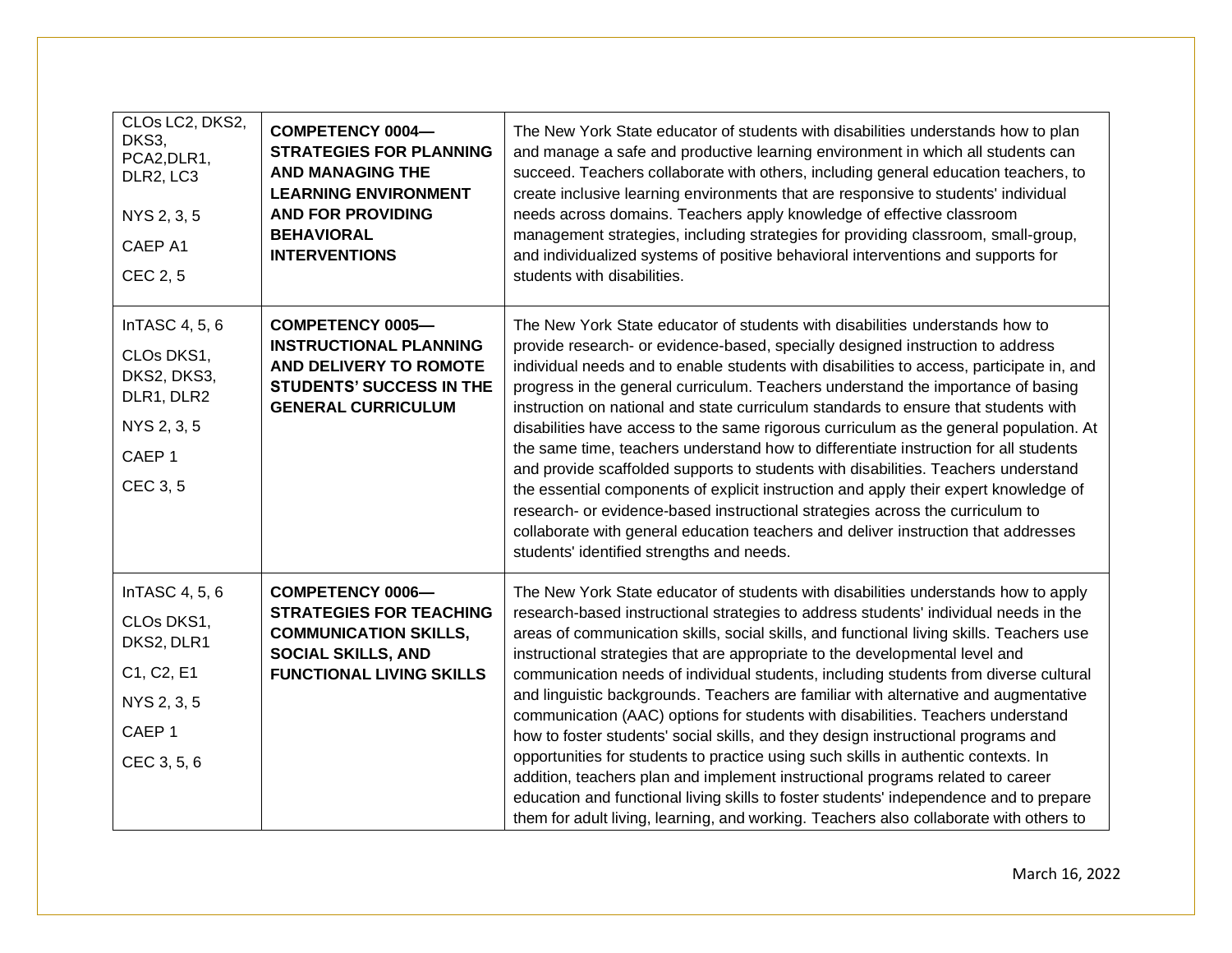|                                                                                                                      |                                                                           | promote successful transitions for students with disabilities from early childhood to<br>adulthood.                                                                                                                                                                                                                                                                                                                                                                                                                                                  |
|----------------------------------------------------------------------------------------------------------------------|---------------------------------------------------------------------------|------------------------------------------------------------------------------------------------------------------------------------------------------------------------------------------------------------------------------------------------------------------------------------------------------------------------------------------------------------------------------------------------------------------------------------------------------------------------------------------------------------------------------------------------------|
| In TASC $4, 5, 6$<br>CLOs DKS1,<br>DKS2, DKS3,<br>DLR1, DLR2<br>NYS 2, 3, 5<br>CAEP <sub>1</sub><br>CEC <sub>6</sub> | COMPETENCY 0007-<br><b>ANALYSIS, SYNTHESIS, AND</b><br><b>APPLICATION</b> | The New York State educator of students with disabilities draws upon comprehensive<br>knowledge of students with disabilities, assessments used in special education, and<br>research- or evidence-based instruction and interventions to analyze and synthesize<br>information from student profiles and data from formal and informal assessments of<br>academic and/or functional performance to determine students' strengths and needs<br>and provide specially designed instruction and/or interventions to address those<br>identified needs. |

Source: Students with Disabilities [Framework](http://www.nystce.nesinc.com/content/docs/NY_fld60_objs.pdf)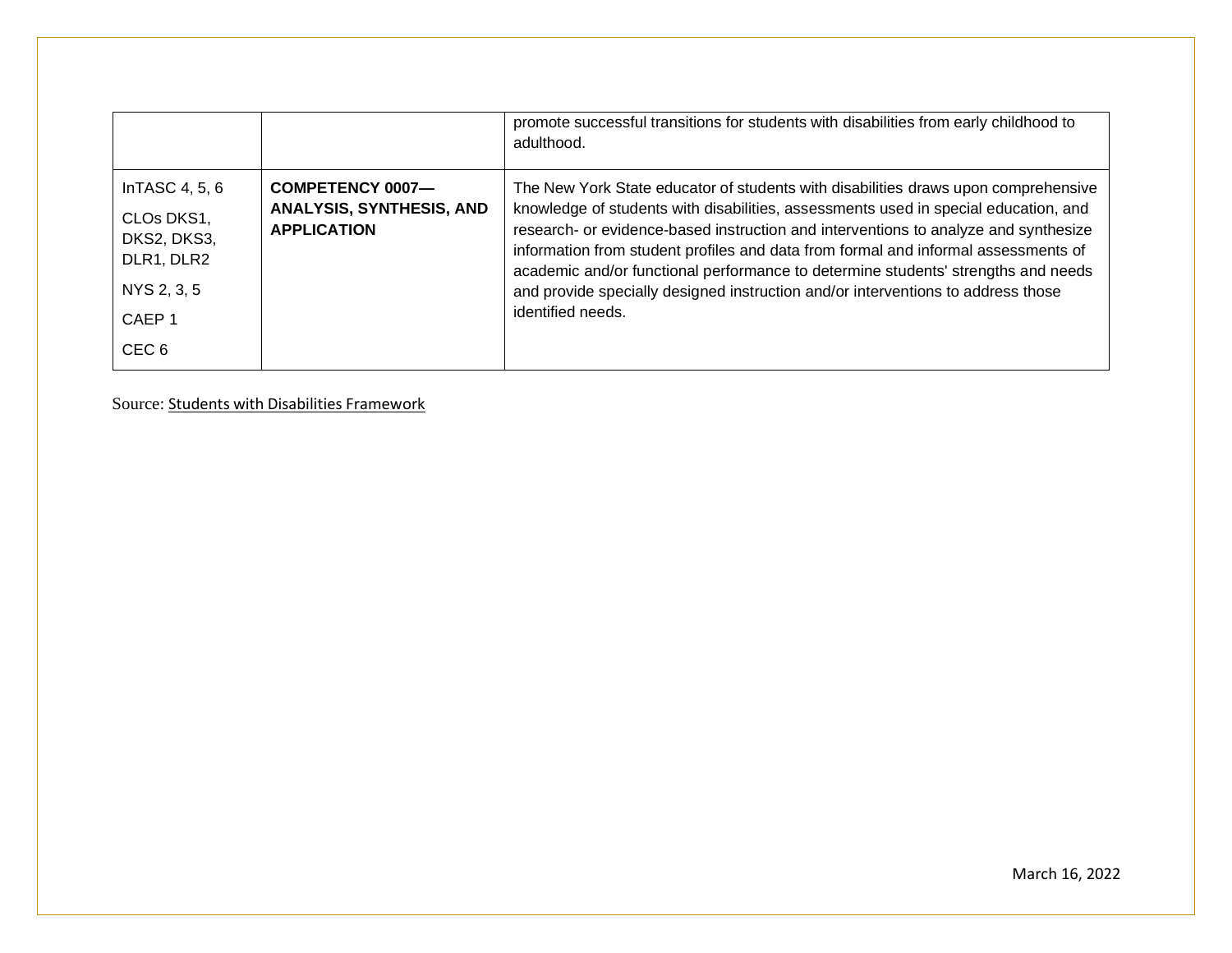# **Educational Technology Specialist**

## **Standards Alignment**

| <b>Standards</b>  | <b>COMPETENCY</b>             | <b>Performance Expectations</b>                                                          |  |
|-------------------|-------------------------------|------------------------------------------------------------------------------------------|--|
|                   | <b>EDUCATIONAL TECHNOLOGY</b> |                                                                                          |  |
| CLOs DKS1,        | <b>COMPETENCY 0001-</b>       | The New York State Educational Technology Specialist understands the                     |  |
| PCA <sub>1</sub>  | <b>TECHNOLOGY</b>             | characteristics and functions of a broad range of technology resources, including        |  |
| ISTE 1, 2, 6      | <b>CONCEPTS AND</b>           | hardware, software, electronic devices, and computer networks. The Educational           |  |
| CAEP A1           | <b>OPERATIONS</b>             | Technology Specialist applies knowledge of these technology resources to identify        |  |
|                   |                               | and troubleshoot common technology-related problems encountered in educational           |  |
|                   |                               | settings.                                                                                |  |
| CLOs DKS1,        | <b>COMPETENCY 0002-</b>       | The New York State Educational Technology Specialist demonstrates knowledge of           |  |
| PCA <sub>1</sub>  | <b>DIGITAL-AGE WORK</b>       | existing and emerging technology resources that are used to support student learning,    |  |
| <b>ISTE 6, 7</b>  | <b>AND LEARNING</b>           | personal learning, and professional development. The Educational Technology              |  |
| CAEP A1           |                               | Specialist understands the uses of digital tools and resources and applies features of   |  |
|                   |                               | these tools to facilitate communication, collaboration, research, and problem solving in |  |
|                   |                               | a digital society.                                                                       |  |
| CLOs DKS1,        | <b>COMPETENCY 0003-</b>       | The New York State Educational Technology Specialist understands digital citizenry;      |  |
| DKS3              | <b>DIGITAL CITIZENRY</b>      | the legal, ethical, responsible, and appropriate use of technology resources and digital |  |
| ISTE <sub>6</sub> | <b>AND RESPONSIBILITY</b>     | information; social and human issues related to technology; and the use of technology    |  |
| CAEP A1           |                               | to facilitate learning for all students.                                                 |  |
|                   |                               |                                                                                          |  |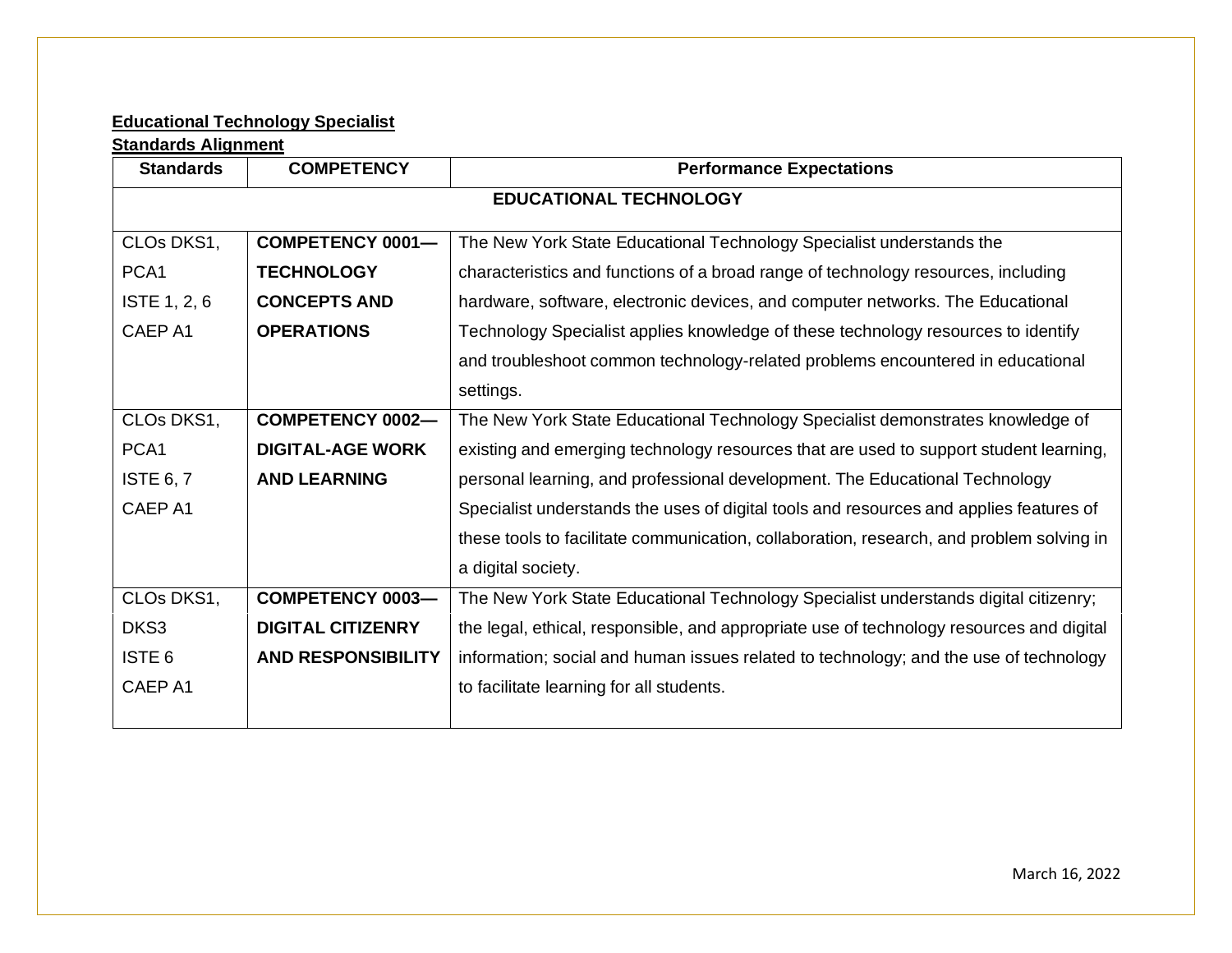| CLOs DKS1,        | <b>COMPETENCY 0004-</b> | The New York State Educational Technology Specialist designs, creates, and              |
|-------------------|-------------------------|-----------------------------------------------------------------------------------------|
| DKS <sub>2</sub>  | <b>DIGITAL-AGE</b>      | maintains effective technology-enhanced learning environments and experiences that      |
| ISTE <sub>6</sub> | <b>LEARNING</b>         | maximize content learning in context. The Educational Technology Specialist meets       |
| CAEP A1           | <b>ENVIRONMENTS AND</b> | the needs of all learners by aligning learning environments and experiences with        |
|                   | <b>EXPERIENCES</b>      | standards outlined in the NYSLS, the New York State Core Curriculum, and the            |
|                   |                         | National Educational Technology Standards for Students (NETS-S).                        |
| CLOs DKS1,        | <b>COMPETENCY 0005-</b> | The New York State Educational Technology Specialist uses effective methods and         |
| DLR <sub>3</sub>  | <b>FACILITATING AND</b> | strategies for teaching digital-age concepts and skills that address content and        |
| <b>ISTE 6, 7</b>  | <b>ASSESSING</b>        | technology standards and that foster student learning, creativity, communication,       |
| CAEP A1           | <b>STUDENT LEARNING</b> | collaboration, and critical thinking. The Educational Technology Specialist uses        |
|                   |                         | student performance data to inform instruction and promote learning.                    |
| CLOs DKS1,        | <b>COMPETENCY 0006-</b> | The New York State Educational Technology Specialist promotes the development           |
| DLR <sub>3</sub>  | <b>TEACHNOLOGY</b>      | and implementation of technology infrastructure, procedures, plans, budgets, and        |
| <b>ISTE 6, 7</b>  | <b>LEADERSHIP AND</b>   | professional development programs that promote excellence. The Educational              |
| CAEP A1           | <b>RESOURCE</b>         | Technology Specialist supports the change process throughout the instructional          |
|                   | <b>MANAGEMENT</b>       | environment.                                                                            |
| CLOs DKS1,        | <b>COMPETENCY 0007-</b> | The New York State Educational Technology Specialist applies knowledge of how to        |
| DKS2, DKS3,       | <b>PEDAGOGICAL</b>      | support teachers in integrating technology into the curriculum to enhance the           |
| PCA <sub>1</sub>  | <b>CONTENT</b>          | effectiveness of instructional units. The Educational Technology Specialist applies     |
| <b>ISTE 2, 6</b>  | <b>KNOWLEDGE</b>        | skills for differentiating learning in a technology-enhanced environment that maximizes |
| CAEP A1           |                         | learning for all students.                                                              |

Sources: [Educational](http://www.nystce.nesinc.com/content/docs/NY_fld71_objs.pdf) Technology Specialist Framework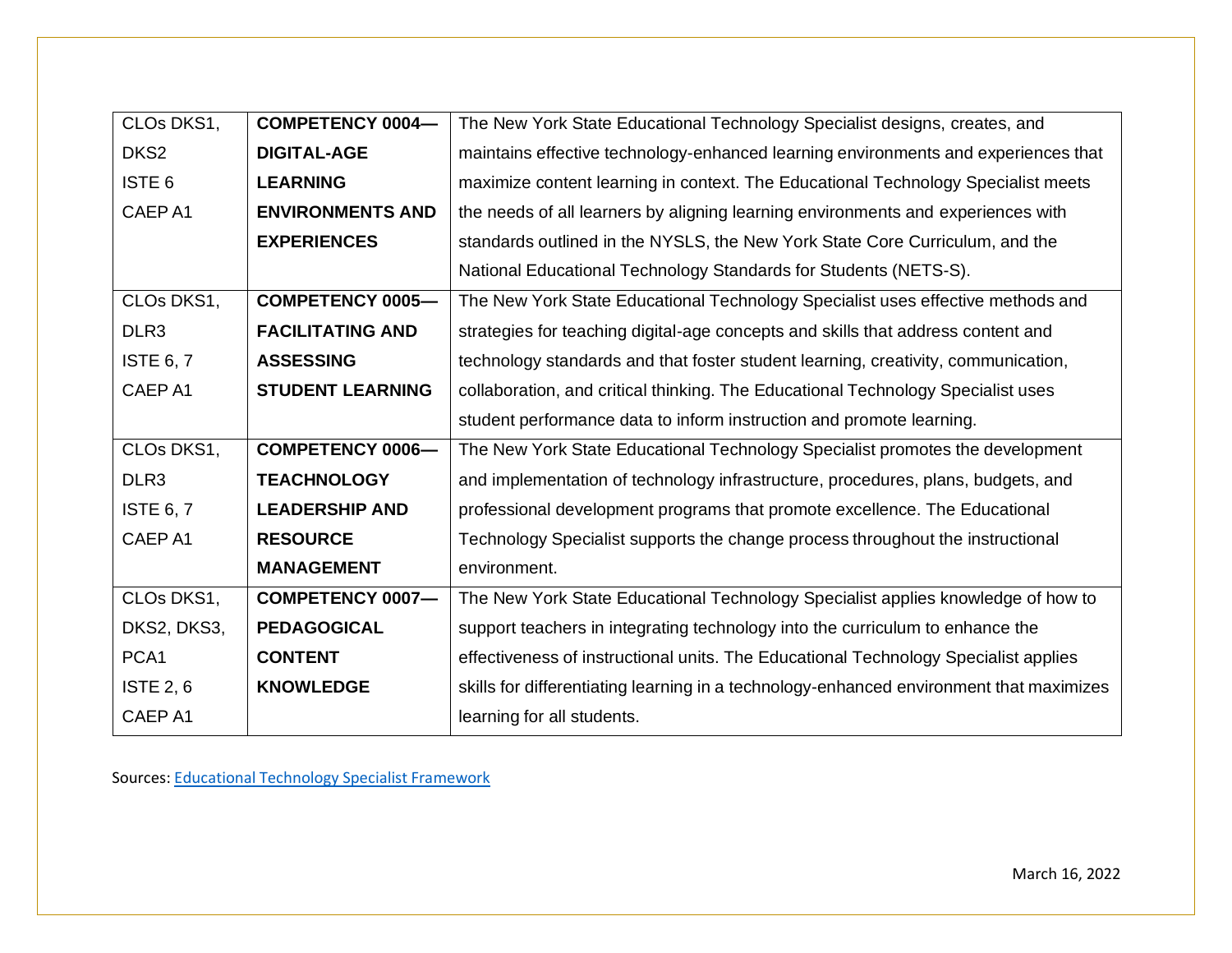### **Literacy**

**Standards Alignment**

| <b>Standards</b>     | <b>COMPETENCY</b>      | <b>Performance Expectations</b>                                                             |
|----------------------|------------------------|---------------------------------------------------------------------------------------------|
|                      |                        | <b>LITERACY</b>                                                                             |
|                      |                        |                                                                                             |
|                      |                        |                                                                                             |
|                      |                        |                                                                                             |
| CLOs LC2,            | <b>COMPETENCY</b>      | The New York State literacy specialist has a deep understanding of the theoretical and      |
| DKS1, PCA1           | $0001 -$               | research foundations of instruction in reading and writing, including knowledge of          |
| NCTE I, II, VI, III, | <b>FOUNDATIONS OF</b>  | processes involved in reading and writing; key factors that affect language and literacy    |
| IV                   | <b>LANGUAGE AND</b>    | development; and strategies for using research on reading and writing development to        |
| CAEP A1              | <b>LITERACY</b>        | inform literacy teaching practice.                                                          |
|                      | <b>DEVELOPMENT</b>     |                                                                                             |
| CLOs DKS1,           | <b>COMPETENCY</b>      | The New York State literacy specialist understands foundations of effective                 |
| DKS2, PCA1,          | $0002 -$               | assessment and instruction in reading, including effective strategies and research-         |
| DLR <sub>1</sub>     | <b>FOUNDATIONS OF</b>  | based best practices in the diagnosis and treatment of reading and writing difficulties.    |
| NCTE I, II           | <b>LITERACY</b>        | The literacy specialist is highly skilled in planning and administering assessments in all  |
| CAEP A1              | <b>INSTRUCTION AND</b> | aspects of literacy and in interpreting and applying the results from formal and informal   |
|                      | <b>ASSESSMENT</b>      | literacy assessments for a variety of purposes. The literacy specialist is highly skilled   |
|                      |                        | in planning and implementing literacy instruction that is based on convergent research,     |
|                      |                        | informed by assessment evidence, and aligned with the NYSLS.                                |
| CLOs LC1,            | <b>COMPETENCY</b>      | The New York State literacy specialist understands the professional responsibilities        |
| DKS2, PCA1, EA       | 0003-ROLE OF THE       | and best practices of an effective interventionist, literacy coach, and leader in literacy. |
| LC1., EA DKS1        |                        | The literacy specialist understands components and features of an effective literacy        |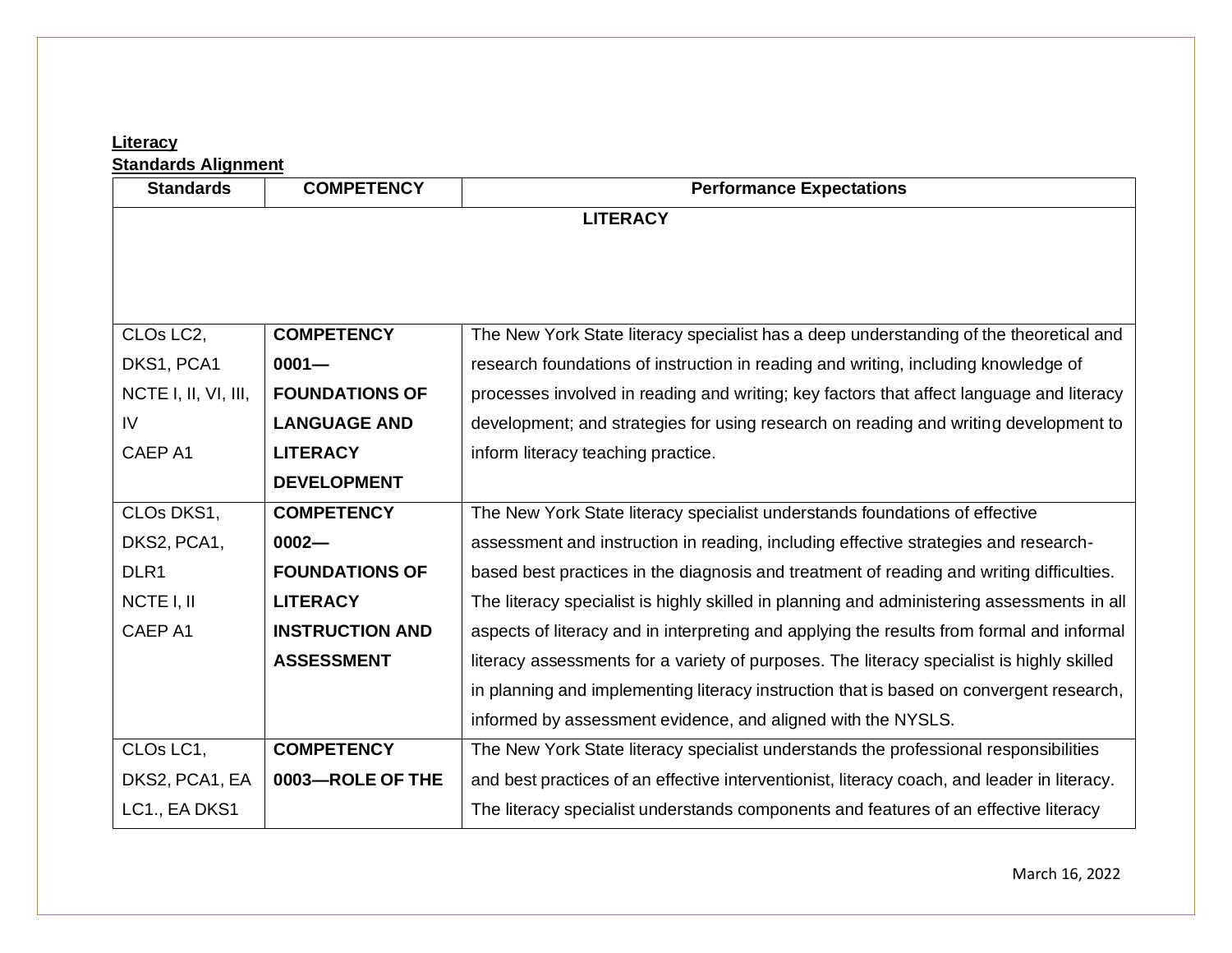| NCTE IV, V, VI      | <b>LITERACY</b>       | program and skillfully applies knowledge of strategies for creating a literacy-rich       |
|---------------------|-----------------------|-------------------------------------------------------------------------------------------|
| CAEP A1             | <b>PROFESSIONAL</b>   | environment, for continuing to develop professional knowledge and skills in the field of  |
|                     |                       | literacy, and for promoting the professional development of colleagues.                   |
|                     |                       |                                                                                           |
| CLOs LC1,           | <b>COMPETENCY</b>     | The New York State literacy specialist understands the continuum of P-5 foundational      |
| DKS1,               | 0004-READING &        | reading skills outlined in the NYSLS, including related writing skills, and skillfully    |
|                     | <b>WRITING:</b>       | applies this knowledge as a teacher, coach, and literacy leader to promote student        |
| NCTE I, II, III, IV | <b>FOUNDATIONAL</b>   | achievement of these standards, including the achievement of students who struggle        |
|                     | <b>SKILLS</b>         | with one or more foundational reading skills and/or related writing skills. The literacy  |
| CAEP A1             |                       | specialist skillfully applies knowledge of language and literacy development and          |
|                     |                       | effective, developmentally appropriate, data-driven instruction and intervention to       |
|                     |                       | meet the literacy learning needs of P-12 students who have evidence-based needs in        |
|                     |                       | print concepts; phonological awareness, including phonemic awareness; phonics and         |
|                     |                       | word recognition; fluency; and/or spelling and writing conventions.                       |
| CLOs LC1,           | <b>COMPETENCY</b>     | The New York State literacy specialist understands text comprehension development,        |
| DKS1, DKS2,         | 0005-TEXT             | is highly skilled in evaluating texts and text complexity in a range of text types and    |
| DKS3                | <b>COMPLEXITY AND</b> | genres, and skillfully applies this knowledge as a teacher, coach, and literacy leader to |
|                     | <b>TEXT</b>           | promote student achievement of the reading standards outlined in the NYSLS. The           |
| NCTE I, II, IV      | <b>COMPREHENSION</b>  | literacy specialist skillfully applies knowledge of strategies for selecting appropriate  |
|                     |                       | materials to support literacy instruction and intervention that meet the research- or     |
|                     |                       | evidence-based literacy learning needs of all P-12 students.                              |
| CAEP A1             |                       |                                                                                           |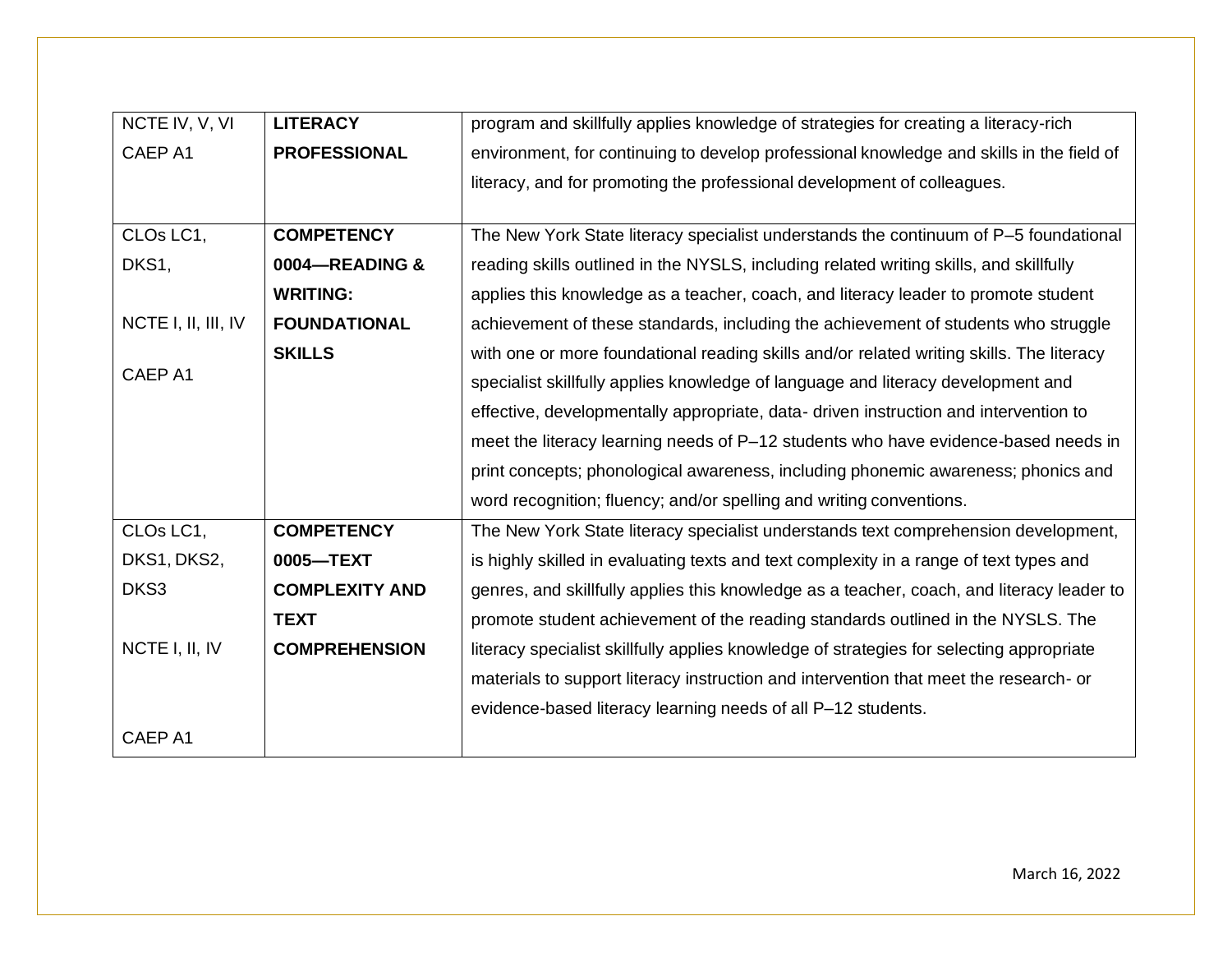| CLOs LC1,          | <b>COMPETENCY</b>      | The New York State literacy specialist understands the continuum of reading and              |
|--------------------|------------------------|----------------------------------------------------------------------------------------------|
| DKS1, DKS2,        | 0006-READING &         | writing skills for literature and informational text outlined in the NYSLS and skillfully    |
| DKS3               | <b>WRITING:</b>        | applies this knowledge as a teacher, coach, and literacy leader to promote student           |
| NCTE I, II, III IV | <b>DIFFERENT TYPES</b> | achievement of the P-12 standards. The literacy specialist skillfully applies knowledge      |
| CAEP A1            | OF TEXT                | of language and literacy development and effective, developmentally appropriate,             |
|                    |                        | data-driven instruction and intervention to meet the literacy learning needs of all P-12     |
|                    |                        | students in reading and writing, writing in response to literature and informational text,   |
|                    |                        | and related speaking and listening skills.                                                   |
| CLOs DKS1,         | <b>COMPETENCY</b>      | The New York State literacy specialist understands the continuum of language skills          |
| DKS <sub>2</sub>   | 0007-LANGUAGE          | outlined in the NYSLS, and skillfully applies this knowledge as a teacher, coach, and        |
| NCTE I, II         | <b>AND VOCABULARY</b>  | literacy leader to promote student achievement of the P-12 standards. The literacy           |
| CAEP A1            | <b>DEVELOPMENT</b>     | specialist skillfully applies knowledge of language and literacy development and             |
|                    |                        | effective, developmentally appropriate, data-driven instruction and intervention to meet     |
|                    |                        | the literacy learning needs of all P-12 students in conventions of standard English,         |
|                    |                        | knowledge of language, and vocabulary acquisition and use.                                   |
| CLOs LC1,          | <b>COMPETENCY</b>      | The New York State literacy specialist applies knowledge of reading, writing, and            |
| DKS1, DKS2,        | 0008-ANALYSIS,         | language development; literacy assessment, instruction, and intervention; and the            |
| DKS3               | <b>SYNTHESIS, AND</b>  | roles and responsibilities of the profession to analyze information presented in a           |
|                    | <b>APPLICATION</b>     | professional forum (e.g., a report of findings from a research periodical, an excerpt of     |
| NCTE I, II, IV     |                        | an article from a professional journal) and synthesize knowledge about a literacy-           |
|                    |                        | related topic. The literacy specialist is able to describe instructional situations in which |
|                    |                        | the published findings could be applied effectively and appropriately.                       |
| CAEP A1            |                        |                                                                                              |

Sources: Literacy Exam [Framework](http://www.nystce.nesinc.com/content/docs/NY_fld65_objs.pdf)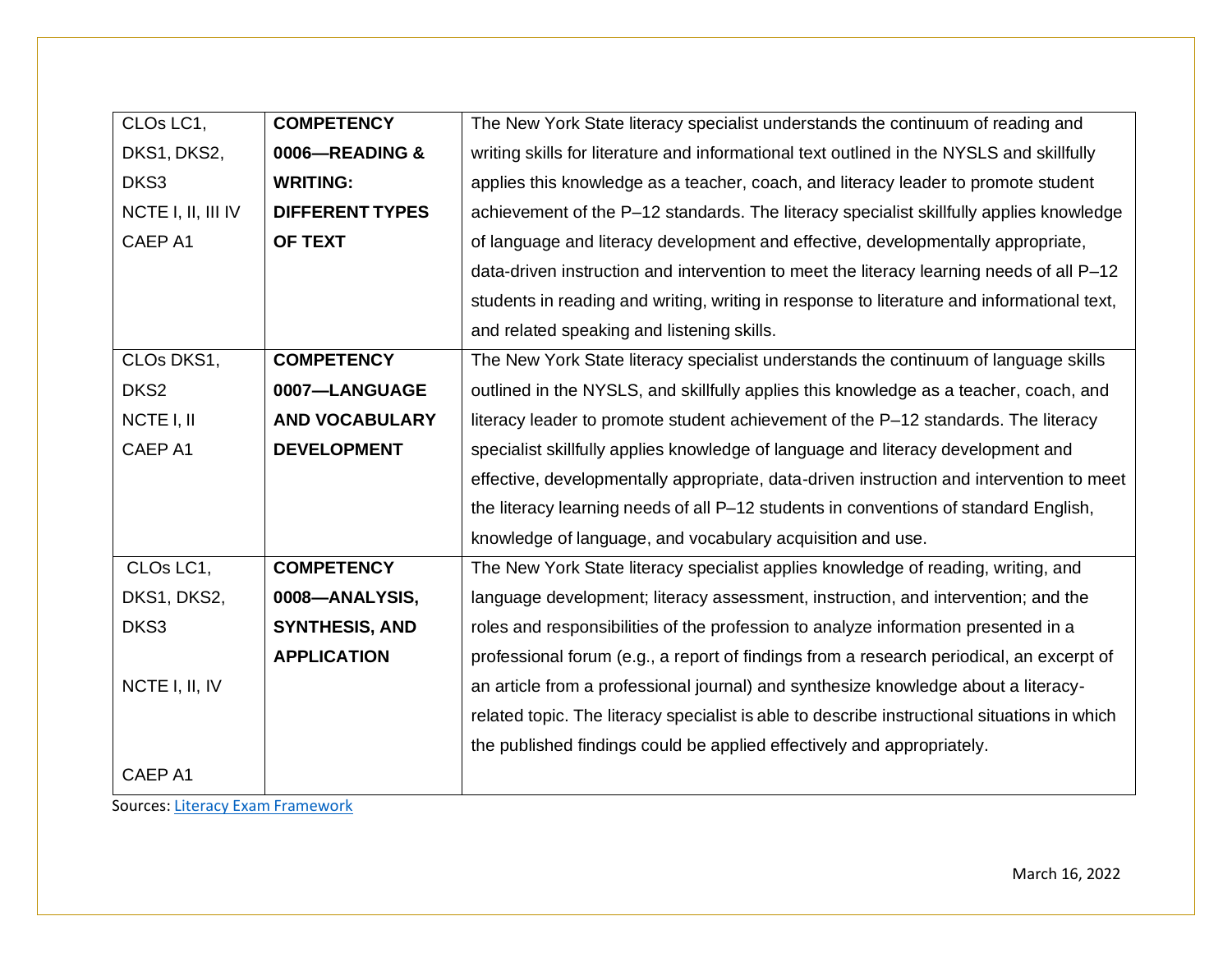# **School Building Leader Standards Alignment**

| <b>Standards</b>                        | <b>COMPETENCY</b>         | <b>Performance Expectations</b>                                           |  |
|-----------------------------------------|---------------------------|---------------------------------------------------------------------------|--|
| <b>SCHOOL BUILDING LEADER</b>           |                           |                                                                           |  |
| <b>SCHOOL BUILDING LEADER, PART ONE</b> |                           |                                                                           |  |
|                                         |                           |                                                                           |  |
| CLOs DKS1, DKS2, DKS                    | <b>COMPETENCY 0001-</b>   | The New York State School Building Leader leads the learning              |  |
| 3, LC1, PCA2, DLR2,                     | <b>INSTRUCTIONAL</b>      | community in developing, articulating, and implementing a shared vision   |  |
| DLR <sub>3</sub>                        | <b>LEADERSHIP FOR</b>     | of high levels of learning for every student and effective, research-     |  |
| PSELs 1, 4, 7, 9,                       | <b>STUDENT SUCCESS</b>    | supported curriculum and instructional practice in every classroom. The   |  |
| CAEP A1                                 |                           | building leader uses the vision and relevant data to analyze patterns and |  |
|                                         |                           | trends; identify ambitious goals for improved performance; and develop,   |  |
|                                         |                           | implement, evaluate, and monitor plans to achieve those goals. The        |  |
|                                         |                           | building leader maintains an intense focus on building a learning         |  |
|                                         |                           | organization that is responsive to the needs of all students in preparing |  |
|                                         |                           | them to be college and career ready. The building leader uses             |  |
|                                         |                           | assessment data to monitor instructional outcomes and identify needs for  |  |
|                                         |                           | improved teaching and learning, establishes systems and practices that    |  |
|                                         |                           | support individual accountability for results, and advocates on behalf of |  |
|                                         |                           | student learning.                                                         |  |
|                                         | <b>COMPETENCY 0002-</b>   | The New York State School Building Leader develops, nurtures, and         |  |
| CLOs LC1, DKS2, DKS3                    | <b>SCHOOL CULTURE AND</b> | sustains a school culture of achievement focused on rigorous academic     |  |
| PCA1, PCA2, EA LC3,                     | <b>LEARNING</b>           | and behavior standards and a relentless commitment to high levels of      |  |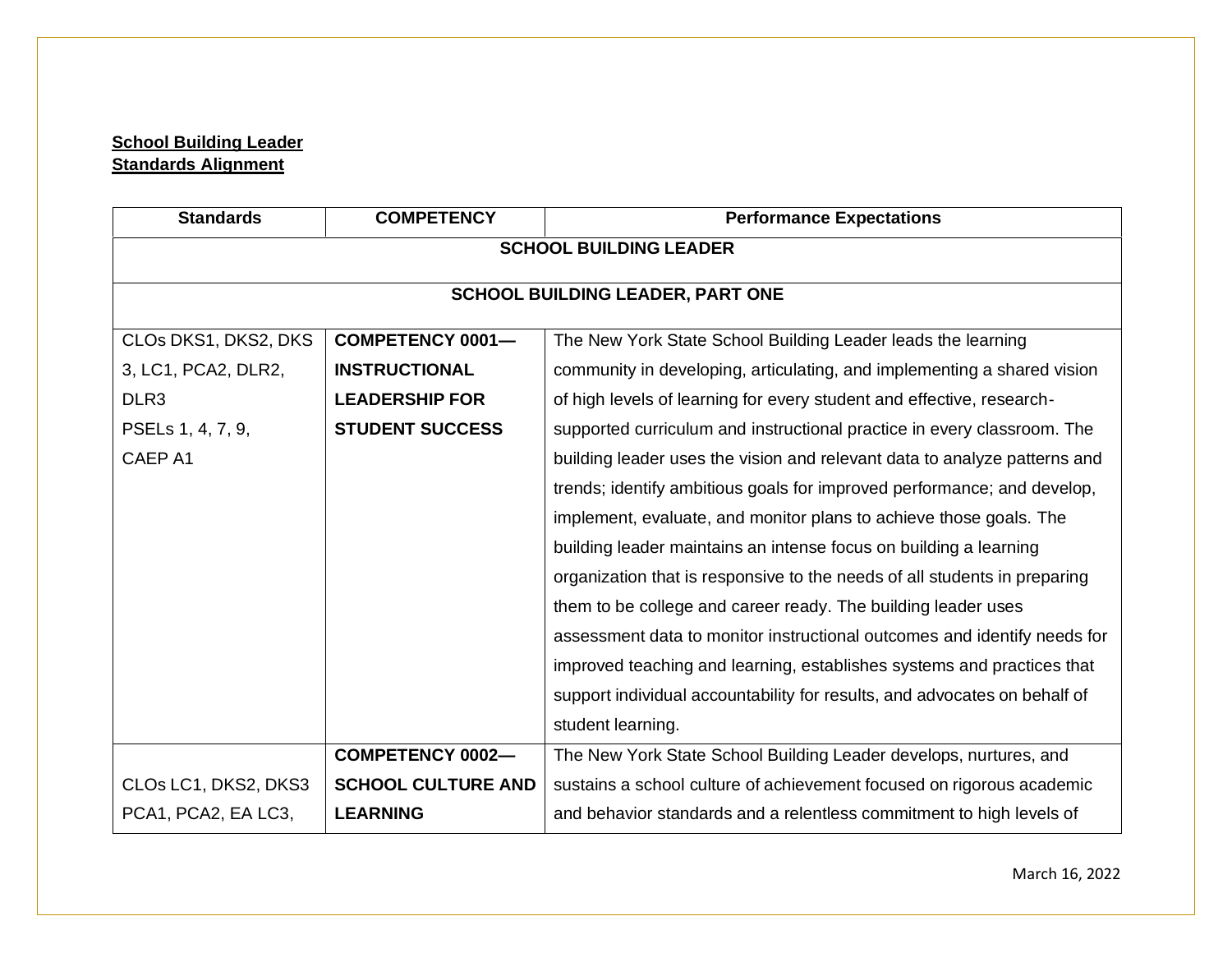|                       | <b>ENVIRONMENT TO</b>     | student learning. The building leader works with others in the school         |
|-----------------------|---------------------------|-------------------------------------------------------------------------------|
| PSELs 2, 3, 5, 7      | <b>PROMOTE</b>            | community to create a safe, supportive, equitable, and fair environment       |
|                       | <b>EXCELLENCE AND</b>     | for all individuals and groups; to use resources efficiently and effectively; |
| CAEP A1               | <b>EQUITY</b>             | and to ensure that consideration of students' academic and social-            |
|                       |                           | emotional needs is at the center of all school decision making. The           |
|                       |                           | building leader ensures consistent implementation of the building code of     |
|                       |                           | conduct and serves as a model of professional, ethical, and respectful        |
|                       |                           | behavior at all times.                                                        |
|                       |                           | <b>SCHOOL BUILDING LEADER, PART TWO</b>                                       |
|                       |                           |                                                                               |
|                       | <b>COMPETENCY 0001-</b>   | The New York State School Building Leader recruits and retains high-          |
| CLOs RP2, DKS3, PCA1, | <b>DEVELOPING HUMAN</b>   | quality staff while fostering continuous improvement in instructional and     |
| PCA2, DLR1, DLR2. EA  | <b>CAPITAL TO IMPROVE</b> | leadership quality and student achievement. The building leader oversees      |
| PCA <sub>2</sub>      | <b>TEACHER AND STAFF</b>  | the development of a professional learning community whose members            |
|                       | <b>EFFECTIVENESS AND</b>  | are committed to achieving the school vision and goals through                |
| PSELs 4, 6, 7, 10     | <b>STUDENT</b>            | collaboration, planning, and problem solving grounded in reflection on        |
|                       | <b>ACHIEVEMENT</b>        | and analysis of current student and school performance. The building          |
| CAEP A1               |                           | leader uses effective observation and evaluation procedures to evaluate       |
|                       |                           | the performance of teachers and other staff, provides differentiated          |
|                       |                           | professional growth opportunities to improve performance for all staff and    |
|                       |                           | learning for all students, and adheres to requirements related to human       |
|                       |                           | resource administration.                                                      |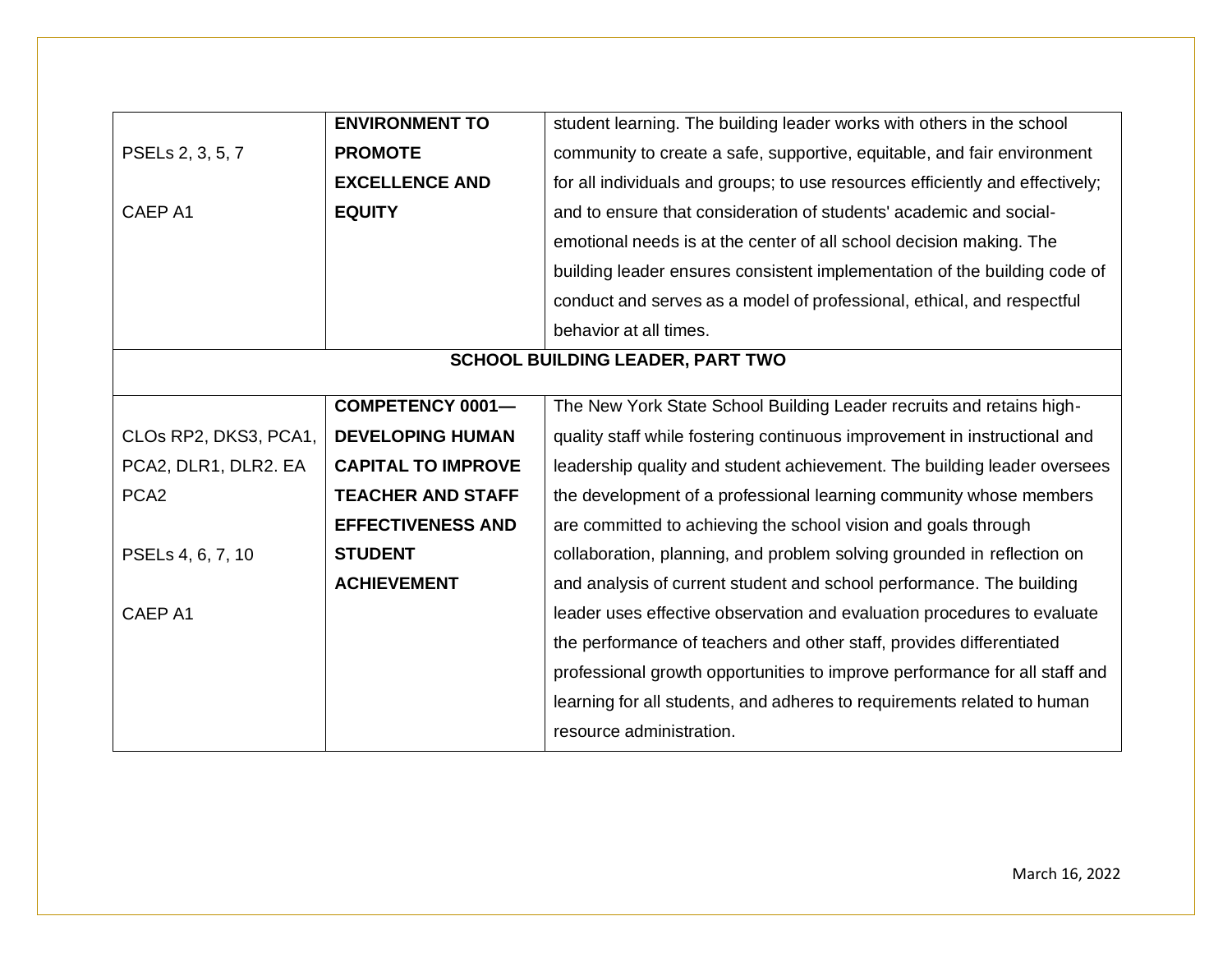| CLOs DKS2, EA PCA2 | <b>COMPETENCY 0002-</b>   | The New York State School Building Leader effectively promotes and      |
|--------------------|---------------------------|-------------------------------------------------------------------------|
|                    | <b>FAMILY AND</b>         | sustains family and community engagement to support student learning    |
| PSEL <sub>8</sub>  | <b>COMMUNITY</b>          | and school improvement efforts. The building leader uses leadership     |
|                    | <b>ENGAGEMENT</b>         | skills to reach out to diverse constituencies, develop positive         |
| CAEP A1            |                           | relationships, and create partnerships beneficial to the school and its |
|                    |                           | students                                                                |
| CLOs PCA1, DLR1,   | <b>COMPETENCY 0003-</b>   | The New York State School Building Leader uses, maintains, and          |
| DLR 2, DLR3        | <b>OPERATIONAL</b>        | monitors effective technological, fiscal, and operational systems and   |
|                    | <b>SYSTEMS, DATA</b>      | practices and ensures adherence to legal requirements in support of a   |
| PSELs 4, 6, 9,     | <b>SYSTEMS, AND LEGAL</b> | school organization focused on effective teaching and learning.         |
|                    | <b>GUIDELINES TO</b>      |                                                                         |
| CAEP A1            | <b>SUPPORT</b>            |                                                                         |
|                    | <b>ACHIEVEMENT OF</b>     |                                                                         |
|                    | <b>SCHOOL GOALS</b>       |                                                                         |

Sources: School Building Leader [Framework](http://www.nystce.nesinc.com/content/docs/NY107_108_OBJ_FINAL.pdf)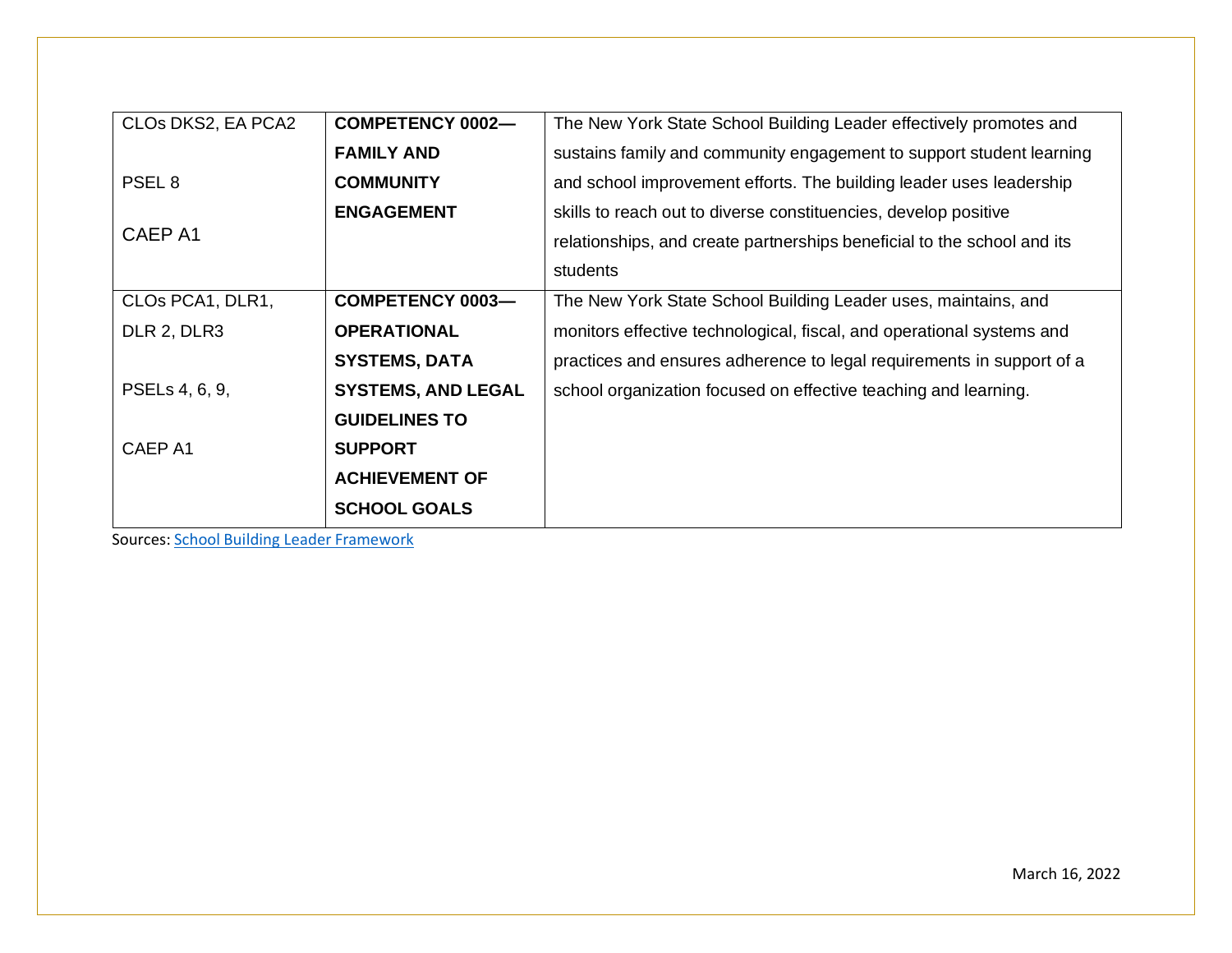## **School District Leader Standards Alignment**

| <b>Standards</b>                                     | <b>COMPETENCY</b>     | <b>Examples (Not Exhaustive)</b>                                               |  |
|------------------------------------------------------|-----------------------|--------------------------------------------------------------------------------|--|
| <b>SCHOOL DISTRICT LEADER</b>                        |                       |                                                                                |  |
|                                                      |                       |                                                                                |  |
| <b>SCHOOL DISTRICT LEADER, PART ONE</b>              |                       |                                                                                |  |
| SUBAREA I-SUPPORTING THE DISTRICT EDUCATIONAL VISION |                       |                                                                                |  |
| CLOs DKS1, DKS2,                                     | 0001 Understand       | For example:                                                                   |  |
| PCA <sub>1</sub>                                     | leadership concepts   | • recognizing key theories of leadership, the research that supports them, and |  |
|                                                      | and their application | their implications for identifying and using financial and other resources to  |  |
| PSELs 4, 6, 9                                        | to the role of the    | support the district's educational vision                                      |  |
|                                                      | district business     |                                                                                |  |
| CAEP A1                                              | leader.               | • understanding the role of interpersonal skills, team building, and           |  |
|                                                      |                       | communication skills in successful school district business leadership         |  |
|                                                      |                       | • understanding the role of the business leader in enabling students to learn, |  |
|                                                      |                       | teachers to teach, and schools to fulfill their purposes                       |  |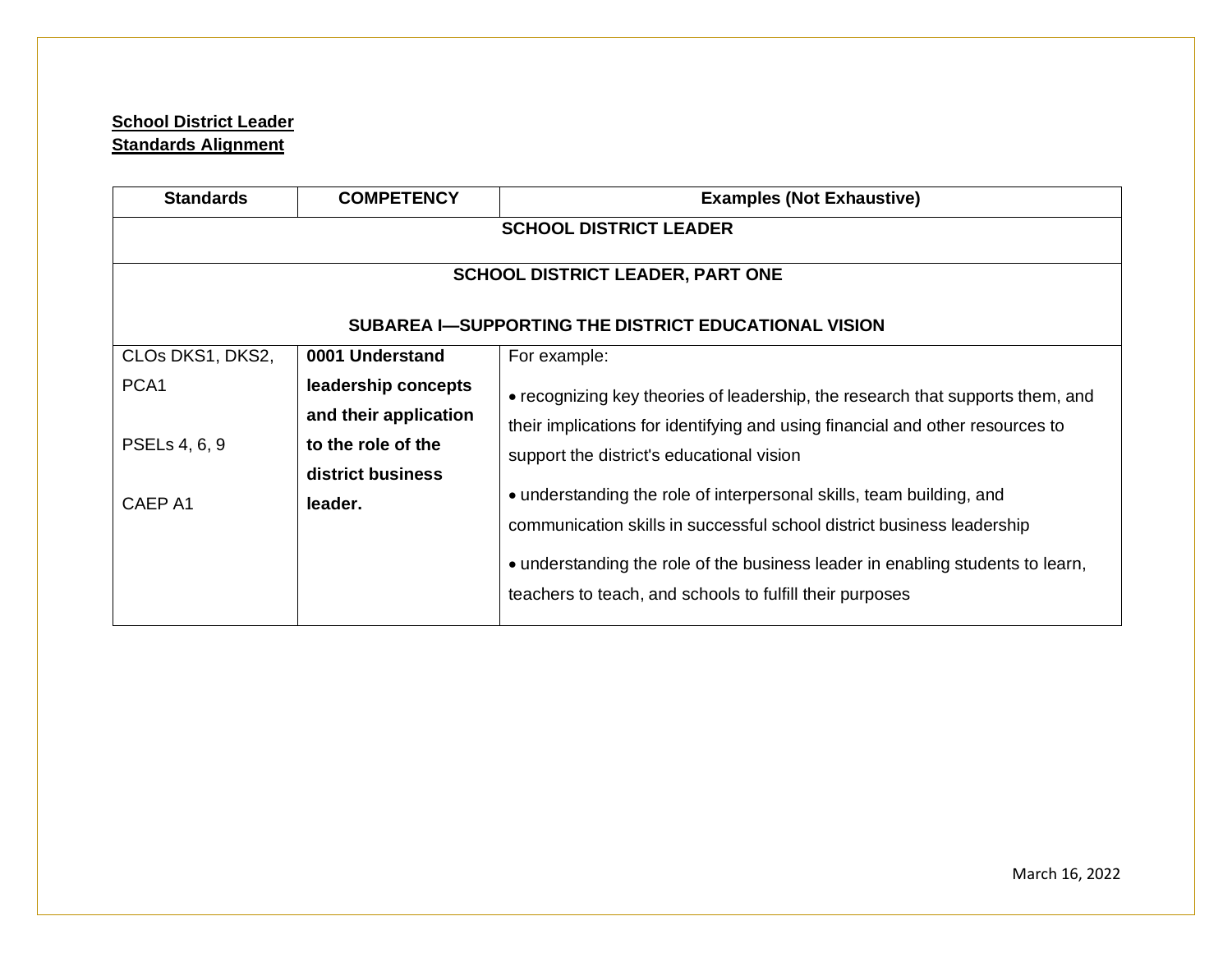| CLOs DKS1, PCA1,                                | 0002 Understand                                                                                                    | For example:                                                                                                                                                                                                                                                                                                                                                                                                                                                                                                                                |
|-------------------------------------------------|--------------------------------------------------------------------------------------------------------------------|---------------------------------------------------------------------------------------------------------------------------------------------------------------------------------------------------------------------------------------------------------------------------------------------------------------------------------------------------------------------------------------------------------------------------------------------------------------------------------------------------------------------------------------------|
| PCA2, DLR1, DLR2<br>PSELs 2, 3, 5, 7<br>CAEP A1 | processes used by the<br>district business<br>leader to support and<br>sustain the district<br>educational vision. | • understanding the role of fiscally sound policies and practices in supporting<br>and sustaining the district's educational vision<br>• demonstrating knowledge of how to align school and district financial policies<br>and practices with the district's educational vision<br>• demonstrating knowledge of methods for creating and sustaining financial and<br>operational conditions within the district that enable all students to meet state<br>learning standards and all staff to serve effectively in achieving that objective |
| CLOs DKS1, DKS2,                                | 0003 Understand                                                                                                    | For example:                                                                                                                                                                                                                                                                                                                                                                                                                                                                                                                                |
| PCA1, DLR2<br>PSELs 1, 4, 6, 9<br>CAEP A1       | principles and<br>practices of clear and<br>effective<br>communication.                                            | • demonstrating knowledge of processes for effectively presenting financial and<br>other pertinent information in multiple formats to varied audiences (e.g., using<br>technology)<br>• analyzing methods for supporting the district's educational vision through<br>financial reports, analyses, and presentations<br>• demonstrating knowledge of procedures for directing the development,<br>implementation, and maintenance of a districtwide information management<br>system                                                        |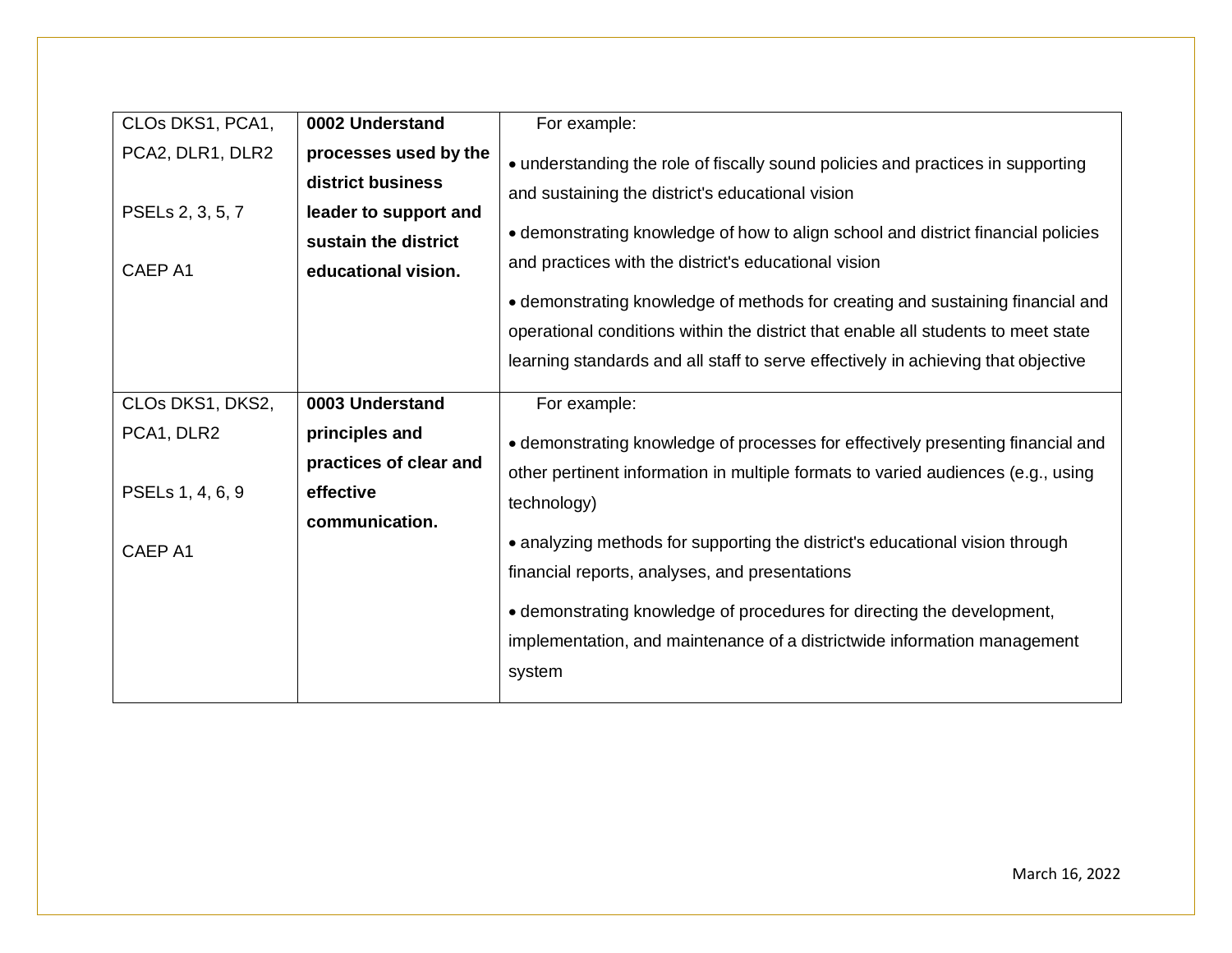| CLOs DKS2, PCA2                   | 0004 Understand                                                    | For example:                                                                                                                                                                                                                                                                                                                                                                                                                                                                                                                                                                                                                                                                                          |
|-----------------------------------|--------------------------------------------------------------------|-------------------------------------------------------------------------------------------------------------------------------------------------------------------------------------------------------------------------------------------------------------------------------------------------------------------------------------------------------------------------------------------------------------------------------------------------------------------------------------------------------------------------------------------------------------------------------------------------------------------------------------------------------------------------------------------------------|
| EA DKS2<br>PSELs 7, 8<br>CAEP A1, | processes of<br>collaboration and<br>cooperation                   | • demonstrating an understanding of strategies for working effectively with the<br>district leader, building leaders, the board of education or other governing<br>entity, staff, parents/guardians, and community members to identify and<br>allocate resources for supporting the educational vision<br>• demonstrating an understanding of strategies for building and maintaining<br>ongoing partnerships with district staff and other stakeholders at both the local<br>and state level<br>• demonstrating an understanding of how to work effectively with diverse<br>groups in the district and community and create an atmosphere that<br>encourages respect and appreciation for all people |
|                                   |                                                                    | <b>SCHOOL DISTRICT LEADER, PART TWO</b>                                                                                                                                                                                                                                                                                                                                                                                                                                                                                                                                                                                                                                                               |
|                                   |                                                                    | SUBAREA II-SUPPORTING CHANGE AND SUSTAINABILITY IN THE DISTRICT                                                                                                                                                                                                                                                                                                                                                                                                                                                                                                                                                                                                                                       |
| <b>CLOs DKS1</b>                  | 0005 Understand the                                                | For example:                                                                                                                                                                                                                                                                                                                                                                                                                                                                                                                                                                                                                                                                                          |
| PSEL <sub>9</sub>                 | process of change<br>and its relationship to<br>district financial | • identifying key concepts and principles of the change process and their<br>relationship to resource issues (e.g., the role of effective and efficient resource<br>allocation, methods for building support for change)                                                                                                                                                                                                                                                                                                                                                                                                                                                                              |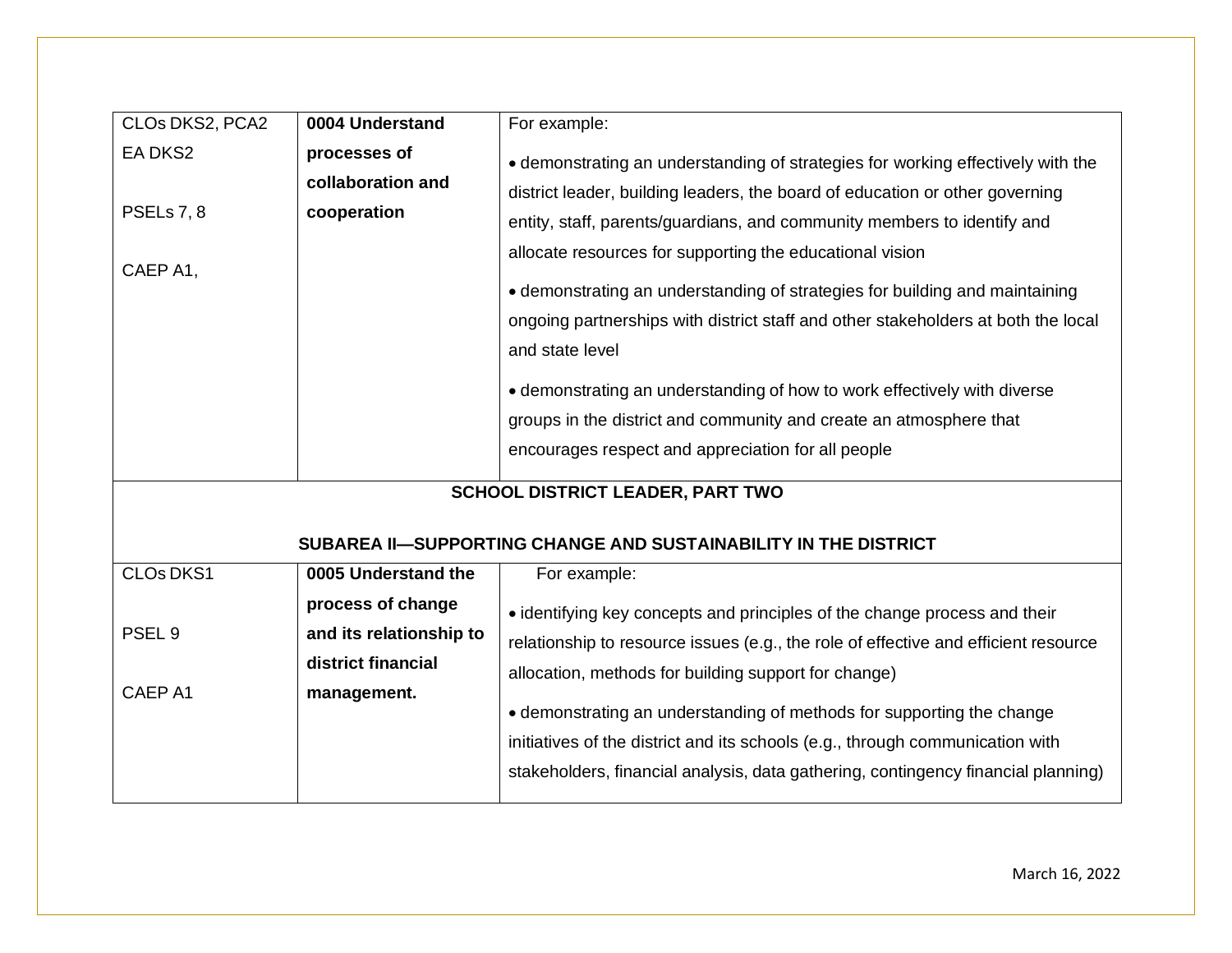|                                          |                                                                            | • identifying and analyzing strategies for financing change in the short and long                                                                                                                                                                                                                                                                                                                                                                          |
|------------------------------------------|----------------------------------------------------------------------------|------------------------------------------------------------------------------------------------------------------------------------------------------------------------------------------------------------------------------------------------------------------------------------------------------------------------------------------------------------------------------------------------------------------------------------------------------------|
|                                          |                                                                            | term while sustaining the district's educational vision                                                                                                                                                                                                                                                                                                                                                                                                    |
| CLOs DKS1, DLR3<br>PSELs 4, 9<br>CAEP A1 | 0006 Understand<br>comprehensive,<br>multiyear, and<br>strategic planning. | For example:<br>• demonstrating knowledge of principles and practices of comprehensive, data-<br>driven, multiyear planning, including the importance of involving all key<br>stakeholders<br>• demonstrating knowledge of procedures for developing, implementing,<br>monitoring, evaluating, and updating the district strategic plan<br>• demonstrating an understanding of procedures for planning and implementing<br>district instructional programs |
|                                          |                                                                            | SUBAREA I-OVERSEEING DISTRICT FINANCIAL AND PHYSICAL RESOURCES                                                                                                                                                                                                                                                                                                                                                                                             |
| CLOS DKS1, PCA1,                         |                                                                            |                                                                                                                                                                                                                                                                                                                                                                                                                                                            |
|                                          | 0001 Understand                                                            | For example:                                                                                                                                                                                                                                                                                                                                                                                                                                               |
| DLR <sub>2</sub><br>PSELs 4, 6, 9,       | principles of district<br>financial management.                            | • demonstrating knowledge of the school district budget process, including<br>planning, developing, monitoring, and administering, as well as contingent<br>budget restrictions                                                                                                                                                                                                                                                                            |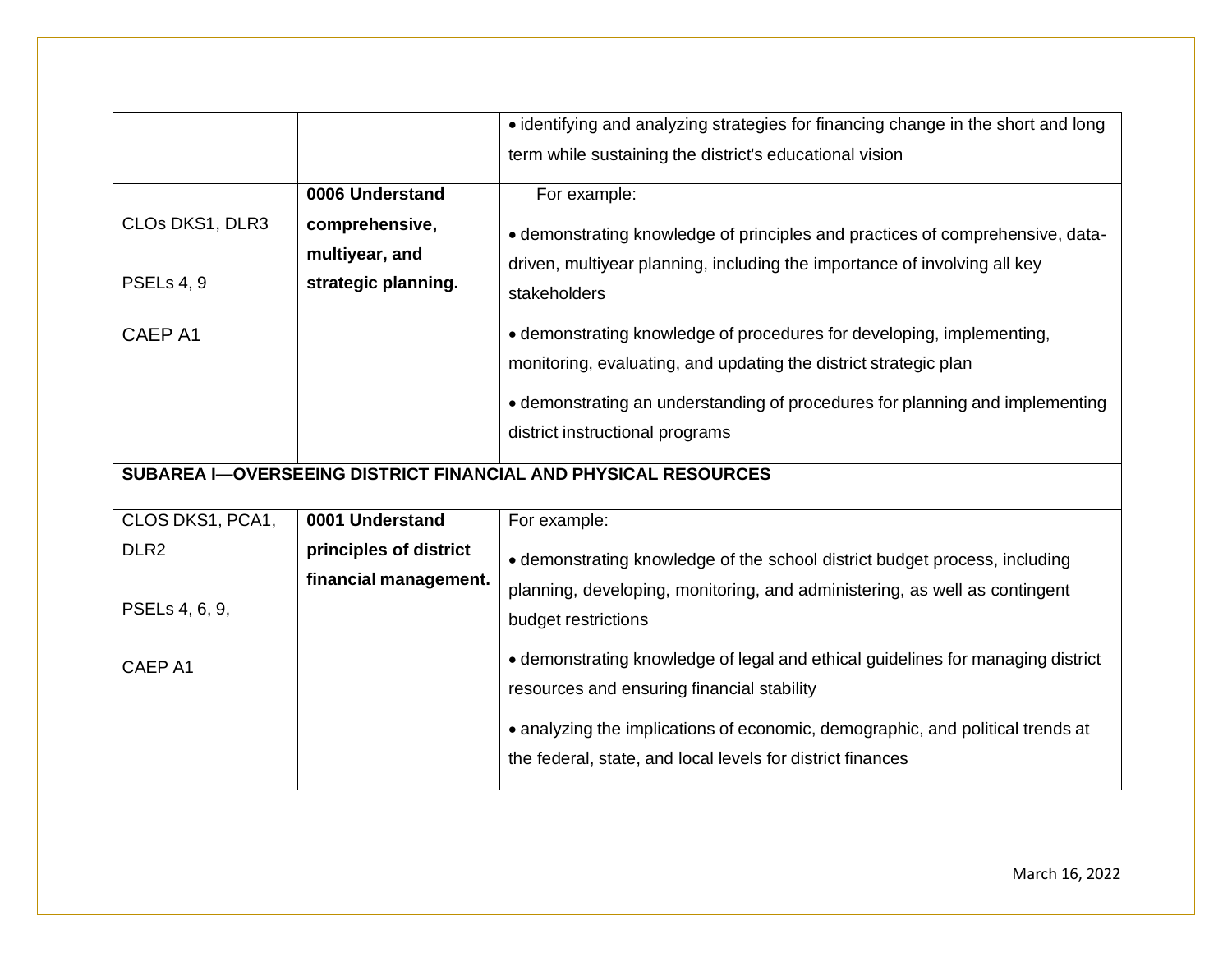| CLOS DKS1, PCA1,                              | 0002 Understand                                                 | For example:                                                                                                                                                                                                                                                                                                                                                                                                                                                                                                                                                                                                 |
|-----------------------------------------------|-----------------------------------------------------------------|--------------------------------------------------------------------------------------------------------------------------------------------------------------------------------------------------------------------------------------------------------------------------------------------------------------------------------------------------------------------------------------------------------------------------------------------------------------------------------------------------------------------------------------------------------------------------------------------------------------|
| DLR <sub>2</sub><br>PSELs 4, 6, 9,<br>CAEP A1 | financial management<br>practices for school<br>districts.      | • applying knowledge of site-based budget planning and management in<br>conjunction with financial administration<br>• applying knowledge of cash management procedures, including internal<br>controls<br>• applying knowledge of procedures for processing and managing payroll,<br>including legal requirements                                                                                                                                                                                                                                                                                           |
| CLOS DKS1, PCA3<br>PSELs 6, 9<br>CAEP A1      | 0003 Understand<br>district business<br>practices.              | For example:<br>• applying knowledge of procedures for managing and tracking inventories,<br>equipment, and capital assets, including amortization techniques and disposal<br>of surplus property<br>• demonstrating knowledge of how to develop and implement a district risk<br>management program, including insurance protection, preventive measures,<br>claim administration, and student/employee awareness<br>• identifying strategies and techniques for establishing and utilizing a positive<br>school district–community communications program appropriate to varying<br>audiences and purposes |
| CLOs DKS1, PCA1<br>PSELs 6, 9                 | 0004 Understand<br>physical plant and<br>facilities management. | For example:<br>• demonstrating an understanding of how to work with other district staff to<br>develop data-driven, multiyear facilities plans based on enrollment projections,                                                                                                                                                                                                                                                                                                                                                                                                                             |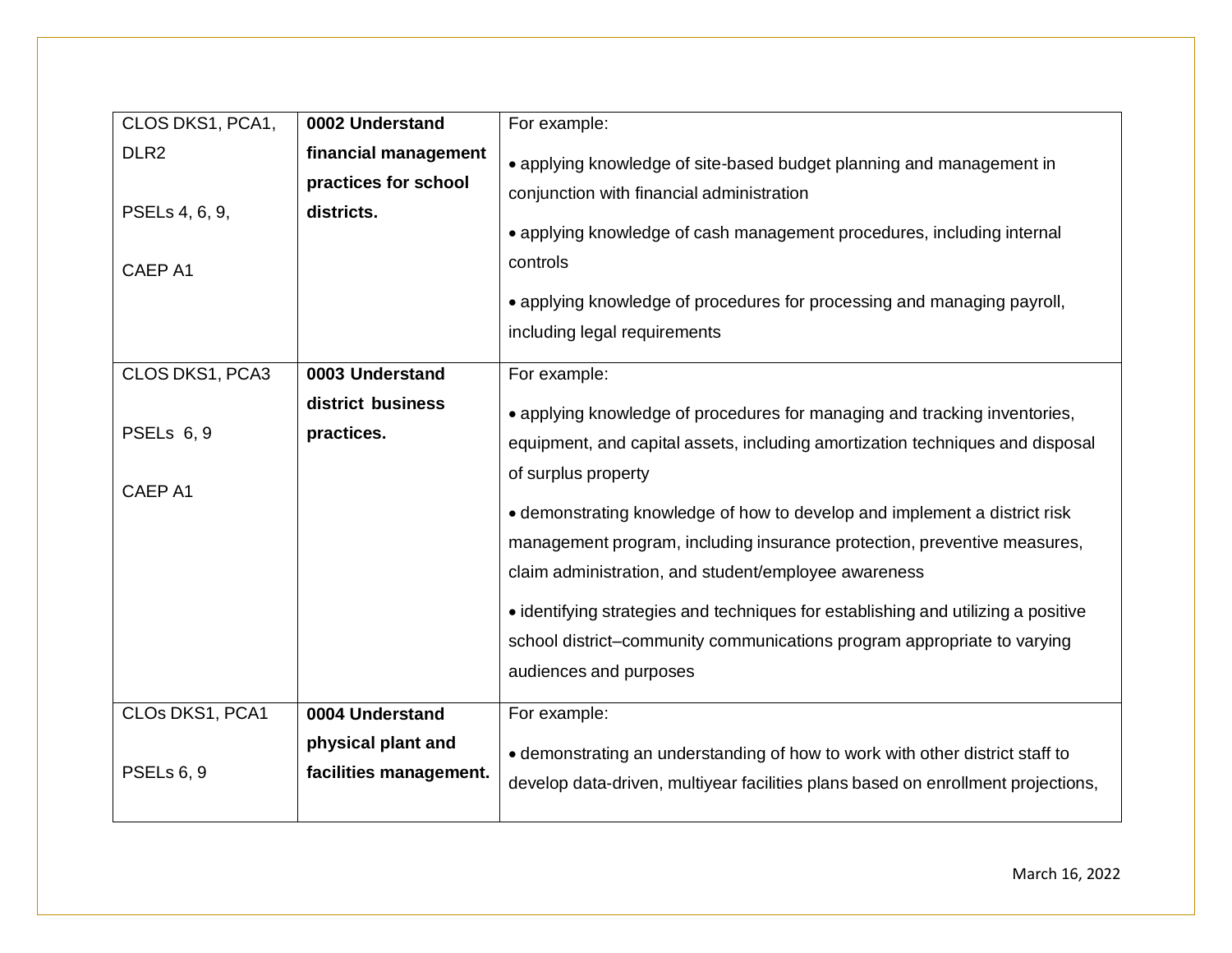|                  |                        | programmatic needs, period of probable usefulness, and the condition of district                                                                                                                                                                                                                                                                                                                                        |
|------------------|------------------------|-------------------------------------------------------------------------------------------------------------------------------------------------------------------------------------------------------------------------------------------------------------------------------------------------------------------------------------------------------------------------------------------------------------------------|
| CAEP A1          |                        | physical plants                                                                                                                                                                                                                                                                                                                                                                                                         |
|                  |                        | • demonstrating knowledge of how to help plan and implement a preventive<br>maintenance program for district equipment and building operational systems<br>• demonstrating an understanding of procedures and practices for maintaining<br>a clean, safe learning environment (e.g., custodial and maintenance services,<br>the Occupational Safety and Health Administration [OSHA], federal and state<br>regulations) |
|                  |                        | SUBAREA II-ADMINISTERING HUMAN AND SUPPORT RESOURCES TO SUPPORT LEARNING GOALS                                                                                                                                                                                                                                                                                                                                          |
|                  | 0005 Understand        | For example:                                                                                                                                                                                                                                                                                                                                                                                                            |
| CLOs DKS1, PCA1, | district personnel and | • demonstrating knowledge of procedures for maintaining accurate employee                                                                                                                                                                                                                                                                                                                                               |
| DLR <sub>2</sub> | human resource         | records                                                                                                                                                                                                                                                                                                                                                                                                                 |
| PSELs 4, 6, 9,   | administration.        | • demonstrating knowledge of issues and procedures in administering<br>employee benefits programs (e.g., retirement systems, worker's compensation,<br>health insurance)                                                                                                                                                                                                                                                |
| CAEP A1          |                        | • applying knowledge of procedures for recruiting, screening, hiring, assigning,<br>retaining, evaluating, disciplining, and terminating personnel, including the                                                                                                                                                                                                                                                       |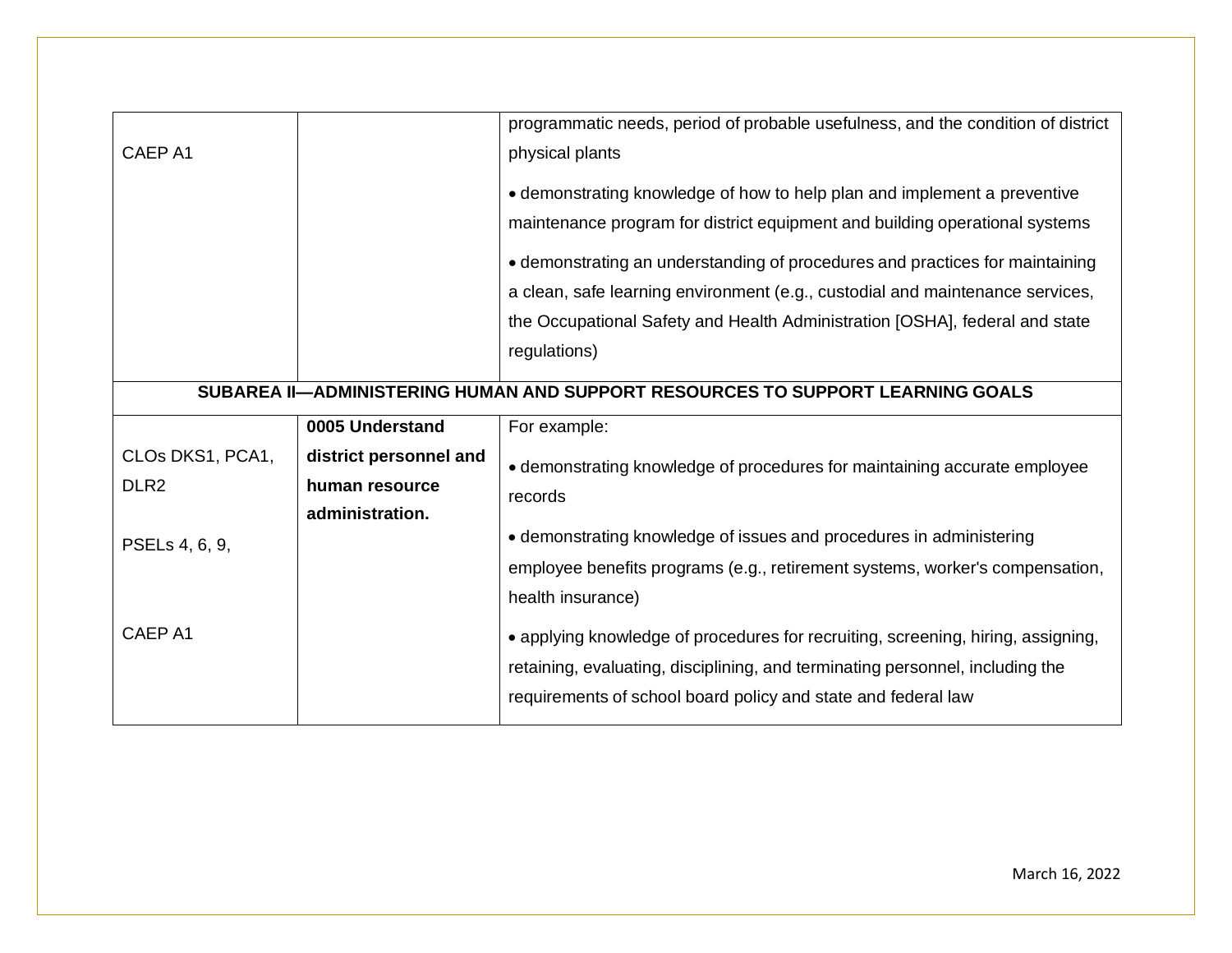|                                                        | 0006 Understand the                    | For example:                                                                                                                                                                                                                                                                                                                                                                   |
|--------------------------------------------------------|----------------------------------------|--------------------------------------------------------------------------------------------------------------------------------------------------------------------------------------------------------------------------------------------------------------------------------------------------------------------------------------------------------------------------------|
| CLOs, DKS1, PCA1,<br>DLR <sub>1</sub><br>PSELs 4, 6, 9 | administration of<br>support services. | • demonstrating knowledge of safe and efficient student transportation,<br>including statutory and regulatory requirements, efficient routing, schedule<br>development, training, and oversight practices                                                                                                                                                                      |
| CAEP A1                                                |                                        | • demonstrating knowledge of district school lunch programs, including local,<br>state, and federal requirements and business management practices for<br>operating an efficient, high-quality program<br>• demonstrating an understanding of issues and procedures related to the<br>provision of health services to students, including legal and regulatory<br>requirements |

Sources: School District Leader [Framework](http://www.nystce.nesinc.com/content/docs/NYELA_TestDesign_Frameworks_105-106.pdf)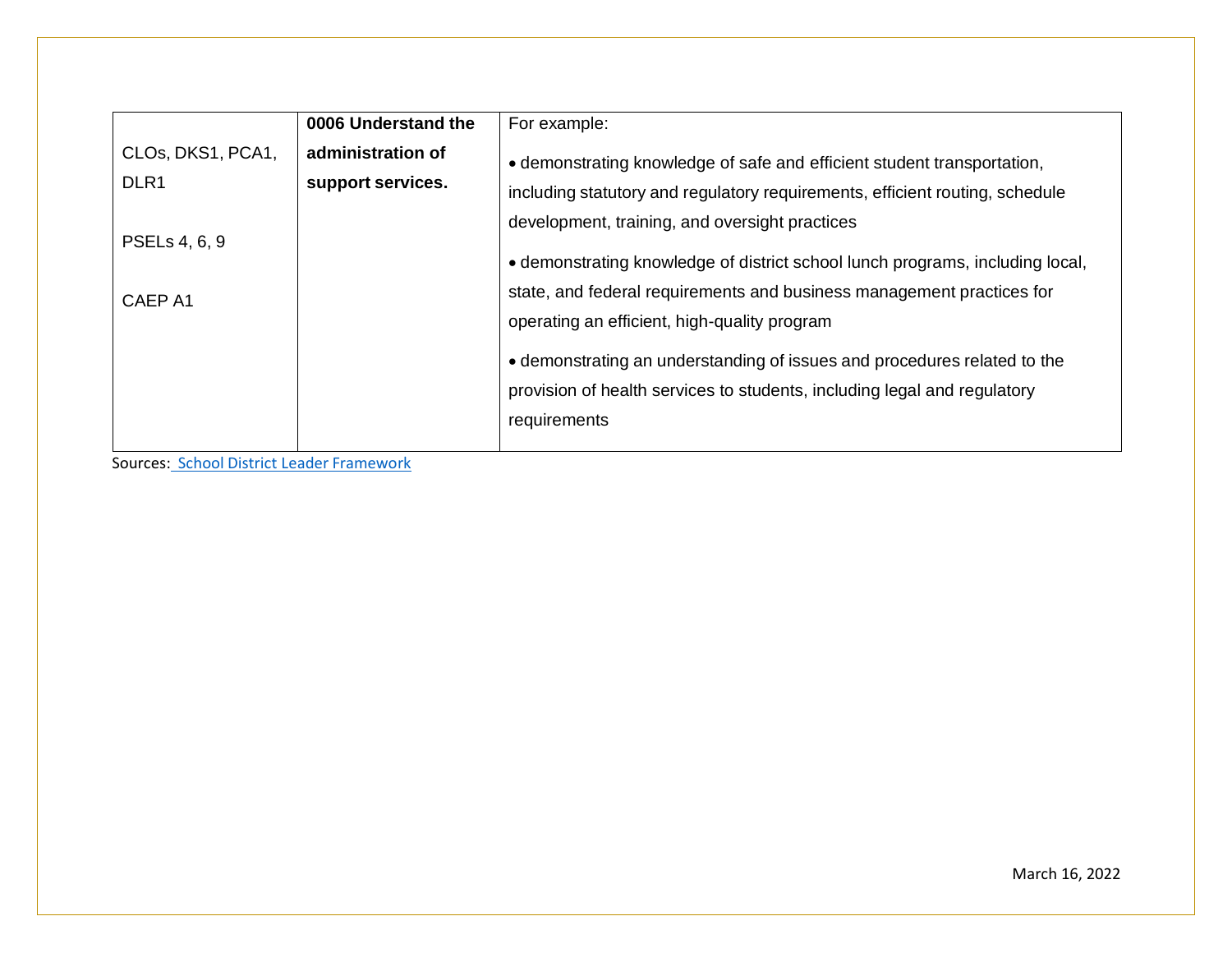# **English to Speakers of Other Languages Standards Alignment**

| <b>Standards</b>                              | <b>COMPETENCY</b>   | <b>Performance Expectations</b>                                                        |  |
|-----------------------------------------------|---------------------|----------------------------------------------------------------------------------------|--|
| <b>English to Speakers of Other Languages</b> |                     |                                                                                        |  |
| <b>CLOs DKS1</b>                              | <b>COMPETENCY</b>   | The New York State English to Speakers of Other Languages educator has a strong        |  |
|                                               | 0001-LANGUAGE       | knowledge of how English language and literacy is acquired as a home language and      |  |
| <b>TESOL1</b>                                 | <b>AND LANGUAGE</b> | as a new language. Teachers understand language systems and how features of            |  |
|                                               | <b>LEARNING</b>     | English relate to those of other languages in order to identify challenging aspects of |  |
| CAEP A1                                       |                     | English and to recognize how English Language Learners' home-language knowledge        |  |
|                                               |                     | and skills influence their language and literacy development in a new language.        |  |
|                                               |                     | Teachers understand research- based theories of language and literacy development      |  |
|                                               |                     | and stages, sequences, and processes involved in learning a home language and a        |  |
|                                               |                     | new language.                                                                          |  |
| CLOs LC1, LC2,                                | <b>COMPETENCY</b>   | The New York State English to Speakers of Other Languages educator understands         |  |
| DKS1 EA DKS1                                  | $0002 -$            | and appreciates the diversity among English Language Learners and applies              |  |
|                                               | <b>KNOWLEDGE OF</b> | knowledge of students' backgrounds (e.g., home-language knowledge and skills,          |  |
| <b>TESOL 1, 2</b>                             | <b>ENGLISH</b>      | educational background), prior experiences, cultures, assets and needs, personal       |  |
|                                               | <b>LANGUAGE</b>     | circumstances, and other funds of knowledge to facilitate their language development   |  |
| CAEP A1                                       | <b>LEARNERS</b>     | and academic achievement. Teachers are aware of how a variety of factors can           |  |
|                                               |                     | influence the learning of English Language Learners and use this knowledge to create   |  |
|                                               |                     | effective differentiated learning experiences that meet students' individual needs.    |  |
|                                               |                     | Teachers understand how cross-cultural differences affect ESOL teaching and learning   |  |
|                                               |                     | and use this knowledge to create culturally inclusive learning environments.           |  |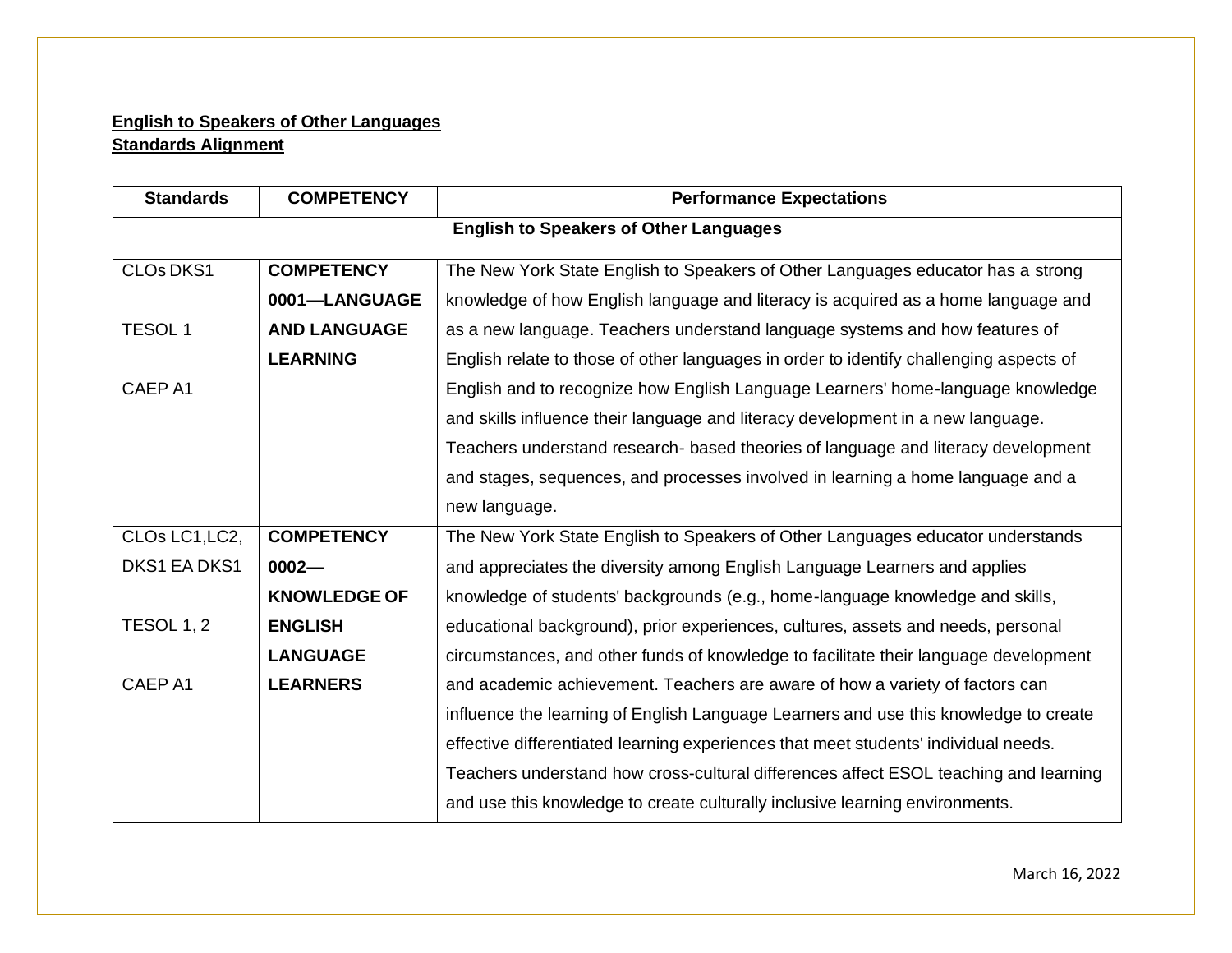| CLOs LC <sub>2</sub> , | <b>COMPETENCY</b>     | The New York State English to Speakers of Other Languages educator is                     |
|------------------------|-----------------------|-------------------------------------------------------------------------------------------|
| DKS1, DKS2,            | 0003-ESOL             | knowledgeable about and can apply the theoretical and evidential data-driven bases for    |
| DKS3, PCA2,            | <b>INSTRUCTIONAL</b>  | instruction in the receptive and productive modalities of oracy (listening and speaking), |
| DLR1, DLR2,            | <b>PLANNING,</b>      | literacy (reading and writing), and visual communication (viewing and visually            |
| EA LC1, EA             | <b>PRACTICES, AND</b> | representing). Teachers understand research- and evidence-based practices in ESOL         |
| PCA <sub>2</sub>       | <b>ASSESSMENT</b>     | instruction and how to implement developmentally appropriate standards-driven             |
|                        |                       | differentiated instruction, with appropriate scaffolding, that engages English Language   |
| TESOL 1, 2, 3,         |                       | Learners at various English language proficiency levels in language and content           |
| 4,5                    |                       | learning. Teachers understand and use a variety of assessments, scaffolds, and            |
|                        |                       | instructional resources for purposes of teaching and learning with English Language       |
| CAEP A1                |                       | Learners. Teachers understand the characteristics of an effective learning environment    |
|                        |                       | that supports English Language Learners' achievement and growth.                          |
| CLOs LC1,              | <b>COMPETENCY</b>     | The New York State English to Speakers of Other Languages educator understands the        |
| DKS1, DKS2,            | $0004 -$              | complex construct of language competence and that English Language Learners' ability      |
| DKS3, EA LC1           | <b>INSTRUCTING</b>    | to acquire English and achieve academically requires well-developed oracy and literacy    |
|                        | <b>ENGLISH</b>        | skills. Teachers understand social and academic language expectations for English         |
| <b>TESOL 1, 2, 3</b>   | <b>LANGUAGE</b>       | Language Learners as well as the wide range of analytical tasks and receptive and         |
|                        | <b>LEARNERS IN</b>    | productive language functions required of English Language Learners in English            |
| CAEP A1                | <b>ENGLISH</b>        | language arts. Teachers understand how to support and assess students' ability to         |
|                        | <b>LANGUAGE ARTS</b>  | function effectively in a variety of informal and formal communicative situations.        |
|                        |                       | Teachers understand the role and importance of utilizing students' home language(s) to    |
|                        |                       | promote their development in English language arts. Teachers understand the wide          |
|                        |                       | range of informational and literary texts and media used in English language arts and     |
|                        |                       |                                                                                           |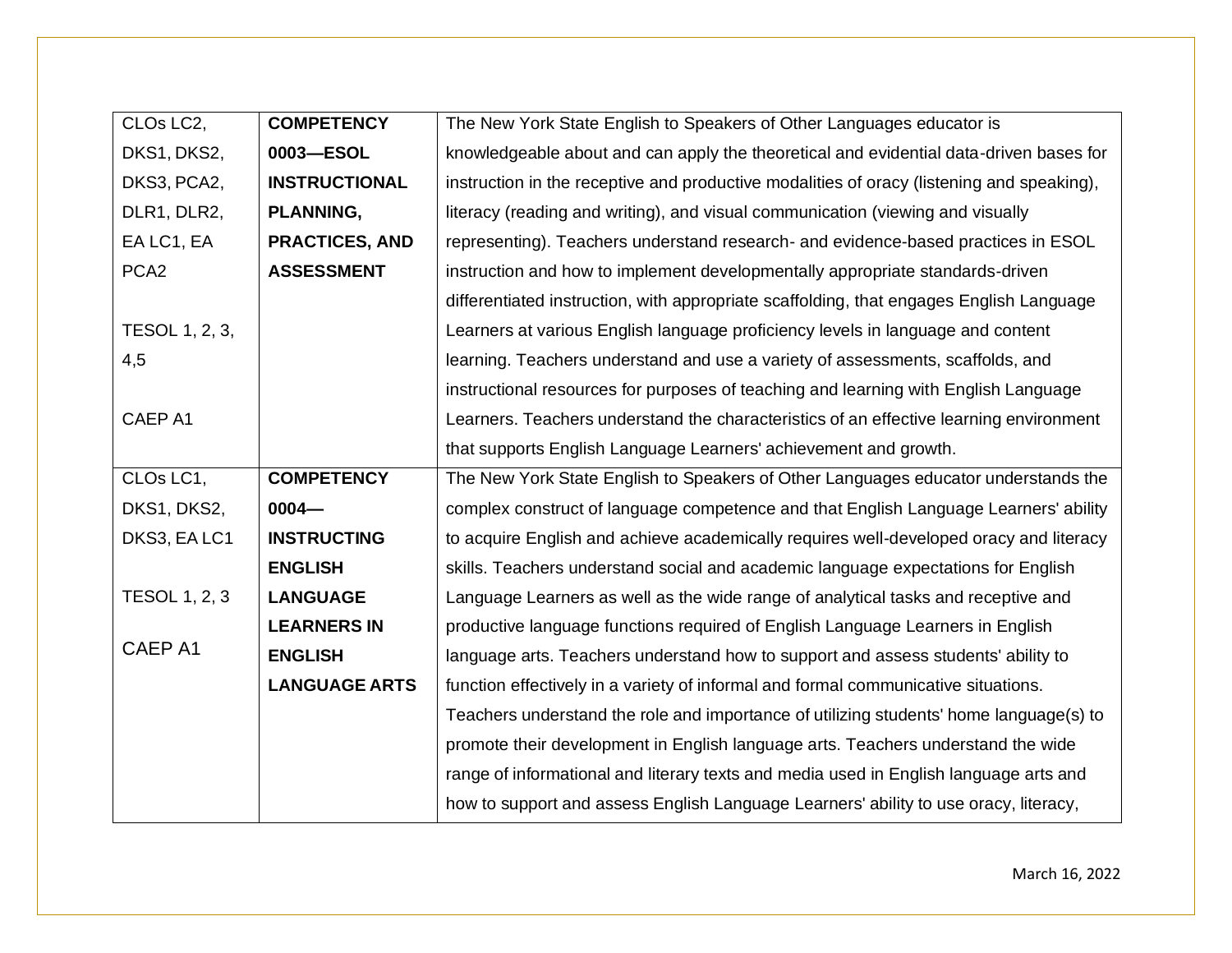|                      |                        | and visual communication to comprehend, analyze, and produce texts and media for             |
|----------------------|------------------------|----------------------------------------------------------------------------------------------|
|                      |                        | different purposes and audiences.                                                            |
|                      |                        |                                                                                              |
|                      |                        |                                                                                              |
| CLOs, DKS1,          | <b>COMPETENCY</b>      | The New York State English to Speakers of Other Languages educator understands the           |
| DKS2, DKS3,          | $0005 -$               | complex construct of academic language and that English Language Learners' ability to        |
| DLR1, EA LC1         | <b>INSTRUCTING</b>     | acquire English and achieve academically requires a high degree of proficiency in            |
|                      | <b>ENGLISH</b>         | language functions, practices, or performances particular to specific disciplines.           |
| <b>TESOL 1, 3, 4</b> | <b>LANGUAGE</b>        | Teachers understand subject-matter expectations for English Language Learners and            |
|                      | <b>LEARNERS IN THE</b> | how to support students' development of general-academic and discipline-specific             |
| CAEP A1              | <b>CONTENT AREAS</b>   | language and their access to content. Teachers understand the cognitive complexity of        |
|                      |                        | content-area tasks and how to support and assess students' ability to apply learning         |
|                      |                        | strategies and higher-order thinking skills independently.                                   |
| CLOs RP1,            | <b>COMPETENCY</b>      | The New York State English to Speakers of Other Languages educator is aware that an          |
| DKS2, PCA1,          | 0006-ESOL              | ESOL teacher's work occurs on multiple levels in both local and personal contexts as         |
| PCA2, EA PCA2        | <b>PROFESSIONAL</b>    | well as in public contexts. Teachers are grounded in the historical and research             |
|                      | <b>ENVIRONMENTS</b>    | foundations of the field of ESOL and committed to continued learning through reflective      |
| <b>TESOL 1, 3, 5</b> |                        | practice and professional development. Teachers understand key national- and state-          |
|                      |                        | level legislation, judicial rulings, regulations, and policies related to the instruction of |
| CAEP A1              |                        | English Language Learners. Teachers are aware of the role of family and community            |
|                      |                        | involvement in English Language Learners' education and are able and willing to serve        |
|                      |                        | as a resource and advocate for English Language Learners and their families as well as       |
|                      |                        | to contribute to the professional development of colleagues.                                 |